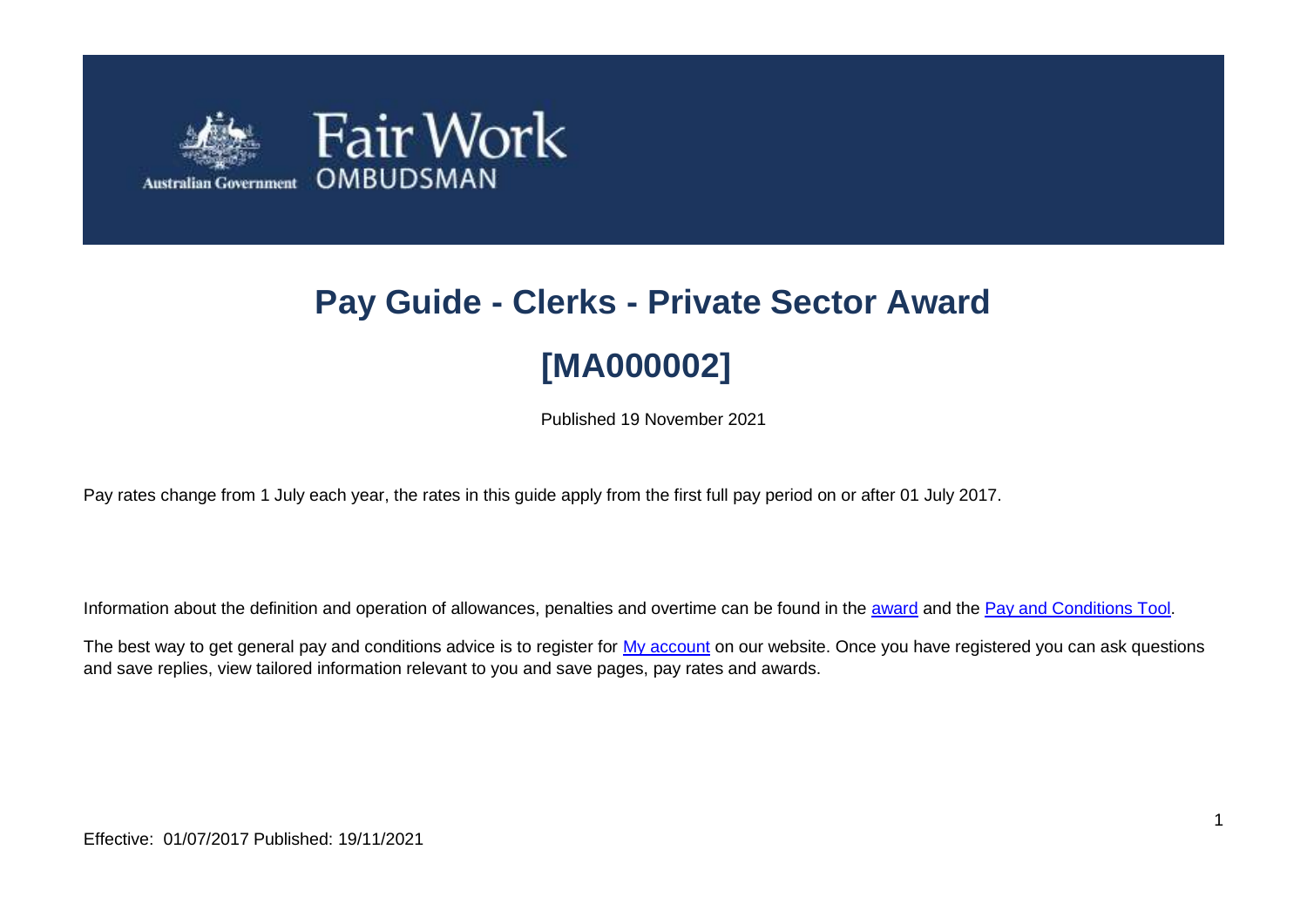# **Rates of pay**

## **Adult Full-time & part-time**

| <b>Classification</b>                                | <b>Weekly pay</b><br>rate | Hourly pay<br>rate | Saturday -<br>between<br>7am and<br>$12.30pm -$<br>not<br>shiftworker | Sunday -<br>not<br>shiftworker | <b>Public</b><br>holiday -<br>not<br>shiftworker | <b>Overtime -</b><br><b>Monday to</b><br>Saturday -<br>first 2 hours<br>- not<br>shiftworker | <b>Overtime -</b><br><b>Monday to</b><br>Saturday -<br>after 2<br>hours - not<br>shiftworker | Working<br>through a<br>meal break |
|------------------------------------------------------|---------------------------|--------------------|-----------------------------------------------------------------------|--------------------------------|--------------------------------------------------|----------------------------------------------------------------------------------------------|----------------------------------------------------------------------------------------------|------------------------------------|
| Level 1 - year 1                                     | \$738.80                  | \$19.44            | \$24.30                                                               | \$38.88                        | \$48.60                                          | \$29.16                                                                                      | \$38.88                                                                                      | \$38.88                            |
| Level 1 - year 2                                     | \$775.40                  | \$20.41            | \$25.51                                                               | \$40.82                        | \$51.03                                          | \$30.62                                                                                      | \$40.82                                                                                      | \$40.82                            |
| Level 1 - year 3                                     | \$799.60                  | \$21.04            | \$26.30                                                               | \$42.08                        | \$52.60                                          | \$31.56                                                                                      | \$42.08                                                                                      | \$42.08                            |
| Level 2 - year 1                                     | \$809.10                  | \$21.29            | \$26.61                                                               | \$42.58                        | \$53.23                                          | \$31.94                                                                                      | \$42.58                                                                                      | \$42.58                            |
| Level 2 - year 2                                     | \$824.10                  | \$21.69            | \$27.11                                                               | \$43.38                        | \$54.23                                          | \$32.54                                                                                      | \$43.38                                                                                      | \$43.38                            |
| Level 3                                              | \$854.60                  | \$22.49            | \$28.11                                                               | \$44.98                        | \$56.23                                          | \$33.74                                                                                      | \$44.98                                                                                      | \$44.98                            |
| Call centre principal<br>customer contact specialist | \$860.60                  | \$22.65            | \$28.31                                                               | \$45.30                        | \$56.63                                          | \$33.98                                                                                      | \$45.30                                                                                      | \$45.30                            |
| Level 4                                              | \$897.40                  | \$23.62            | \$29.53                                                               | \$47.24                        | \$59.05                                          | \$35.43                                                                                      | \$47.24                                                                                      | \$47.24                            |
| Level 5                                              | \$933.80                  | \$24.57            | \$30.71                                                               | \$49.14                        | \$61.43                                          | \$36.86                                                                                      | \$49.14                                                                                      | \$49.14                            |
| Call centre technical<br>associate                   | \$1,022.90                | \$26.92            | \$33.65                                                               | \$53.84                        | \$67.30                                          | \$40.38                                                                                      | \$53.84                                                                                      | \$53.84                            |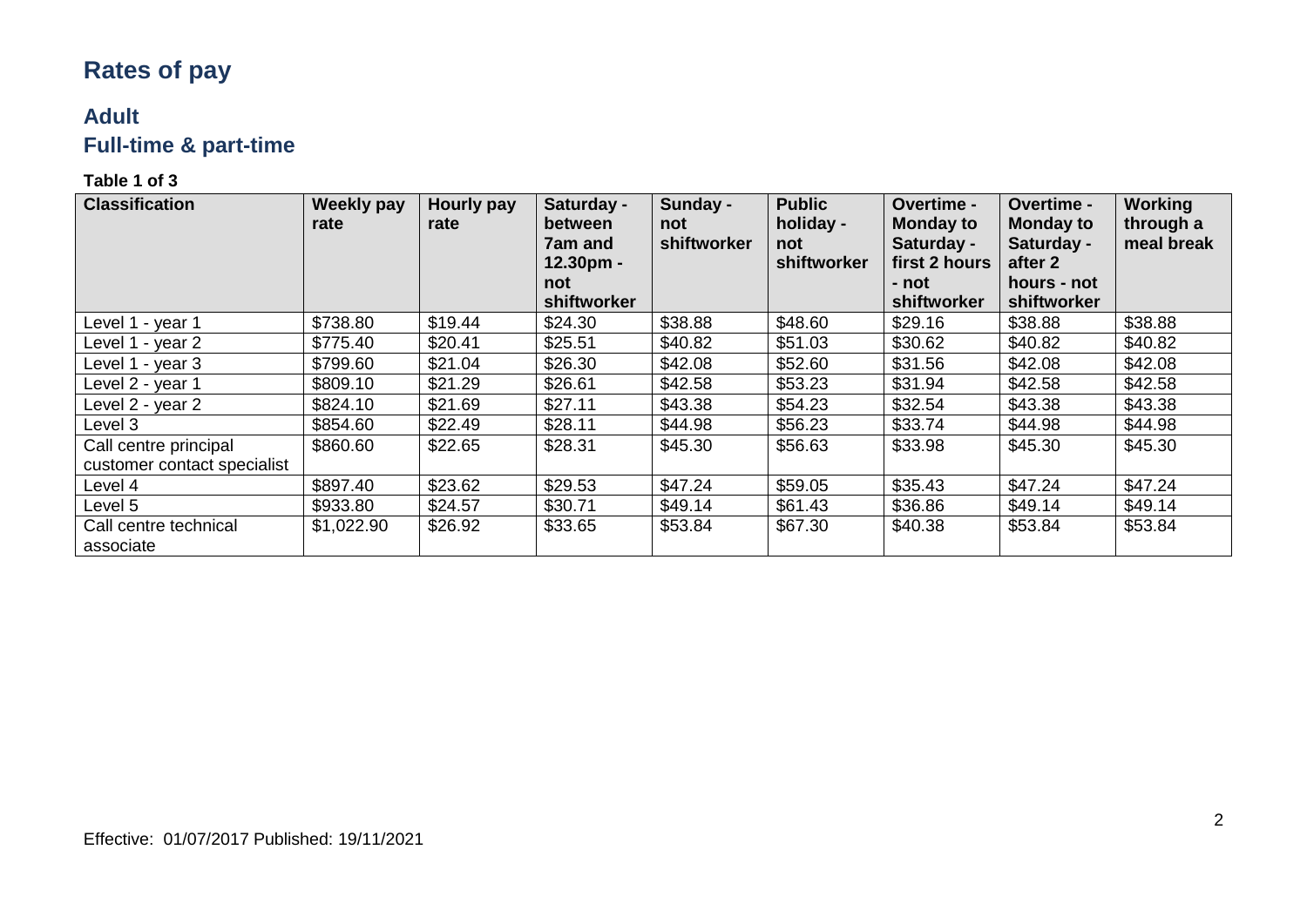| <b>Classification</b>                                | <b>Afternoon</b><br>shift | <b>Permanent</b><br>night shift | <b>Night shift</b> | Saturday -<br>shiftworker | Sunday -<br>shiftworker | <b>Public</b><br>holiday -<br>shiftworker | <b>Overtime -</b><br>Saturday -<br>outside<br>ordinary<br>working<br>period -<br>shiftworker | Overtime -<br>Sunday -<br>outside<br>ordinary<br>working<br>period -<br>shiftworker |
|------------------------------------------------------|---------------------------|---------------------------------|--------------------|---------------------------|-------------------------|-------------------------------------------|----------------------------------------------------------------------------------------------|-------------------------------------------------------------------------------------|
| Level 1 - year 1                                     | \$22.36                   | \$25.27                         | \$22.36            | \$29.16                   | \$29.16                 | \$29.16                                   | \$38.88                                                                                      | \$38.88                                                                             |
| Level 1 - year 2                                     | \$23.47                   | \$26.53                         | \$23.47            | \$30.62                   | \$30.62                 | \$30.62                                   | \$40.82                                                                                      | \$40.82                                                                             |
| Level 1 - year 3                                     | \$24.20                   | \$27.35                         | \$24.20            | \$31.56                   | \$31.56                 | \$31.56                                   | \$42.08                                                                                      | \$42.08                                                                             |
| Level 2 - year 1                                     | \$24.48                   | \$27.68                         | \$24.48            | \$31.94                   | \$31.94                 | \$31.94                                   | \$42.58                                                                                      | \$42.58                                                                             |
| Level 2 - year 2                                     | \$24.94                   | \$28.20                         | \$24.94            | \$32.54                   | \$32.54                 | \$32.54                                   | \$43.38                                                                                      | \$43.38                                                                             |
| Level 3                                              | \$25.86                   | \$29.24                         | \$25.86            | \$33.74                   | \$33.74                 | \$33.74                                   | \$44.98                                                                                      | \$44.98                                                                             |
| Call centre principal<br>customer contact specialist | \$26.05                   | \$29.45                         | \$26.05            | \$33.98                   | \$33.98                 | \$33.98                                   | \$45.30                                                                                      | \$45.30                                                                             |
| Level 4                                              | \$27.16                   | \$30.71                         | \$27.16            | \$35.43                   | \$35.43                 | \$35.43                                   | \$47.24                                                                                      | \$47.24                                                                             |
| Level 5                                              | \$28.26                   | \$31.94                         | \$28.26            | \$36.86                   | \$36.86                 | \$36.86                                   | \$49.14                                                                                      | \$49.14                                                                             |
| Call centre technical<br>associate                   | \$30.96                   | \$35.00                         | \$30.96            | \$40.38                   | \$40.38                 | \$40.38                                   | \$53.84                                                                                      | \$53.84                                                                             |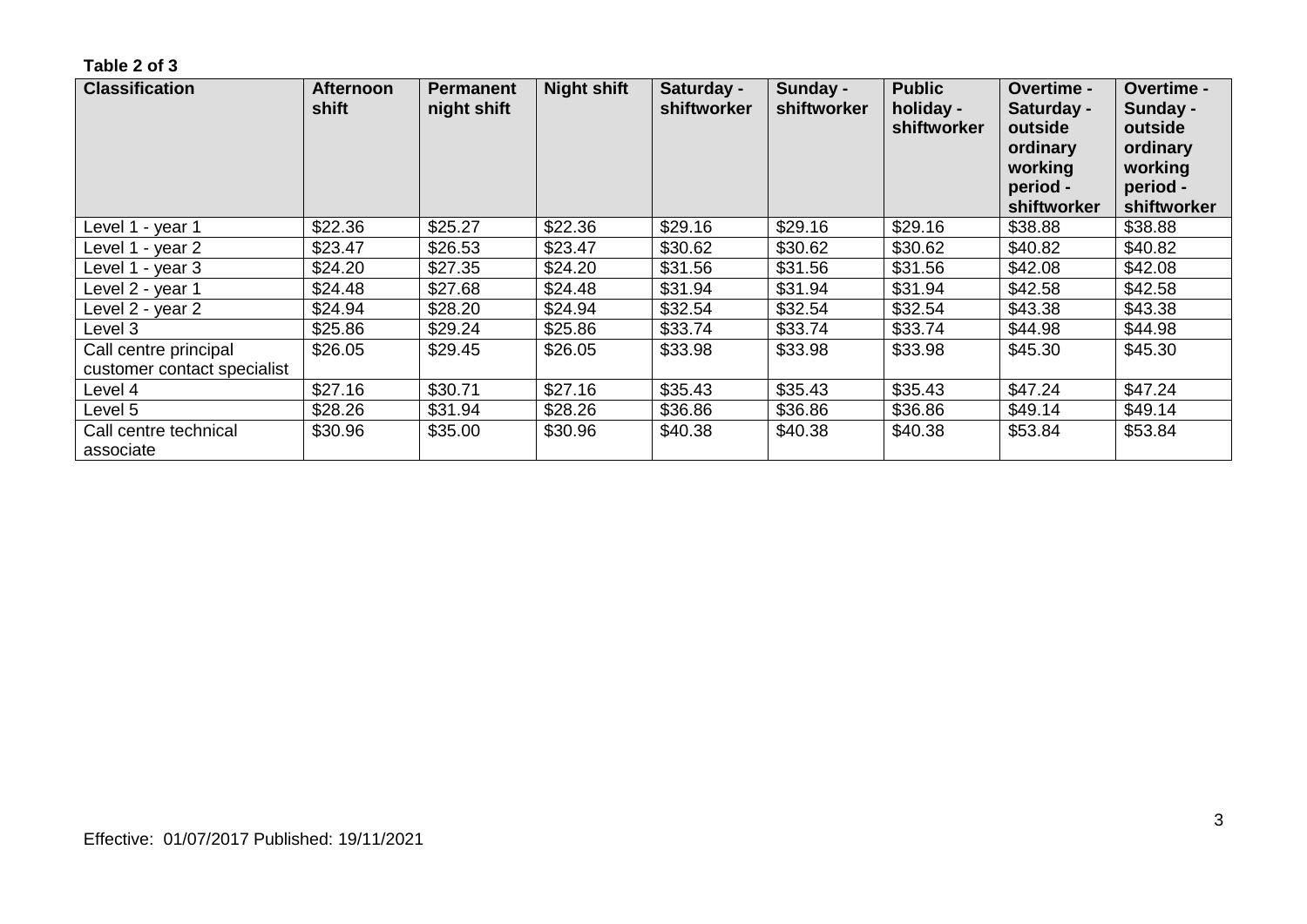| <b>Classification</b>                                | <b>Overtime -</b><br>public holiday<br>- outside<br>ordinary<br>working<br>period -<br>shiftworker | Overtime -<br>more than the<br>weekly hours<br>- shiftworker -<br>first 3 hours | <b>Overtime -</b><br>more than the<br>weekly hours<br>- shiftworker -<br>after 3 hours | Overtime -<br>more than the<br>daily hours -<br>shiftworker -<br>first 2 hours | <b>Overtime -</b><br>more than the<br>daily hours -<br>shiftworker -<br>after 2 hours | Less than 10<br>hour break<br><b>between</b><br>shifts | Less than 8<br>hour break<br><b>between</b><br>shifts -<br>change to<br>shift |
|------------------------------------------------------|----------------------------------------------------------------------------------------------------|---------------------------------------------------------------------------------|----------------------------------------------------------------------------------------|--------------------------------------------------------------------------------|---------------------------------------------------------------------------------------|--------------------------------------------------------|-------------------------------------------------------------------------------|
| Level 1 - year 1                                     | \$38.88                                                                                            | \$29.16                                                                         | \$38.88                                                                                | \$29.16                                                                        | \$38.88                                                                               | \$38.88                                                | \$38.88                                                                       |
| Level 1 - year 2                                     | \$40.82                                                                                            | \$30.62                                                                         | \$40.82                                                                                | \$30.62                                                                        | \$40.82                                                                               | \$40.82                                                | \$40.82                                                                       |
| Level 1 - year 3                                     | \$42.08                                                                                            | \$31.56                                                                         | \$42.08                                                                                | \$31.56                                                                        | \$42.08                                                                               | \$42.08                                                | \$42.08                                                                       |
| Level 2 - year 1                                     | \$42.58                                                                                            | \$31.94                                                                         | \$42.58                                                                                | \$31.94                                                                        | \$42.58                                                                               | \$42.58                                                | \$42.58                                                                       |
| Level 2 - year 2                                     | \$43.38                                                                                            | \$32.54                                                                         | \$43.38                                                                                | \$32.54                                                                        | \$43.38                                                                               | \$43.38                                                | \$43.38                                                                       |
| Level 3                                              | \$44.98                                                                                            | \$33.74                                                                         | \$44.98                                                                                | \$33.74                                                                        | \$44.98                                                                               | \$44.98                                                | \$44.98                                                                       |
| Call centre principal<br>customer contact specialist | \$45.30                                                                                            | \$33.98                                                                         | \$45.30                                                                                | \$33.98                                                                        | \$45.30                                                                               | \$45.30                                                | \$45.30                                                                       |
| Level 4                                              | \$47.24                                                                                            | \$35.43                                                                         | \$47.24                                                                                | \$35.43                                                                        | \$47.24                                                                               | \$47.24                                                | \$47.24                                                                       |
| Level 5                                              | \$49.14                                                                                            | \$36.86                                                                         | \$49.14                                                                                | \$36.86                                                                        | \$49.14                                                                               | \$49.14                                                | \$49.14                                                                       |
| Call centre technical<br>associate                   | \$53.84                                                                                            | \$40.38                                                                         | \$53.84                                                                                | \$40.38                                                                        | \$53.84                                                                               | \$53.84                                                | \$53.84                                                                       |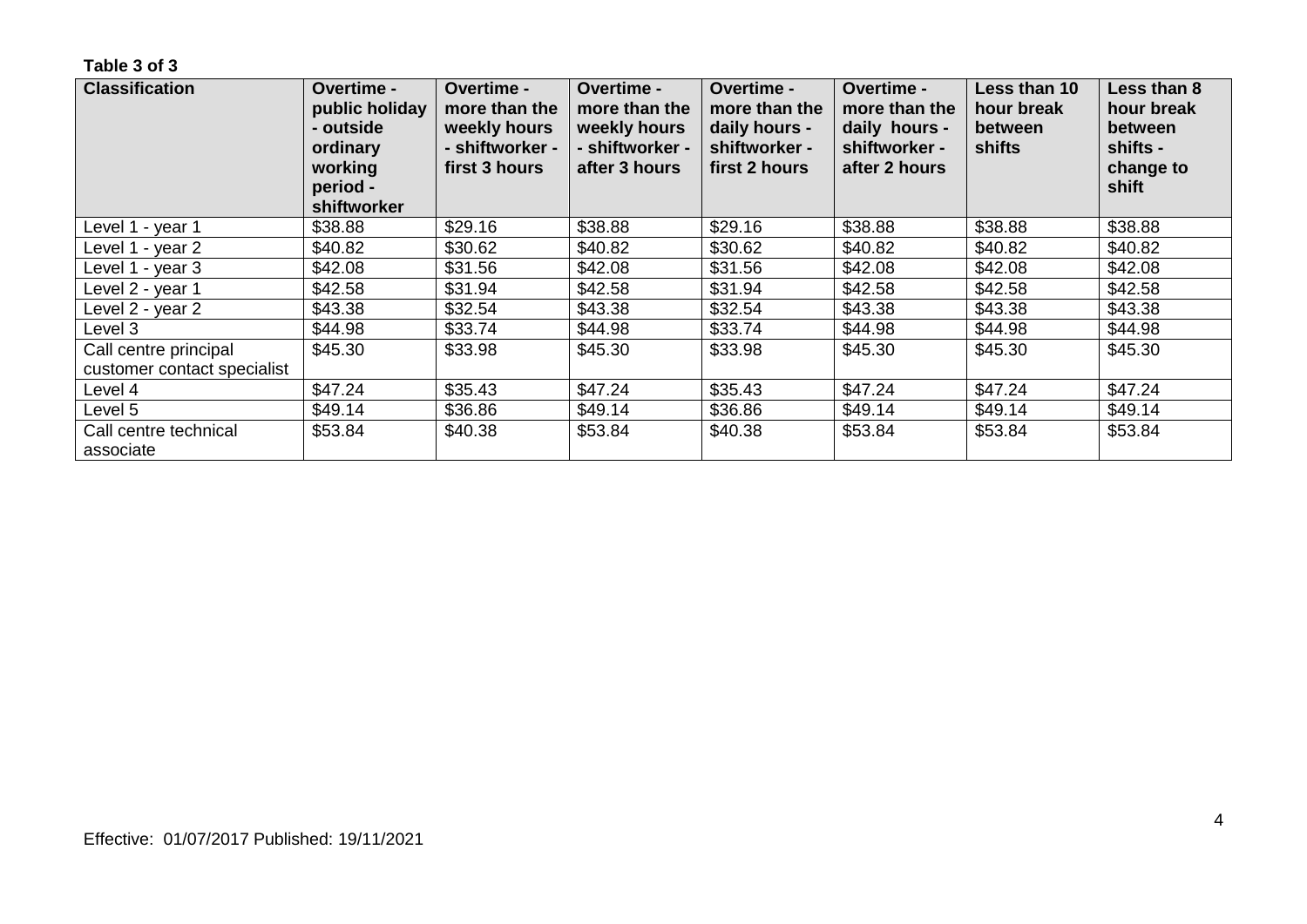### **Casual**

| <b>Classification</b>                                | <b>Hourly pay</b><br>rate | Saturday -<br>between<br><b>7am and</b><br>12.30pm -<br>not<br>shiftworker | Sunday -<br>not<br>shiftworker | <b>Public</b><br>holiday -<br>not<br>shiftworker | Overtime -<br><b>Monday to</b><br>Saturday -<br>first 2 hours<br>- not<br>shiftworker | Overtime -<br><b>Monday to</b><br>Saturday -<br>after 2<br>hours - not<br>shiftworker | <b>Working</b><br>through a<br>meal break | <b>Afternoon</b><br>shift |
|------------------------------------------------------|---------------------------|----------------------------------------------------------------------------|--------------------------------|--------------------------------------------------|---------------------------------------------------------------------------------------|---------------------------------------------------------------------------------------|-------------------------------------------|---------------------------|
| Level 1 - year 1                                     | \$24.30                   | \$29.16                                                                    | \$43.74                        | \$53.46                                          | \$34.02                                                                               | \$43.74                                                                               | \$43.74                                   | \$27.22                   |
| Level 1 - year 2                                     | \$25.51                   | \$30.62                                                                    | \$45.92                        | \$56.13                                          | \$35.72                                                                               | \$45.92                                                                               | \$45.92                                   | \$28.57                   |
| Level 1 - year 3                                     | \$26.30                   | \$31.56                                                                    | \$47.34                        | \$57.86                                          | \$36.82                                                                               | \$47.34                                                                               | \$47.34                                   | \$29.46                   |
| Level 2 - year 1                                     | \$26.61                   | \$31.94                                                                    | \$47.90                        | \$58.55                                          | \$37.26                                                                               | \$47.90                                                                               | \$47.90                                   | \$29.81                   |
| Level 2 - year 2                                     | \$27.11                   | \$32.54                                                                    | \$48.80                        | \$59.65                                          | \$37.96                                                                               | \$48.80                                                                               | \$48.80                                   | \$30.37                   |
| Level 3                                              | \$28.11                   | \$33.74                                                                    | \$50.60                        | \$61.85                                          | \$39.36                                                                               | \$50.60                                                                               | \$50.60                                   | \$31.49                   |
| Call centre principal<br>customer contact specialist | \$28.31                   | \$33.98                                                                    | \$50.96                        | \$62.29                                          | \$39.64                                                                               | \$50.96                                                                               | \$50.96                                   | \$31.71                   |
| Level 4                                              | \$29.53                   | \$35.43                                                                    | \$53.15                        | \$64.96                                          | \$41.34                                                                               | \$53.15                                                                               | \$53.15                                   | \$33.07                   |
| Level 5                                              | \$30.71                   | \$36.86                                                                    | \$55.28                        | \$67.57                                          | \$43.00                                                                               | \$55.28                                                                               | \$55.28                                   | \$34.40                   |
| Call centre technical<br>associate                   | \$33.65                   | \$40.38                                                                    | \$60.57                        | \$74.03                                          | \$47.11                                                                               | \$60.57                                                                               | \$60.57                                   | \$37.69                   |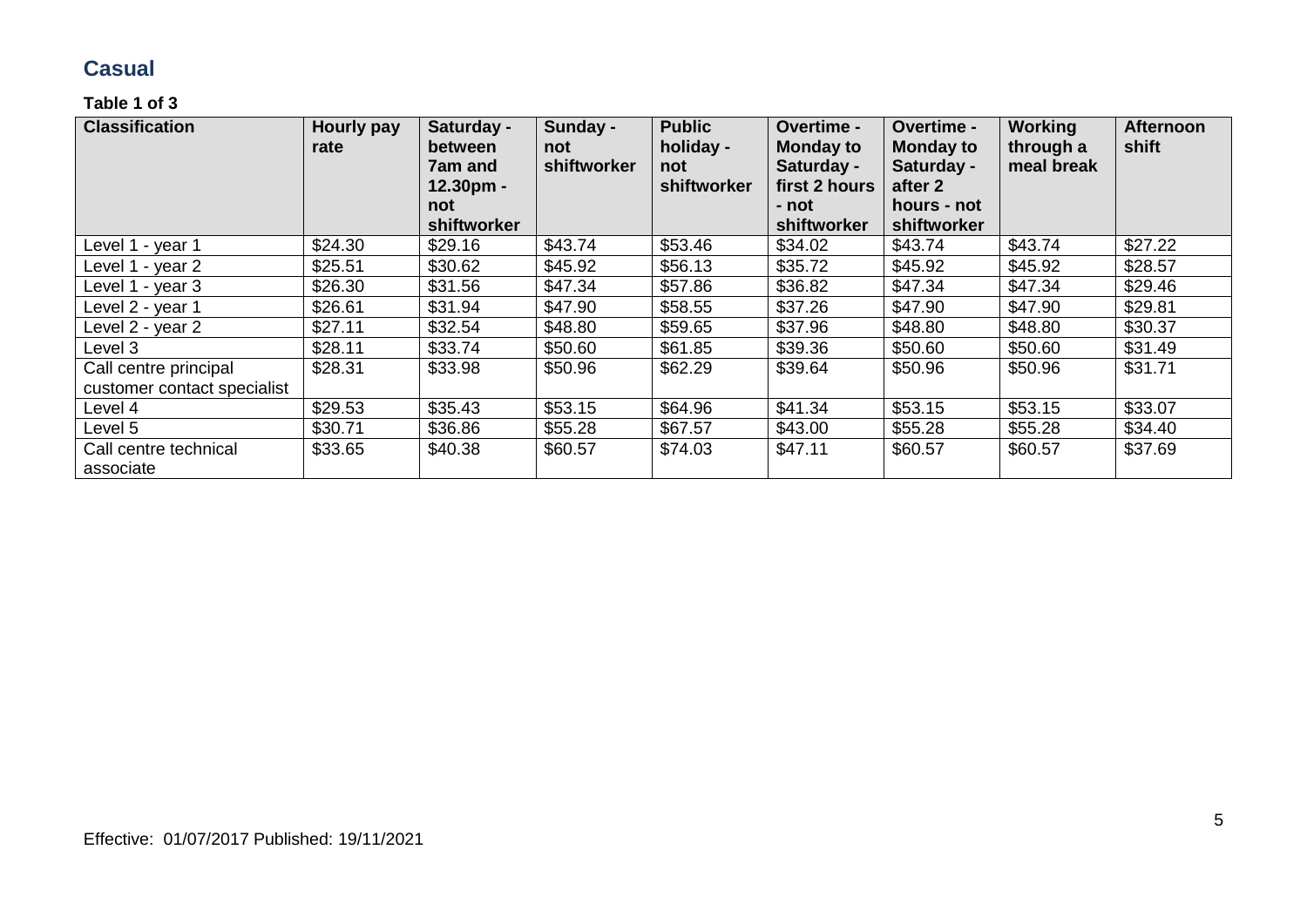| <b>Classification</b>                                | <b>Permanent</b><br>night shift | <b>Night shift</b> | Saturday -<br>shiftworker | Sunday -<br>shiftworker | <b>Public</b><br>holiday -<br>shiftworker | <b>Overtime -</b><br>Saturday -<br>outside<br>ordinary<br>working<br>period -<br>shiftworker | Overtime -<br>Sunday -<br>outside<br>ordinary<br>working<br>period -<br>shiftworker | <b>Overtime -</b><br>public<br>holiday -<br>outside<br>ordinary<br>working<br>period -<br>shiftworker |
|------------------------------------------------------|---------------------------------|--------------------|---------------------------|-------------------------|-------------------------------------------|----------------------------------------------------------------------------------------------|-------------------------------------------------------------------------------------|-------------------------------------------------------------------------------------------------------|
| Level 1 - year 1                                     | \$30.13                         | \$27.22            | \$34.02                   | \$34.02                 | \$34.02                                   | \$43.74                                                                                      | \$43.74                                                                             | \$43.74                                                                                               |
| Level 1 - year 2                                     | \$31.64                         | \$28.57            | \$35.72                   | \$35.72                 | \$35.72                                   | \$45.92                                                                                      | \$45.92                                                                             | \$45.92                                                                                               |
| Level 1 - year 3                                     | \$32.61                         | \$29.46            | \$36.82                   | \$36.82                 | \$36.82                                   | \$47.34                                                                                      | \$47.34                                                                             | \$47.34                                                                                               |
| Level 2 - year 1                                     | \$33.00                         | \$29.81            | \$37.26                   | \$37.26                 | \$37.26                                   | \$47.90                                                                                      | \$47.90                                                                             | \$47.90                                                                                               |
| Level 2 - year 2                                     | \$33.62                         | \$30.37            | \$37.96                   | \$37.96                 | \$37.96                                   | \$48.80                                                                                      | \$48.80                                                                             | \$48.80                                                                                               |
| Level 3                                              | \$34.86                         | \$31.49            | \$39.36                   | \$39.36                 | \$39.36                                   | \$50.60                                                                                      | \$50.60                                                                             | \$50.60                                                                                               |
| Call centre principal<br>customer contact specialist | \$35.11                         | \$31.71            | \$39.64                   | \$39.64                 | \$39.64                                   | \$50.96                                                                                      | \$50.96                                                                             | \$50.96                                                                                               |
| Level 4                                              | \$36.61                         | \$33.07            | \$41.34                   | \$41.34                 | \$41.34                                   | \$53.15                                                                                      | \$53.15                                                                             | \$53.15                                                                                               |
| Level 5                                              | \$38.08                         | \$34.40            | \$43.00                   | \$43.00                 | \$43.00                                   | \$55.28                                                                                      | \$55.28                                                                             | \$55.28                                                                                               |
| Call centre technical<br>associate                   | \$41.73                         | \$37.69            | \$47.11                   | \$47.11                 | \$47.11                                   | \$60.57                                                                                      | \$60.57                                                                             | \$60.57                                                                                               |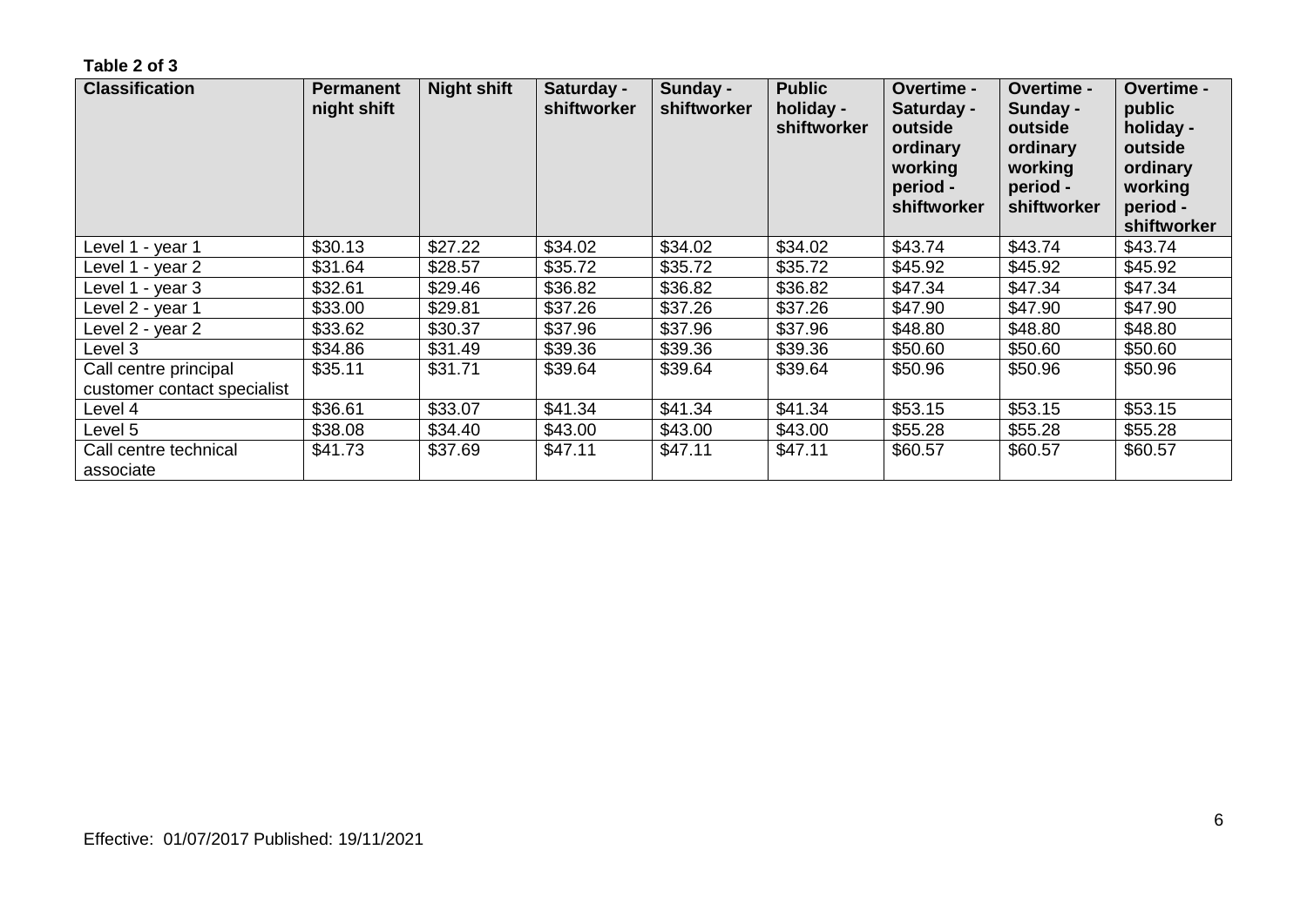| <b>Classification</b>       | Overtime - more than the                      | Overtime - more than the                      | Overtime - more than the                     | Overtime - more than the                     |
|-----------------------------|-----------------------------------------------|-----------------------------------------------|----------------------------------------------|----------------------------------------------|
|                             | weekly hours -<br>shiftworker - first 3 hours | weekly hours -<br>shiftworker - after 3 hours | daily hours - shiftworker -<br>first 2 hours | daily hours - shiftworker -<br>after 2 hours |
| Level 1 - year 1            | \$34.02                                       | \$43.74                                       | \$34.02                                      | \$43.74                                      |
| Level 1 - year 2            | \$35.72                                       | \$45.92                                       | \$35.72                                      | \$45.92                                      |
| Level 1 - year 3            | \$36.82                                       | \$47.34                                       | \$36.82                                      | \$47.34                                      |
| Level 2 - year 1            | \$37.26                                       | \$47.90                                       | \$37.26                                      | \$47.90                                      |
| Level 2 - year 2            | \$37.96                                       | \$48.80                                       | \$37.96                                      | \$48.80                                      |
| Level 3                     | \$39.36                                       | \$50.60                                       | \$39.36                                      | \$50.60                                      |
| Call centre principal       | \$39.64                                       | \$50.96                                       | \$39.64                                      | \$50.96                                      |
| customer contact specialist |                                               |                                               |                                              |                                              |
| Level 4                     | \$41.34                                       | \$53.15                                       | \$41.34                                      | \$53.15                                      |
| Level 5                     | \$43.00                                       | \$55.28                                       | \$43.00                                      | \$55.28                                      |
| Call centre technical       | \$47.11                                       | \$60.57                                       | \$47.11                                      | \$60.57                                      |
| associate                   |                                               |                                               |                                              |                                              |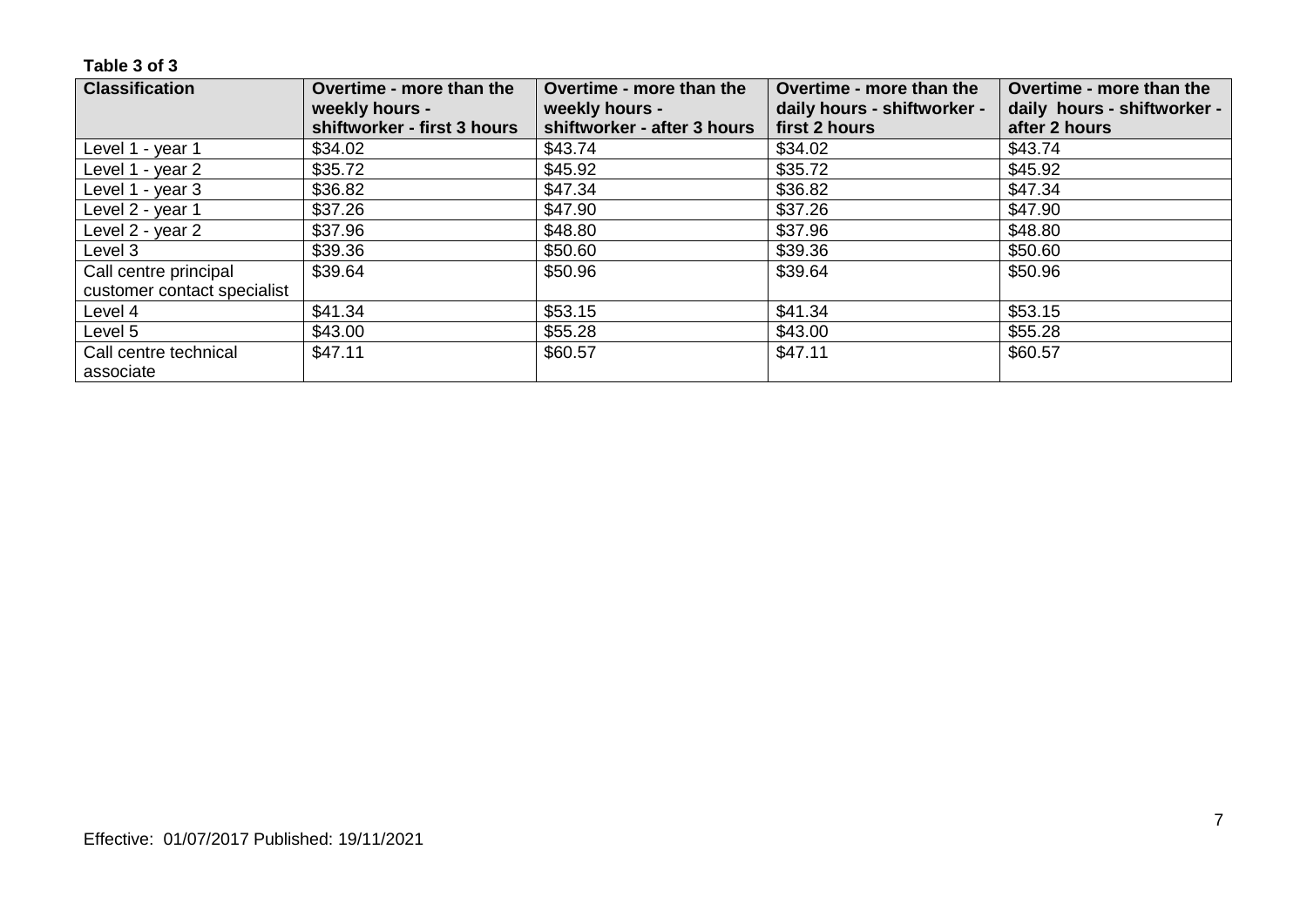# **Junior - Full-time & part-time - Under 16 years**

| <b>Classification</b>                                | <b>Hourly pay</b><br>rate | Saturday -<br>between<br><b>7am and</b><br>$12.30pm -$<br>not | Sunday -<br>not<br>shiftworker | <b>Public</b><br>holiday -<br>not<br>shiftworker | Overtime -<br><b>Monday to</b><br>Saturday -<br>first 2 hours<br>- not | Overtime -<br><b>Monday to</b><br>Saturday -<br>after 2<br>hours - not | <b>Working</b><br>through a<br>meal break | <b>Afternoon</b><br>shift |
|------------------------------------------------------|---------------------------|---------------------------------------------------------------|--------------------------------|--------------------------------------------------|------------------------------------------------------------------------|------------------------------------------------------------------------|-------------------------------------------|---------------------------|
|                                                      |                           | shiftworker                                                   |                                |                                                  | shiftworker                                                            | shiftworker                                                            |                                           |                           |
| Level 1 - year 1                                     | \$8.75                    | \$10.94                                                       | \$17.50                        | \$21.88                                          | \$13.13                                                                | \$17.50                                                                | \$17.50                                   | \$10.06                   |
| Level 1 - year 2                                     | \$9.18                    | \$11.48                                                       | \$18.36                        | \$22.95                                          | \$13.77                                                                | \$18.36                                                                | \$18.36                                   | \$10.56                   |
| Level 1 - year 3                                     | \$9.47                    | \$11.84                                                       | \$18.94                        | \$23.68                                          | \$14.21                                                                | \$18.94                                                                | \$18.94                                   | \$10.89                   |
| Level 2 - year 1                                     | \$9.58                    | \$11.98                                                       | \$19.16                        | \$23.95                                          | \$14.37                                                                | \$19.16                                                                | \$19.16                                   | \$11.02                   |
| Level 2 - year 2                                     | \$9.76                    | \$12.20                                                       | \$19.52                        | \$24.40                                          | \$14.64                                                                | \$19.52                                                                | \$19.52                                   | \$11.22                   |
| Level 3                                              | \$10.12                   | \$12.65                                                       | \$20.24                        | \$25.30                                          | \$15.18                                                                | \$20.24                                                                | \$20.24                                   | \$11.64                   |
| Call centre principal<br>customer contact specialist | \$10.19                   | \$12.74                                                       | \$20.38                        | \$25.48                                          | \$15.29                                                                | \$20.38                                                                | \$20.38                                   | \$11.72                   |
| Level 4                                              | \$10.63                   | \$13.29                                                       | \$21.26                        | \$26.58                                          | \$15.95                                                                | \$21.26                                                                | \$21.26                                   | \$12.22                   |
| Level 5                                              | \$11.06                   | \$13.83                                                       | \$22.12                        | \$27.65                                          | \$16.59                                                                | \$22.12                                                                | \$22.12                                   | \$12.72                   |
| Call centre technical<br>associate                   | \$12.11                   | \$15.14                                                       | \$24.22                        | \$30.28                                          | \$18.17                                                                | \$24.22                                                                | \$24.22                                   | \$13.93                   |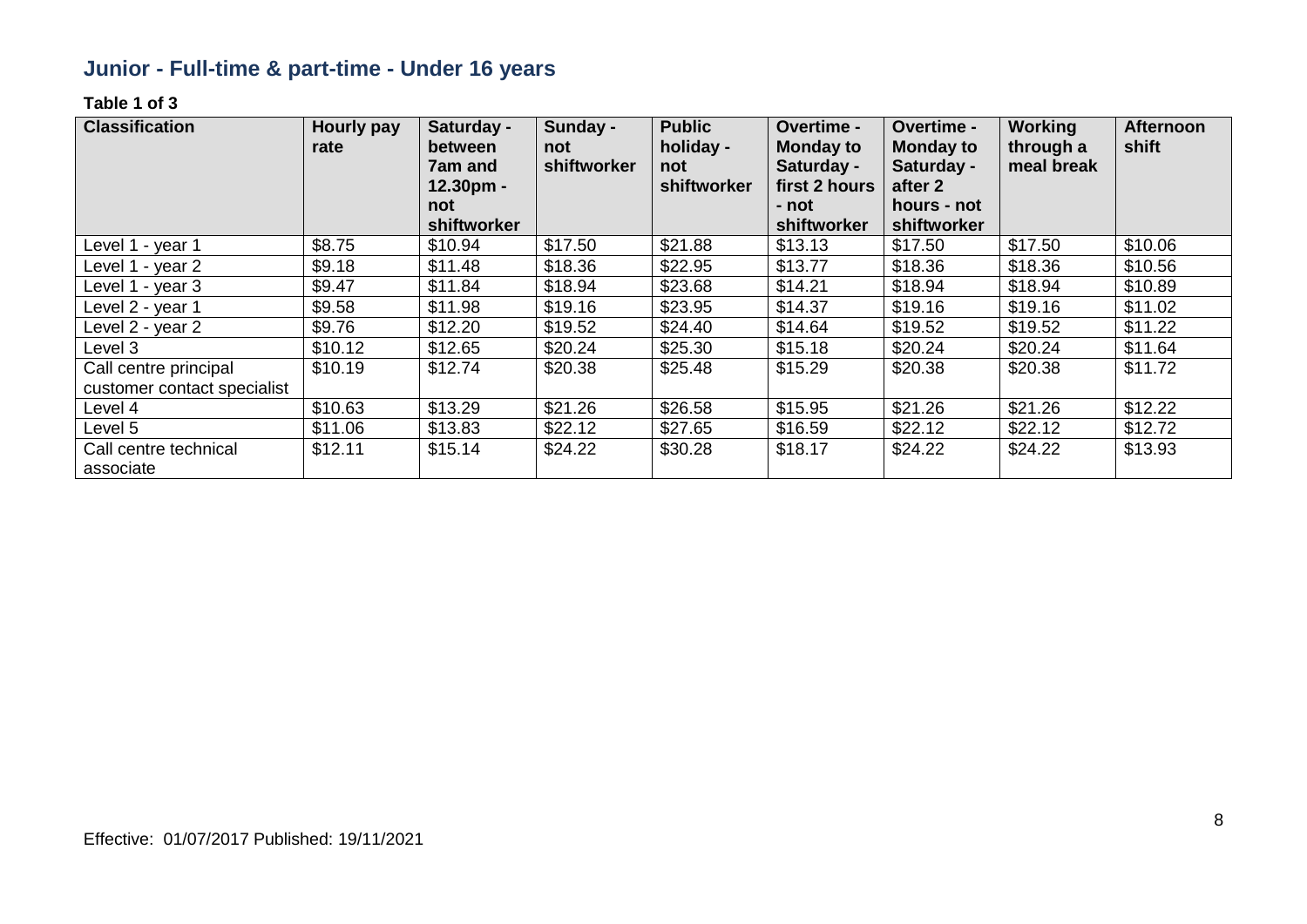| <b>Classification</b>                                | <b>Permanent</b><br>night shift | <b>Night shift</b> | Saturday -<br>shiftworker | Sunday -<br>shiftworker | <b>Public</b><br>holiday -<br>shiftworker | <b>Overtime -</b><br>Saturday -<br>outside<br>ordinary<br>working<br>period -<br>shiftworker | <b>Overtime -</b><br>Sunday -<br>outside<br>ordinary<br>working<br>period -<br>shiftworker | <b>Overtime -</b><br>public<br>holiday -<br>outside<br>ordinary<br>working<br>period -<br>shiftworker |
|------------------------------------------------------|---------------------------------|--------------------|---------------------------|-------------------------|-------------------------------------------|----------------------------------------------------------------------------------------------|--------------------------------------------------------------------------------------------|-------------------------------------------------------------------------------------------------------|
| Level 1 - year 1                                     | \$11.38                         | \$10.06            | \$13.13                   | \$13.13                 | \$13.13                                   | \$17.50                                                                                      | \$17.50                                                                                    | \$17.50                                                                                               |
| Level 1 - year 2                                     | \$11.93                         | \$10.56            | \$13.77                   | \$13.77                 | \$13.77                                   | \$18.36                                                                                      | \$18.36                                                                                    | \$18.36                                                                                               |
| Level 1 - year 3                                     | \$12.31                         | \$10.89            | \$14.21                   | \$14.21                 | \$14.21                                   | \$18.94                                                                                      | \$18.94                                                                                    | \$18.94                                                                                               |
| Level 2 - year 1                                     | \$12.45                         | \$11.02            | \$14.37                   | \$14.37                 | \$14.37                                   | \$19.16                                                                                      | \$19.16                                                                                    | \$19.16                                                                                               |
| Level 2 - year 2                                     | \$12.69                         | \$11.22            | \$14.64                   | \$14.64                 | \$14.64                                   | \$19.52                                                                                      | \$19.52                                                                                    | \$19.52                                                                                               |
| Level 3                                              | \$13.16                         | \$11.64            | \$15.18                   | \$15.18                 | \$15.18                                   | \$20.24                                                                                      | \$20.24                                                                                    | \$20.24                                                                                               |
| Call centre principal<br>customer contact specialist | \$13.25                         | \$11.72            | \$15.29                   | \$15.29                 | \$15.29                                   | \$20.38                                                                                      | \$20.38                                                                                    | \$20.38                                                                                               |
| Level 4                                              | \$13.82                         | \$12.22            | \$15.95                   | \$15.95                 | \$15.95                                   | \$21.26                                                                                      | \$21.26                                                                                    | \$21.26                                                                                               |
| Level 5                                              | \$14.38                         | \$12.72            | \$16.59                   | \$16.59                 | \$16.59                                   | \$22.12                                                                                      | \$22.12                                                                                    | \$22.12                                                                                               |
| Call centre technical<br>associate                   | \$15.74                         | \$13.93            | \$18.17                   | \$18.17                 | \$18.17                                   | \$24.22                                                                                      | \$24.22                                                                                    | \$24.22                                                                                               |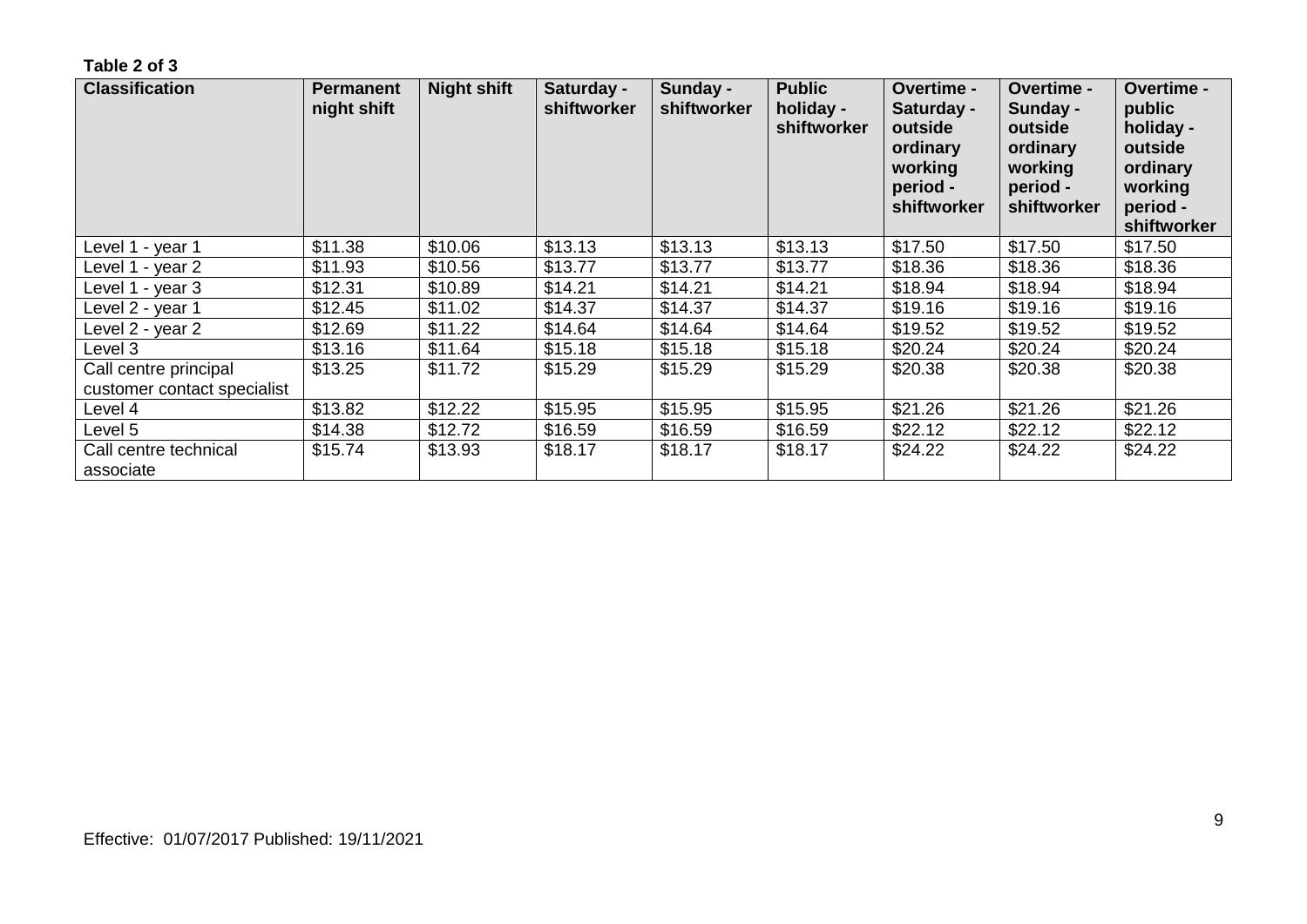| <b>Classification</b>              | <b>Overtime - more</b><br>than the weekly<br>hours - | <b>Overtime - more</b><br>than the weekly<br>hours - | <b>Overtime - more</b><br>than the daily<br>hours - | <b>Overtime - more</b><br>than the daily<br>hours - | Less than 10<br>hour break<br>between shifts | Less than 8 hour<br>break between<br>shifts - change |
|------------------------------------|------------------------------------------------------|------------------------------------------------------|-----------------------------------------------------|-----------------------------------------------------|----------------------------------------------|------------------------------------------------------|
|                                    | shiftworker -<br>first 3 hours                       | shiftworker -<br>after 3 hours                       | shiftworker -<br>first 2 hours                      | shiftworker -<br>after 2 hours                      |                                              | to shift                                             |
| Level 1 - year 1                   | \$13.13                                              | \$17.50                                              | \$13.13                                             | \$17.50                                             | \$17.50                                      | \$17.50                                              |
| Level 1 - year 2                   | \$13.77                                              | \$18.36                                              | \$13.77                                             | \$18.36                                             | \$18.36                                      | \$18.36                                              |
| Level 1 - year 3                   | \$14.21                                              | \$18.94                                              | \$14.21                                             | \$18.94                                             | \$18.94                                      | \$18.94                                              |
| Level 2 - year 1                   | \$14.37                                              | \$19.16                                              | \$14.37                                             | \$19.16                                             | \$19.16                                      | \$19.16                                              |
| Level 2 - year 2                   | \$14.64                                              | \$19.52                                              | \$14.64                                             | \$19.52                                             | \$19.52                                      | \$19.52                                              |
| Level 3                            | \$15.18                                              | \$20.24                                              | \$15.18                                             | \$20.24                                             | \$20.24                                      | \$20.24                                              |
| Call centre principal              | \$15.29                                              | \$20.38                                              | \$15.29                                             | \$20.38                                             | \$20.38                                      | \$20.38                                              |
| customer contact specialist        |                                                      |                                                      |                                                     |                                                     |                                              |                                                      |
| Level 4                            | \$15.95                                              | \$21.26                                              | \$15.95                                             | \$21.26                                             | \$21.26                                      | \$21.26                                              |
| Level 5                            | \$16.59                                              | \$22.12                                              | \$16.59                                             | \$22.12                                             | \$22.12                                      | \$22.12                                              |
| Call centre technical<br>associate | \$18.17                                              | \$24.22                                              | \$18.17                                             | \$24.22                                             | \$24.22                                      | \$24.22                                              |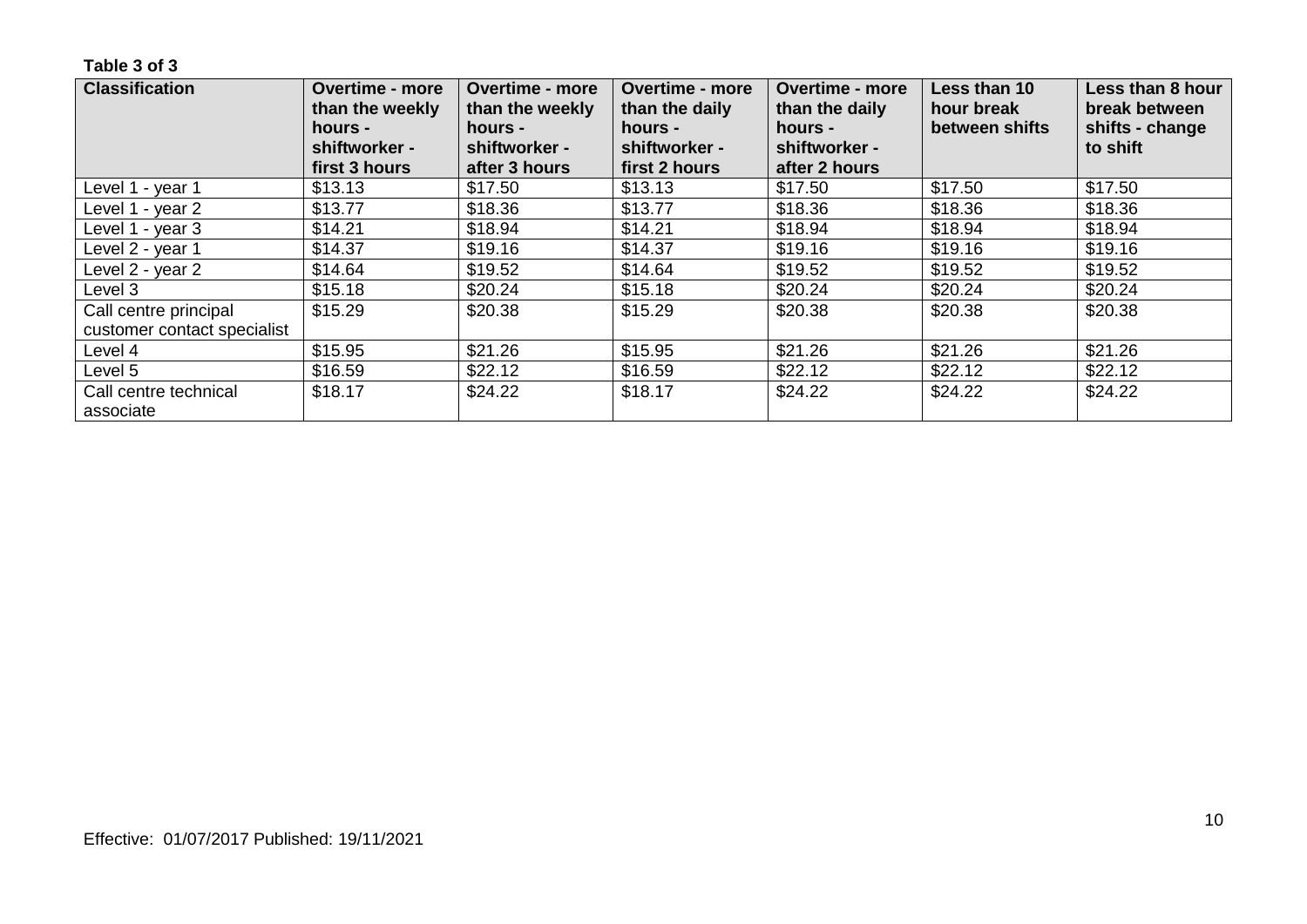# **Junior - Full-time & part-time - 16 years**

| <b>Classification</b>                                | <b>Hourly pay</b><br>rate | Saturday -<br>between<br>7am and<br>$12.30pm -$<br>not<br>shiftworker | Sunday -<br>not<br>shiftworker | <b>Public</b><br>holiday -<br>not<br>shiftworker | Overtime -<br><b>Monday to</b><br>Saturday -<br>first 2 hours<br>- not<br>shiftworker | <b>Overtime -</b><br><b>Monday to</b><br>Saturday -<br>after 2<br>hours - not<br>shiftworker | <b>Working</b><br>through a<br>meal break | <b>Afternoon</b><br>shift |
|------------------------------------------------------|---------------------------|-----------------------------------------------------------------------|--------------------------------|--------------------------------------------------|---------------------------------------------------------------------------------------|----------------------------------------------------------------------------------------------|-------------------------------------------|---------------------------|
| Level 1 - year 1                                     | \$9.72                    | \$12.15                                                               | \$19.44                        | \$24.30                                          | \$14.58                                                                               | \$19.44                                                                                      | \$19.44                                   | \$11.18                   |
| Level 1 - year 2                                     | \$10.21                   | \$12.76                                                               | \$20.42                        | \$25.53                                          | \$15.32                                                                               | \$20.42                                                                                      | \$20.42                                   | \$11.74                   |
| Level 1 - year 3                                     | \$10.52                   | \$13.15                                                               | \$21.04                        | \$26.30                                          | \$15.78                                                                               | \$21.04                                                                                      | \$21.04                                   | \$12.10                   |
| Level 2 - year 1                                     | \$10.65                   | \$13.31                                                               | \$21.30                        | \$26.63                                          | \$15.98                                                                               | \$21.30                                                                                      | \$21.30                                   | \$12.25                   |
| Level 2 - year 2                                     | \$10.85                   | \$13.56                                                               | \$21.70                        | \$27.13                                          | \$16.28                                                                               | \$21.70                                                                                      | \$21.70                                   | \$12.48                   |
| Level 3                                              | \$11.25                   | \$14.06                                                               | \$22.50                        | \$28.13                                          | \$16.88                                                                               | \$22.50                                                                                      | \$22.50                                   | \$12.94                   |
| Call centre principal<br>customer contact specialist | \$11.33                   | \$14.16                                                               | \$22.66                        | \$28.33                                          | \$17.00                                                                               | \$22.66                                                                                      | \$22.66                                   | \$13.03                   |
| Level 4                                              | \$11.81                   | \$14.76                                                               | \$23.62                        | \$29.53                                          | \$17.72                                                                               | \$23.62                                                                                      | \$23.62                                   | \$13.58                   |
| Level 5                                              | \$12.29                   | \$15.36                                                               | \$24.58                        | \$30.73                                          | \$18.44                                                                               | \$24.58                                                                                      | \$24.58                                   | \$14.13                   |
| Call centre technical<br>associate                   | \$13.46                   | \$16.83                                                               | \$26.92                        | \$33.65                                          | \$20.19                                                                               | \$26.92                                                                                      | \$26.92                                   | \$15.48                   |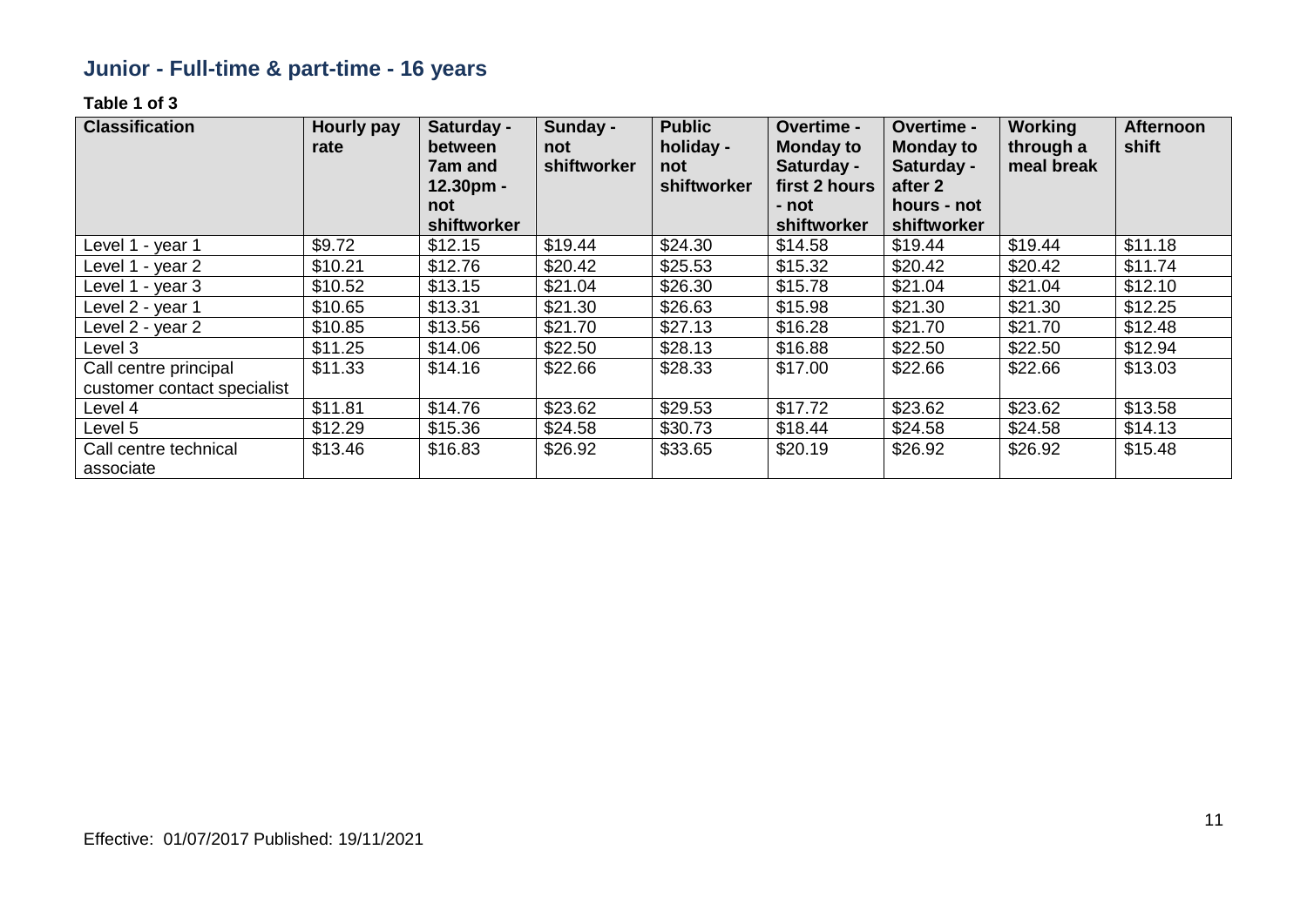| <b>Classification</b>                                | Permanent<br>night shift | <b>Night shift</b> | Saturday -<br>shiftworker | Sunday -<br>shiftworker | <b>Public</b><br>holiday -<br>shiftworker | Overtime -<br>Saturday -<br>outside<br>ordinary<br>working<br>period -<br>shiftworker | Overtime -<br>Sunday -<br>outside<br>ordinary<br>working<br>period -<br>shiftworker | <b>Overtime -</b><br>public<br>holiday -<br>outside<br>ordinary<br>working<br>period -<br>shiftworker |
|------------------------------------------------------|--------------------------|--------------------|---------------------------|-------------------------|-------------------------------------------|---------------------------------------------------------------------------------------|-------------------------------------------------------------------------------------|-------------------------------------------------------------------------------------------------------|
| Level 1 - year 1                                     | \$12.64                  | \$11.18            | \$14.58                   | \$14.58                 | \$14.58                                   | \$19.44                                                                               | \$19.44                                                                             | \$19.44                                                                                               |
| Level 1 - year 2                                     | \$13.27                  | \$11.74            | \$15.32                   | \$15.32                 | \$15.32                                   | \$20.42                                                                               | \$20.42                                                                             | \$20.42                                                                                               |
| Level 1 - year 3                                     | \$13.68                  | \$12.10            | \$15.78                   | \$15.78                 | \$15.78                                   | \$21.04                                                                               | \$21.04                                                                             | \$21.04                                                                                               |
| Level 2 - year 1                                     | \$13.85                  | \$12.25            | \$15.98                   | \$15.98                 | \$15.98                                   | \$21.30                                                                               | \$21.30                                                                             | \$21.30                                                                                               |
| Level 2 - year 2                                     | \$14.11                  | \$12.48            | \$16.28                   | \$16.28                 | \$16.28                                   | \$21.70                                                                               | \$21.70                                                                             | \$21.70                                                                                               |
| Level 3                                              | \$14.63                  | \$12.94            | \$16.88                   | \$16.88                 | \$16.88                                   | \$22.50                                                                               | \$22.50                                                                             | \$22.50                                                                                               |
| Call centre principal<br>customer contact specialist | \$14.73                  | \$13.03            | \$17.00                   | \$17.00                 | \$17.00                                   | \$22.66                                                                               | \$22.66                                                                             | \$22.66                                                                                               |
| Level 4                                              | \$15.35                  | \$13.58            | \$17.72                   | \$17.72                 | \$17.72                                   | \$23.62                                                                               | \$23.62                                                                             | \$23.62                                                                                               |
| Level 5                                              | \$15.98                  | \$14.13            | \$18.44                   | \$18.44                 | \$18.44                                   | \$24.58                                                                               | \$24.58                                                                             | \$24.58                                                                                               |
| Call centre technical<br>associate                   | \$17.50                  | \$15.48            | \$20.19                   | \$20.19                 | \$20.19                                   | \$26.92                                                                               | \$26.92                                                                             | \$26.92                                                                                               |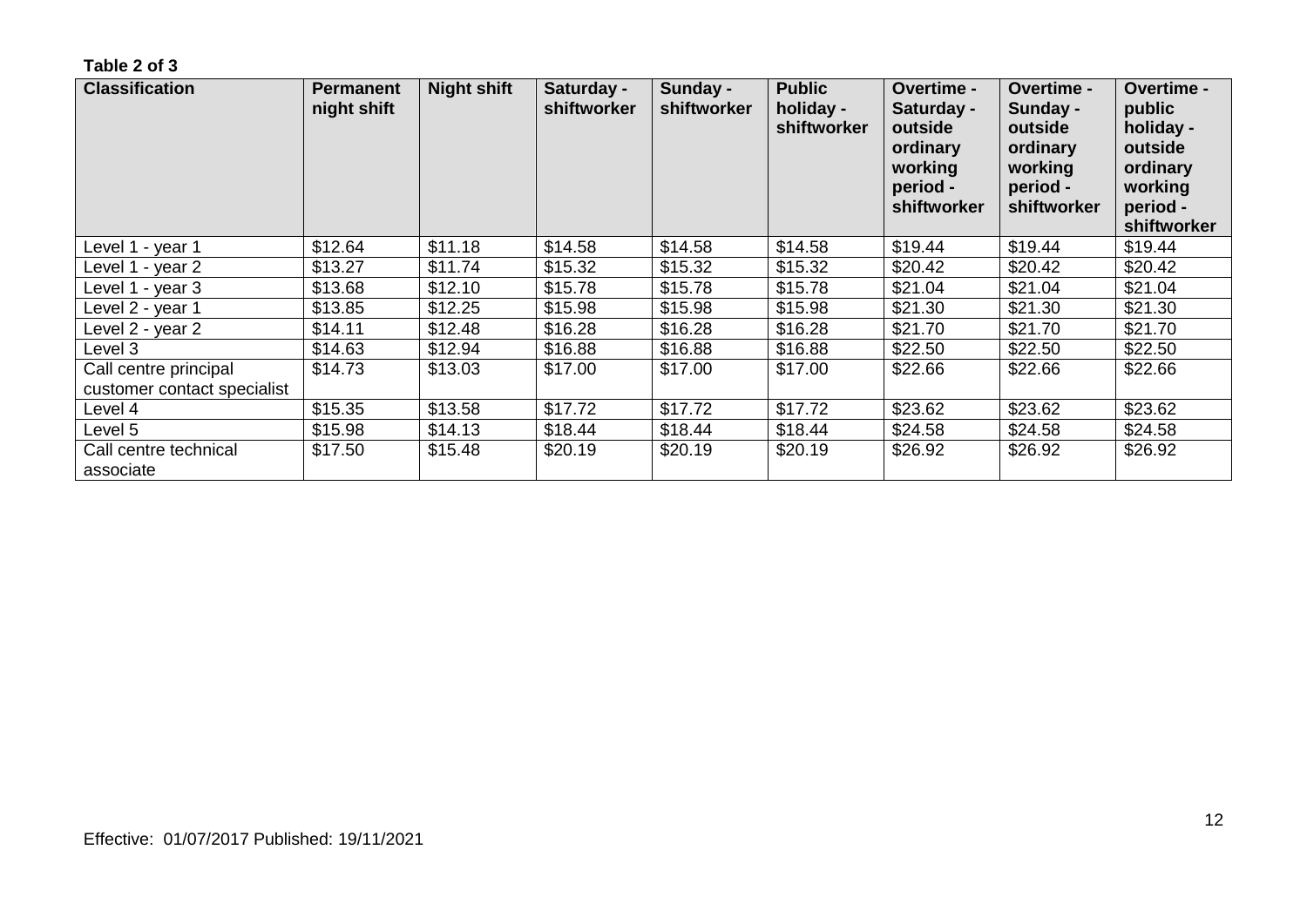| <b>Classification</b>              | <b>Overtime - more</b><br>than the weekly<br>hours - | <b>Overtime - more</b><br>than the weekly<br>hours - | <b>Overtime - more</b><br>than the daily<br>hours - | <b>Overtime - more</b><br>than the daily<br>hours - | Less than 10<br>hour break<br>between shifts | Less than 8 hour<br>break between<br>shifts - change |
|------------------------------------|------------------------------------------------------|------------------------------------------------------|-----------------------------------------------------|-----------------------------------------------------|----------------------------------------------|------------------------------------------------------|
|                                    | shiftworker -<br>first 3 hours                       | shiftworker -<br>after 3 hours                       | shiftworker -<br>first 2 hours                      | shiftworker -<br>after 2 hours                      |                                              | to shift                                             |
| Level 1 - year 1                   | \$14.58                                              | \$19.44                                              | \$14.58                                             | \$19.44                                             | \$19.44                                      | \$19.44                                              |
| Level 1 - year 2                   | \$15.32                                              | \$20.42                                              | \$15.32                                             | \$20.42                                             | \$20.42                                      | \$20.42                                              |
| Level 1 - year 3                   | \$15.78                                              | \$21.04                                              | \$15.78                                             | \$21.04                                             | \$21.04                                      | \$21.04                                              |
| Level 2 - year 1                   | \$15.98                                              | \$21.30                                              | \$15.98                                             | \$21.30                                             | \$21.30                                      | \$21.30                                              |
| Level 2 - year 2                   | \$16.28                                              | \$21.70                                              | \$16.28                                             | \$21.70                                             | \$21.70                                      | \$21.70                                              |
| Level 3                            | \$16.88                                              | \$22.50                                              | \$16.88                                             | \$22.50                                             | \$22.50                                      | \$22.50                                              |
| Call centre principal              | \$17.00                                              | \$22.66                                              | \$17.00                                             | \$22.66                                             | \$22.66                                      | \$22.66                                              |
| customer contact specialist        |                                                      |                                                      |                                                     |                                                     |                                              |                                                      |
| Level 4                            | \$17.72                                              | \$23.62                                              | \$17.72                                             | \$23.62                                             | \$23.62                                      | \$23.62                                              |
| Level 5                            | \$18.44                                              | \$24.58                                              | \$18.44                                             | \$24.58                                             | \$24.58                                      | \$24.58                                              |
| Call centre technical<br>associate | \$20.19                                              | \$26.92                                              | \$20.19                                             | \$26.92                                             | \$26.92                                      | \$26.92                                              |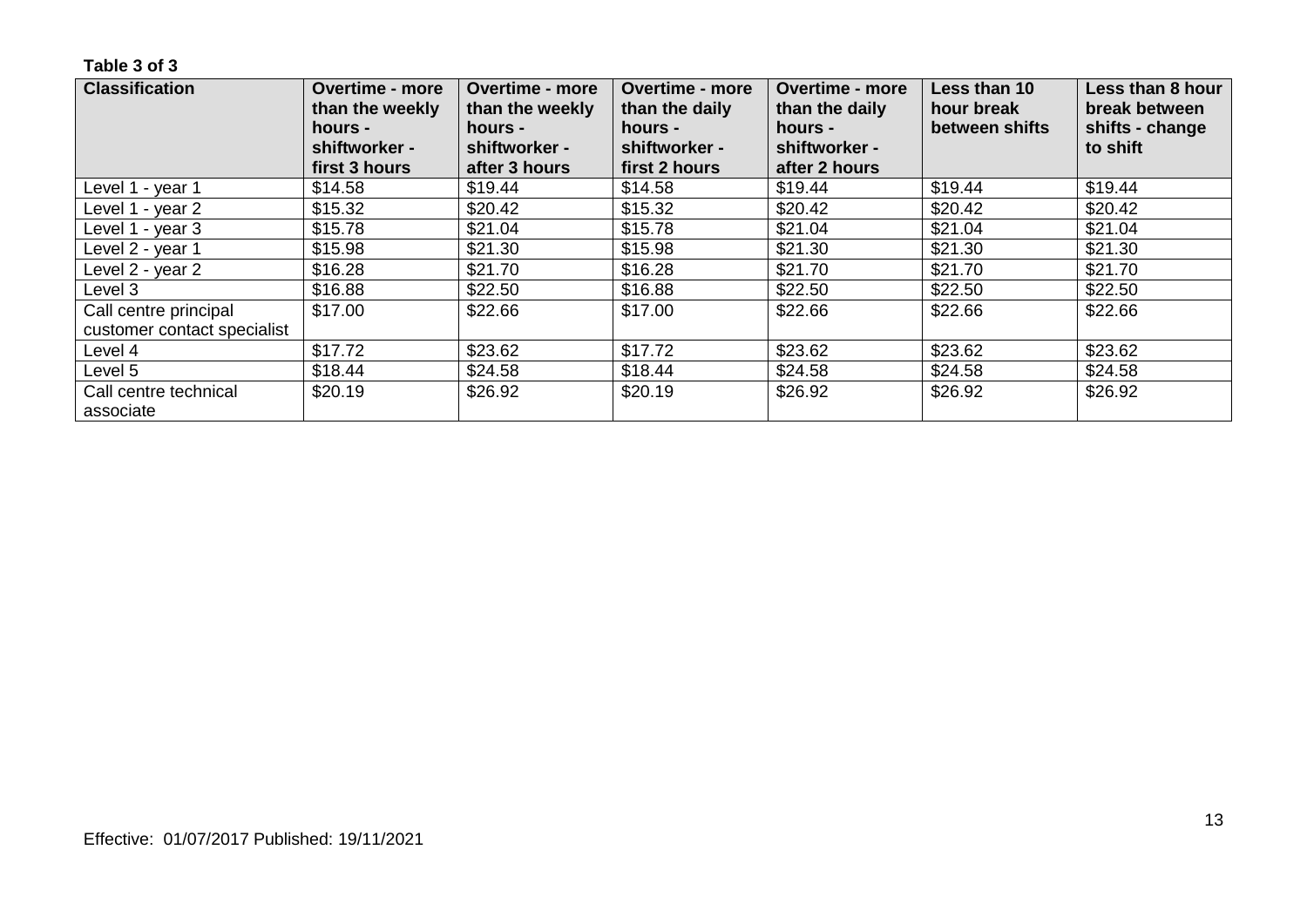# **Junior - Full-time & part-time - 17 years**

| <b>Classification</b>                                | <b>Hourly pay</b><br>rate | Saturday -<br>between<br>7am and<br>$12.30pm -$ | Sunday -<br>not<br>shiftworker | <b>Public</b><br>holiday -<br>not<br>shiftworker | <b>Overtime -</b><br><b>Monday to</b><br>Saturday -<br>first 2 hours | Overtime -<br><b>Monday to</b><br>Saturday -<br>after 2 | <b>Working</b><br>through a<br>meal break | <b>Afternoon</b><br>shift |
|------------------------------------------------------|---------------------------|-------------------------------------------------|--------------------------------|--------------------------------------------------|----------------------------------------------------------------------|---------------------------------------------------------|-------------------------------------------|---------------------------|
|                                                      |                           | not<br>shiftworker                              |                                |                                                  | - not<br>shiftworker                                                 | hours - not<br>shiftworker                              |                                           |                           |
| Level 1 - year 1                                     | \$11.66                   | \$14.58                                         | \$23.32                        | \$29.15                                          | \$17.49                                                              | \$23.32                                                 | \$23.32                                   | \$13.41                   |
| Level 1 - year 2                                     | \$12.25                   | \$15.31                                         | \$24.50                        | \$30.63                                          | \$18.38                                                              | \$24.50                                                 | \$24.50                                   | \$14.09                   |
| Level 1 - year 3                                     | \$12.62                   | \$15.78                                         | \$25.24                        | \$31.55                                          | \$18.93                                                              | \$25.24                                                 | \$25.24                                   | \$14.51                   |
| Level 2 - year 1                                     | \$12.77                   | \$15.96                                         | \$25.54                        | \$31.93                                          | \$19.16                                                              | \$25.54                                                 | \$25.54                                   | \$14.69                   |
| Level 2 - year 2                                     | \$13.01                   | \$16.26                                         | \$26.02                        | \$32.53                                          | \$19.52                                                              | \$26.02                                                 | \$26.02                                   | \$14.96                   |
| Level 3                                              | \$13.49                   | \$16.86                                         | \$26.98                        | \$33.73                                          | \$20.24                                                              | \$26.98                                                 | \$26.98                                   | \$15.51                   |
| Call centre principal<br>customer contact specialist | \$13.59                   | \$16.99                                         | \$27.18                        | \$33.98                                          | \$20.39                                                              | \$27.18                                                 | \$27.18                                   | \$15.63                   |
| Level 4                                              | \$14.17                   | \$17.71                                         | \$28.34                        | \$35.43                                          | \$21.26                                                              | \$28.34                                                 | \$28.34                                   | \$16.30                   |
| Level 5                                              | \$14.74                   | \$18.43                                         | \$29.48                        | \$36.85                                          | \$22.11                                                              | \$29.48                                                 | \$29.48                                   | \$16.95                   |
| Call centre technical<br>associate                   | \$16.15                   | \$20.19                                         | \$32.30                        | \$40.38                                          | \$24.23                                                              | \$32.30                                                 | \$32.30                                   | \$18.57                   |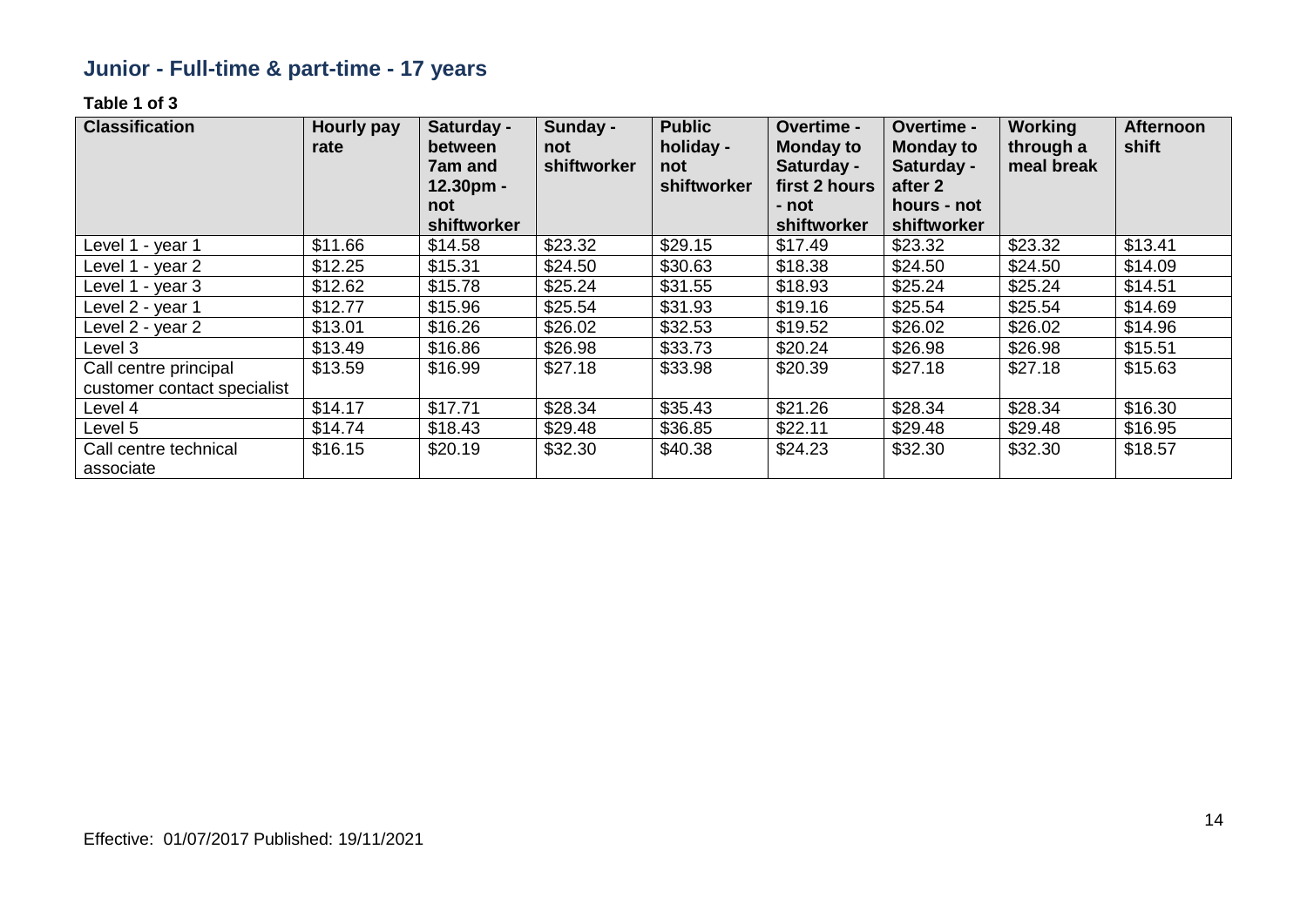| <b>Classification</b>                                | <b>Permanent</b><br>night shift | <b>Night shift</b> | Saturday -<br>shiftworker | Sunday -<br>shiftworker | <b>Public</b><br>holiday -<br>shiftworker | Overtime -<br>Saturday -<br>outside<br>ordinary<br>working<br>period -<br>shiftworker | Overtime -<br>Sunday -<br>outside<br>ordinary<br>working<br>period -<br>shiftworker | <b>Overtime -</b><br>public<br>holiday -<br>outside<br>ordinary<br>working<br>period -<br>shiftworker |
|------------------------------------------------------|---------------------------------|--------------------|---------------------------|-------------------------|-------------------------------------------|---------------------------------------------------------------------------------------|-------------------------------------------------------------------------------------|-------------------------------------------------------------------------------------------------------|
| Level 1 - year 1                                     | \$15.16                         | \$13.41            | \$17.49                   | \$17.49                 | \$17.49                                   | \$23.32                                                                               | \$23.32                                                                             | \$23.32                                                                                               |
| Level 1 - year 2                                     | \$15.93                         | \$14.09            | \$18.38                   | \$18.38                 | \$18.38                                   | \$24.50                                                                               | \$24.50                                                                             | \$24.50                                                                                               |
| Level 1 - year 3                                     | \$16.41                         | \$14.51            | \$18.93                   | \$18.93                 | \$18.93                                   | \$25.24                                                                               | \$25.24                                                                             | \$25.24                                                                                               |
| Level 2 - year 1                                     | \$16.60                         | \$14.69            | \$19.16                   | \$19.16                 | \$19.16                                   | \$25.54                                                                               | \$25.54                                                                             | \$25.54                                                                                               |
| Level 2 - year 2                                     | \$16.91                         | \$14.96            | \$19.52                   | \$19.52                 | \$19.52                                   | \$26.02                                                                               | \$26.02                                                                             | \$26.02                                                                                               |
| Level 3                                              | \$17.54                         | \$15.51            | \$20.24                   | \$20.24                 | \$20.24                                   | \$26.98                                                                               | \$26.98                                                                             | \$26.98                                                                                               |
| Call centre principal<br>customer contact specialist | \$17.67                         | \$15.63            | \$20.39                   | \$20.39                 | \$20.39                                   | \$27.18                                                                               | \$27.18                                                                             | \$27.18                                                                                               |
| Level 4                                              | \$18.42                         | \$16.30            | \$21.26                   | \$21.26                 | \$21.26                                   | \$28.34                                                                               | \$28.34                                                                             | \$28.34                                                                                               |
| Level 5                                              | \$19.16                         | \$16.95            | \$22.11                   | \$22.11                 | \$22.11                                   | \$29.48                                                                               | \$29.48                                                                             | \$29.48                                                                                               |
| Call centre technical<br>associate                   | \$21.00                         | \$18.57            | \$24.23                   | \$24.23                 | \$24.23                                   | \$32.30                                                                               | \$32.30                                                                             | \$32.30                                                                                               |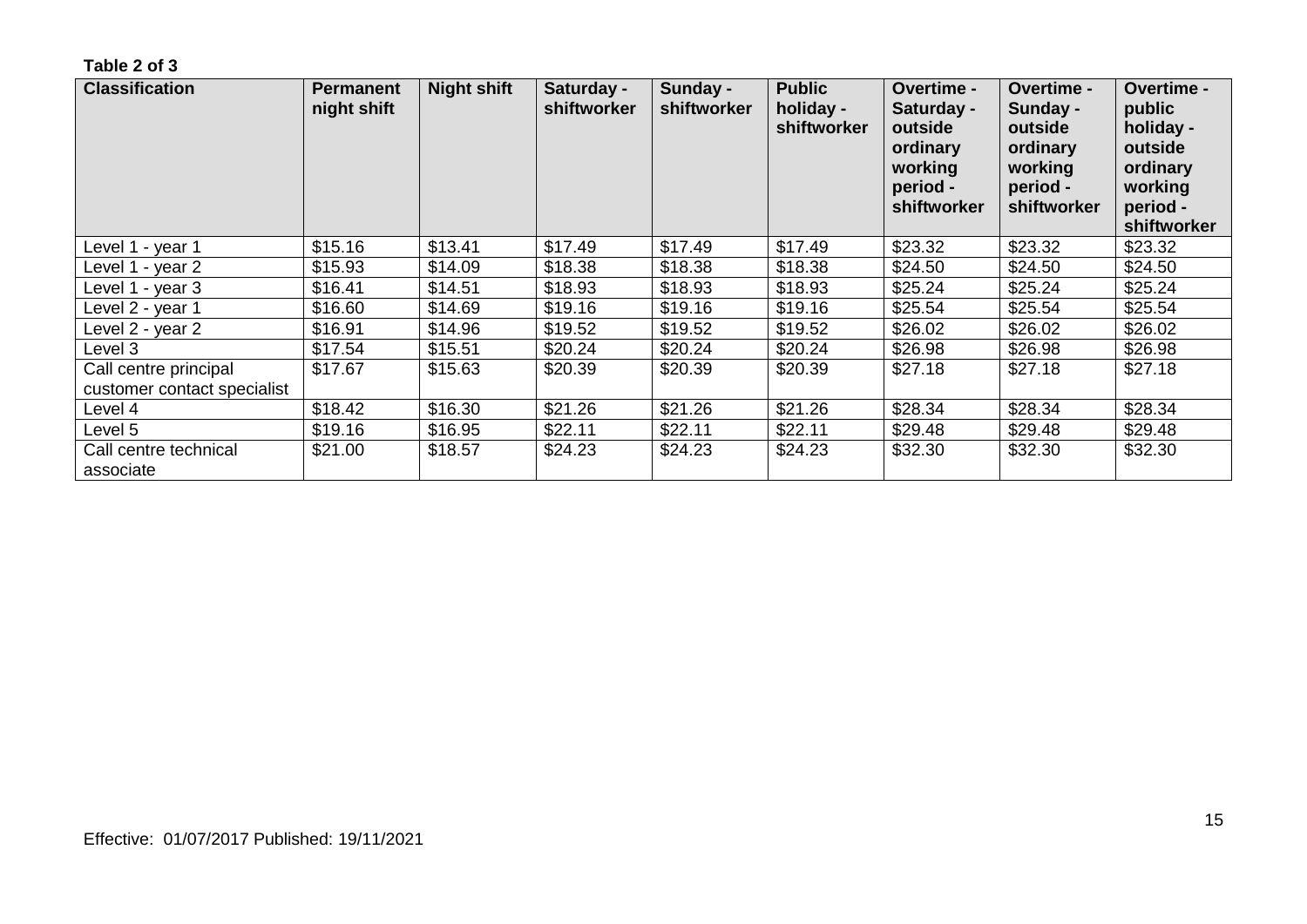| <b>Classification</b>              | <b>Overtime - more</b><br>than the weekly<br>hours - | <b>Overtime - more</b><br>than the weekly<br>hours - | <b>Overtime - more</b><br><b>Overtime - more</b><br>than the daily<br>than the daily<br>hours -<br>hours -<br>shiftworker -<br>shiftworker - |               | Less than 10<br>hour break<br>between shifts | Less than 8 hour<br>break between<br>shifts - change |
|------------------------------------|------------------------------------------------------|------------------------------------------------------|----------------------------------------------------------------------------------------------------------------------------------------------|---------------|----------------------------------------------|------------------------------------------------------|
|                                    | shiftworker -<br>first 3 hours                       | shiftworker -<br>after 3 hours                       | first 2 hours                                                                                                                                | after 2 hours |                                              | to shift                                             |
| Level 1 - year 1                   | \$17.49                                              | \$23.32                                              | \$17.49                                                                                                                                      | \$23.32       | \$23.32                                      | \$23.32                                              |
| Level 1 - year 2                   | \$18.38                                              | \$24.50                                              | \$18.38                                                                                                                                      | \$24.50       | \$24.50                                      | \$24.50                                              |
| Level 1 - year 3                   | \$18.93                                              | \$25.24                                              | \$18.93                                                                                                                                      | \$25.24       | \$25.24                                      | \$25.24                                              |
| Level 2 - year 1                   | \$19.16                                              | \$25.54                                              | \$19.16                                                                                                                                      | \$25.54       | \$25.54                                      | \$25.54                                              |
| Level 2 - year 2                   | \$19.52                                              | \$26.02                                              | \$19.52                                                                                                                                      | \$26.02       | \$26.02                                      | \$26.02                                              |
| Level 3                            | \$20.24                                              | \$26.98                                              | \$20.24                                                                                                                                      | \$26.98       | \$26.98                                      | \$26.98                                              |
| Call centre principal              | \$20.39                                              | \$27.18                                              | \$20.39                                                                                                                                      | \$27.18       | \$27.18                                      | \$27.18                                              |
| customer contact specialist        |                                                      |                                                      |                                                                                                                                              |               |                                              |                                                      |
| Level 4                            | \$21.26                                              | \$28.34                                              | \$21.26                                                                                                                                      | \$28.34       | \$28.34                                      | \$28.34                                              |
| Level 5                            | \$22.11                                              | \$29.48                                              | \$22.11                                                                                                                                      | \$29.48       | \$29.48                                      | \$29.48                                              |
| Call centre technical<br>associate | \$24.23                                              | \$32.30                                              | \$24.23                                                                                                                                      | \$32.30       | \$32.30                                      | \$32.30                                              |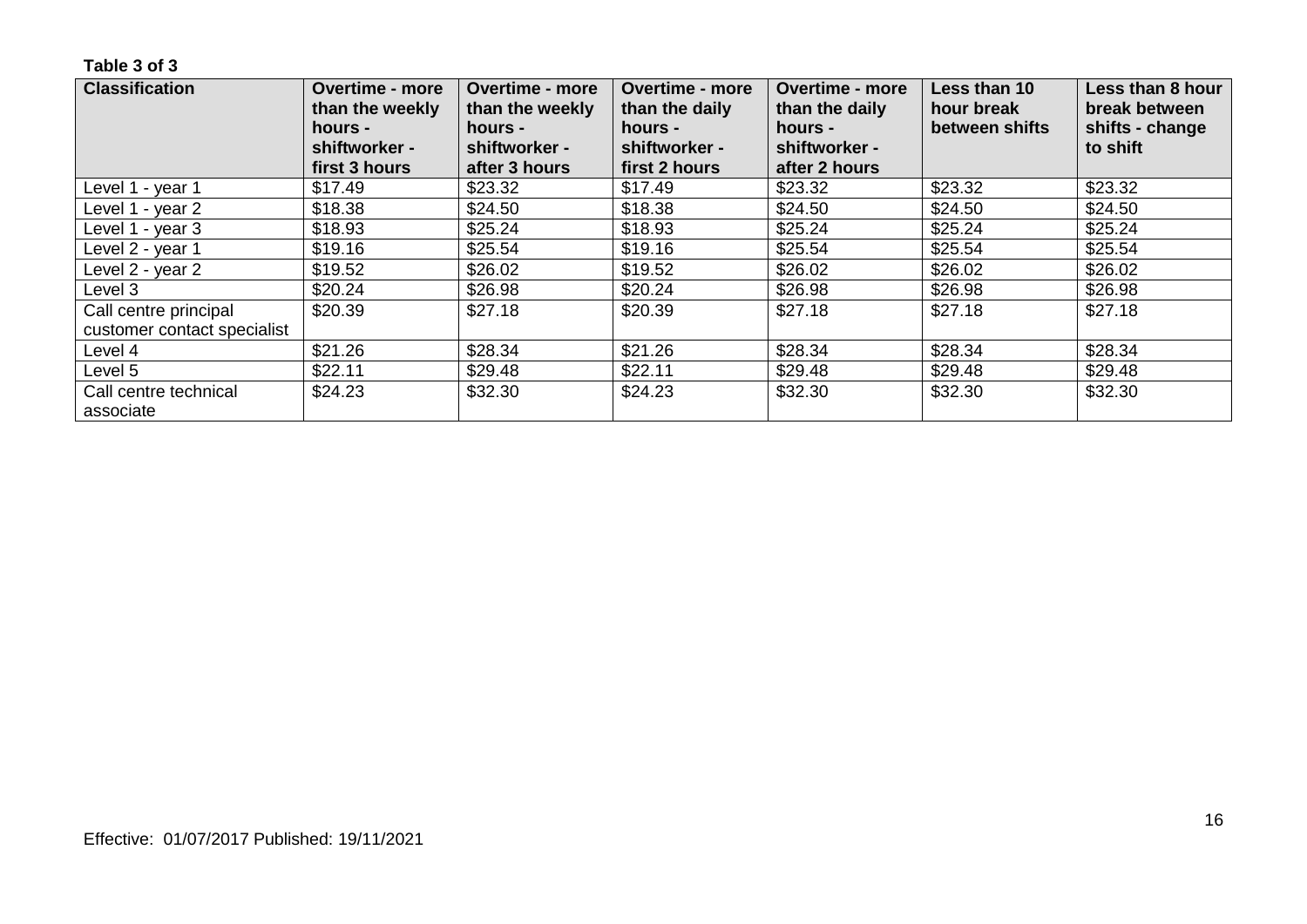# **Junior - Full-time & part-time - 18 years**

| <b>Classification</b>              | Hourly pay<br>rate | Saturday -<br>between<br>7am and<br>12.30pm -<br>not | Sunday -<br>not<br>shiftworker | <b>Public</b><br>holiday -<br>not<br>shiftworker | Overtime -<br><b>Monday to</b><br>Saturday -<br>first 2 hours<br>- not | <b>Overtime -</b><br><b>Monday to</b><br>Saturday -<br>after 2<br>hours - not | <b>Working</b><br>through a<br>meal break | <b>Afternoon</b><br>shift |
|------------------------------------|--------------------|------------------------------------------------------|--------------------------------|--------------------------------------------------|------------------------------------------------------------------------|-------------------------------------------------------------------------------|-------------------------------------------|---------------------------|
|                                    |                    | shiftworker                                          |                                |                                                  | shiftworker                                                            | shiftworker                                                                   |                                           |                           |
| Level 1 - year 1                   | \$13.61            | \$17.01                                              | \$27.22                        | \$34.03                                          | \$20.42                                                                | \$27.22                                                                       | \$27.22                                   | \$15.65                   |
| Level 1 - year 2                   | \$14.29            | \$17.86                                              | \$28.58                        | \$35.73                                          | \$21.44                                                                | \$28.58                                                                       | \$28.58                                   | \$16.43                   |
| Level 1 - year 3                   | \$14.73            | \$18.41                                              | \$29.46                        | \$36.83                                          | \$22.10                                                                | \$29.46                                                                       | \$29.46                                   | \$16.94                   |
| Level 2 - year 1                   | \$14.90            | \$18.63                                              | \$29.80                        | \$37.25                                          | \$22.35                                                                | \$29.80                                                                       | \$29.80                                   | \$17.14                   |
| Level 2 - year 2                   | \$15.18            | \$18.98                                              | \$30.36                        | \$37.95                                          | \$22.77                                                                | \$30.36                                                                       | \$30.36                                   | \$17.46                   |
| Level 3                            | \$15.74            | \$19.68                                              | \$31.48                        | \$39.35                                          | \$23.61                                                                | \$31.48                                                                       | \$31.48                                   | \$18.10                   |
| Call centre principal              | \$15.86            | \$19.83                                              | \$31.72                        | \$39.65                                          | \$23.79                                                                | \$31.72                                                                       | \$31.72                                   | \$18.24                   |
| customer contact specialist        |                    |                                                      |                                |                                                  |                                                                        |                                                                               |                                           |                           |
| Level 4                            | \$16.53            | \$20.66                                              | \$33.06                        | \$41.33                                          | \$24.80                                                                | \$33.06                                                                       | \$33.06                                   | \$19.01                   |
| Level 5                            | \$17.20            | \$21.50                                              | \$34.40                        | \$43.00                                          | \$25.80                                                                | \$34.40                                                                       | \$34.40                                   | \$19.78                   |
| Call centre technical<br>associate | \$18.84            | \$23.55                                              | \$37.68                        | \$47.10                                          | \$28.26                                                                | \$37.68                                                                       | \$37.68                                   | \$21.67                   |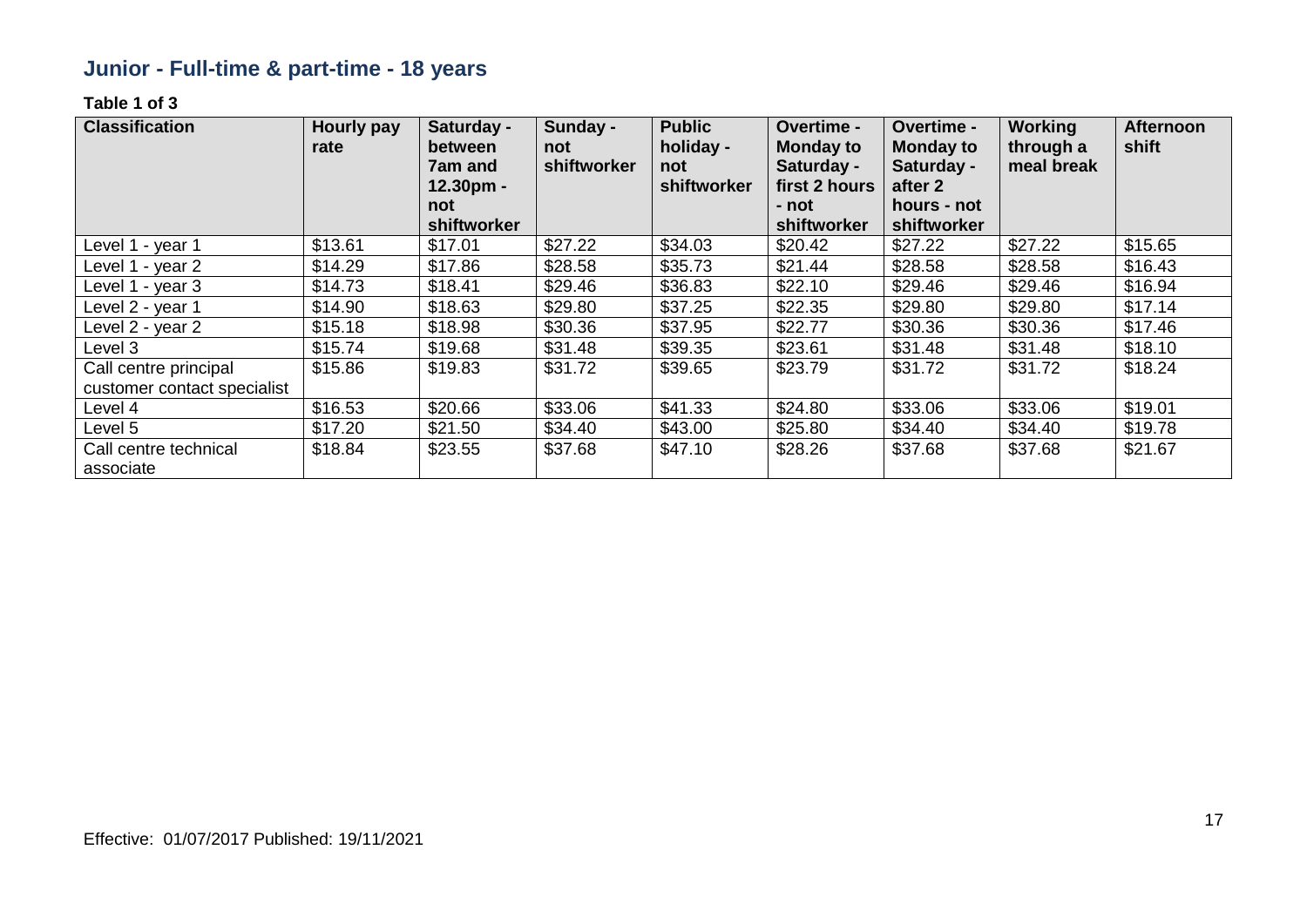| <b>Classification</b>                                | <b>Permanent</b><br>night shift | <b>Night shift</b> | Saturday -<br>shiftworker | Sunday -<br>shiftworker | <b>Public</b><br>holiday -<br>shiftworker | <b>Overtime -</b><br>Saturday -<br>outside<br>ordinary<br>working<br>period -<br>shiftworker | <b>Overtime -</b><br>Sunday -<br>outside<br>ordinary<br>working<br>period -<br>shiftworker | <b>Overtime -</b><br>public<br>holiday -<br>outside<br>ordinary<br>working<br>period -<br>shiftworker |
|------------------------------------------------------|---------------------------------|--------------------|---------------------------|-------------------------|-------------------------------------------|----------------------------------------------------------------------------------------------|--------------------------------------------------------------------------------------------|-------------------------------------------------------------------------------------------------------|
| ∟evel 1 - year 1                                     | \$17.69                         | \$15.65            | \$20.42                   | \$20.42                 | \$20.42                                   | \$27.22                                                                                      | \$27.22                                                                                    | \$27.22                                                                                               |
| Level 1 - year 2                                     | \$18.58                         | \$16.43            | \$21.44                   | \$21.44                 | \$21.44                                   | \$28.58                                                                                      | \$28.58                                                                                    | \$28.58                                                                                               |
| Level 1 - year 3                                     | \$19.15                         | \$16.94            | \$22.10                   | \$22.10                 | \$22.10                                   | \$29.46                                                                                      | \$29.46                                                                                    | \$29.46                                                                                               |
| Level 2 - year 1                                     | \$19.37                         | \$17.14            | \$22.35                   | \$22.35                 | \$22.35                                   | \$29.80                                                                                      | \$29.80                                                                                    | \$29.80                                                                                               |
| Level 2 - year 2                                     | \$19.73                         | \$17.46            | \$22.77                   | \$22.77                 | \$22.77                                   | \$30.36                                                                                      | \$30.36                                                                                    | \$30.36                                                                                               |
| Level 3                                              | \$20.46                         | \$18.10            | \$23.61                   | \$23.61                 | \$23.61                                   | \$31.48                                                                                      | \$31.48                                                                                    | \$31.48                                                                                               |
| Call centre principal<br>customer contact specialist | \$20.62                         | \$18.24            | \$23.79                   | \$23.79                 | \$23.79                                   | \$31.72                                                                                      | \$31.72                                                                                    | \$31.72                                                                                               |
| Level 4                                              | \$21.49                         | \$19.01            | \$24.80                   | \$24.80                 | \$24.80                                   | \$33.06                                                                                      | \$33.06                                                                                    | \$33.06                                                                                               |
| Level 5                                              | \$22.36                         | \$19.78            | \$25.80                   | \$25.80                 | \$25.80                                   | \$34.40                                                                                      | \$34.40                                                                                    | \$34.40                                                                                               |
| Call centre technical<br>associate                   | \$24.49                         | \$21.67            | \$28.26                   | \$28.26                 | \$28.26                                   | \$37.68                                                                                      | \$37.68                                                                                    | \$37.68                                                                                               |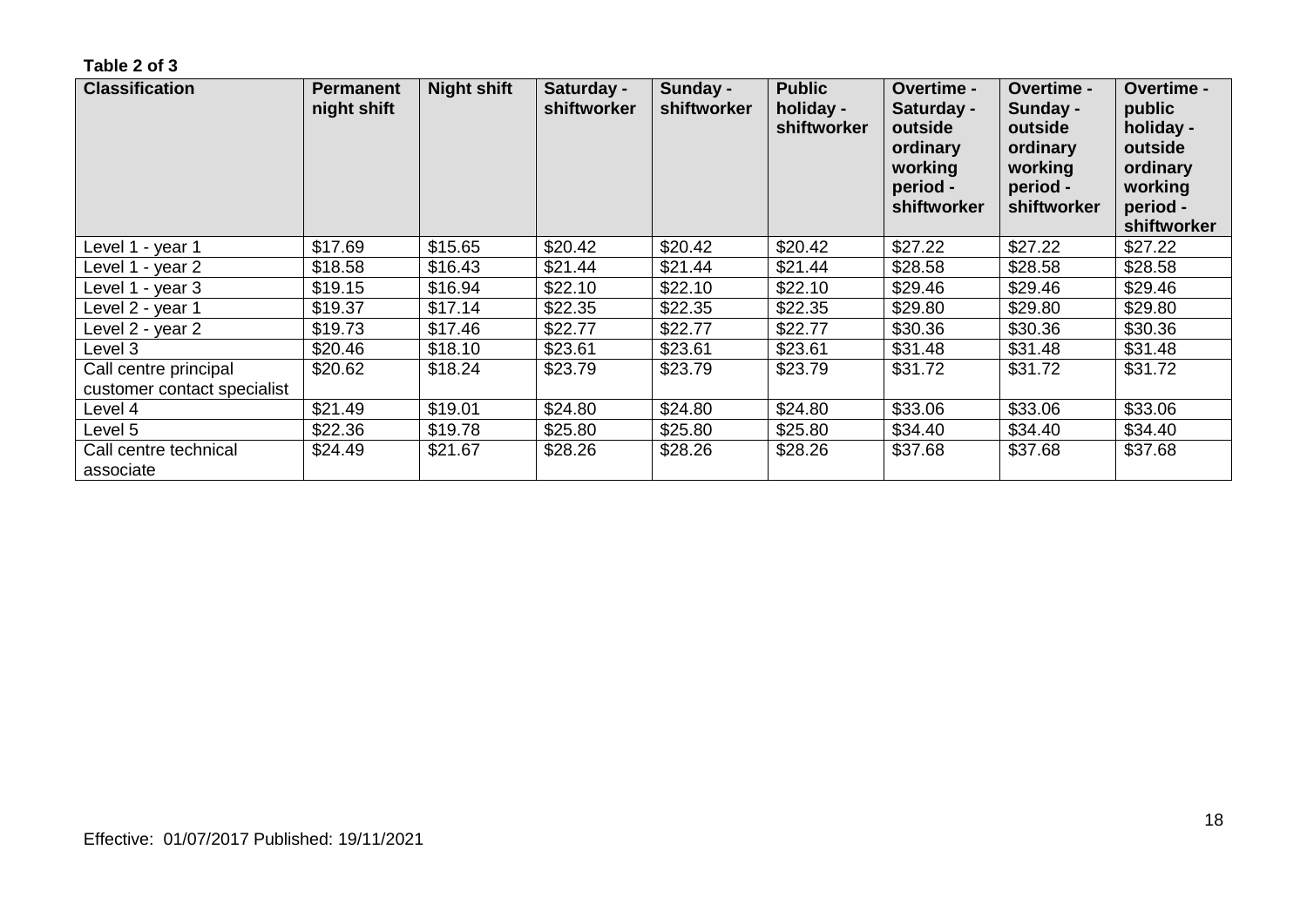| <b>Classification</b>              | <b>Overtime - more</b><br>than the weekly<br>hours -<br>shiftworker - | <b>Overtime - more</b><br>than the weekly<br>hours -<br>shiftworker - | <b>Overtime - more</b><br>than the daily<br>hours -<br>shiftworker - | <b>Overtime - more</b><br>than the daily<br>hours -<br>shiftworker - | Less than 10<br>hour break<br>between shifts | Less than 8 hour<br>break between<br>shifts - change<br>to shift |
|------------------------------------|-----------------------------------------------------------------------|-----------------------------------------------------------------------|----------------------------------------------------------------------|----------------------------------------------------------------------|----------------------------------------------|------------------------------------------------------------------|
|                                    | first 3 hours                                                         | after 3 hours                                                         | first 2 hours                                                        | after 2 hours                                                        |                                              |                                                                  |
| Level 1 - year 1                   | \$20.42                                                               | \$27.22                                                               | \$20.42                                                              | \$27.22                                                              | \$27.22                                      | \$27.22                                                          |
| Level 1 - year 2                   | \$21.44                                                               | \$28.58                                                               | \$21.44                                                              | \$28.58                                                              | \$28.58                                      | \$28.58                                                          |
| Level 1 - year 3                   | \$22.10                                                               | \$29.46                                                               | \$22.10                                                              | \$29.46                                                              | \$29.46                                      | \$29.46                                                          |
| Level 2 - year 1                   | \$22.35                                                               | \$29.80                                                               | \$22.35                                                              | \$29.80                                                              | \$29.80                                      | \$29.80                                                          |
| Level 2 - year 2                   | \$22.77                                                               | \$30.36                                                               | \$22.77                                                              | \$30.36                                                              | \$30.36                                      | \$30.36                                                          |
| Level 3                            | \$23.61                                                               | \$31.48                                                               | \$23.61                                                              | \$31.48                                                              | \$31.48                                      | \$31.48                                                          |
| Call centre principal              | \$23.79                                                               | \$31.72                                                               | \$23.79                                                              | \$31.72                                                              | \$31.72                                      | \$31.72                                                          |
| customer contact specialist        |                                                                       |                                                                       |                                                                      |                                                                      |                                              |                                                                  |
| Level 4                            | \$24.80                                                               | \$33.06                                                               | \$24.80                                                              | \$33.06                                                              | \$33.06                                      | \$33.06                                                          |
| Level 5                            | \$25.80                                                               | \$34.40                                                               | \$25.80                                                              | \$34.40                                                              | \$34.40                                      | \$34.40                                                          |
| Call centre technical<br>associate | \$28.26                                                               | \$37.68                                                               | \$28.26                                                              | \$37.68                                                              | \$37.68                                      | \$37.68                                                          |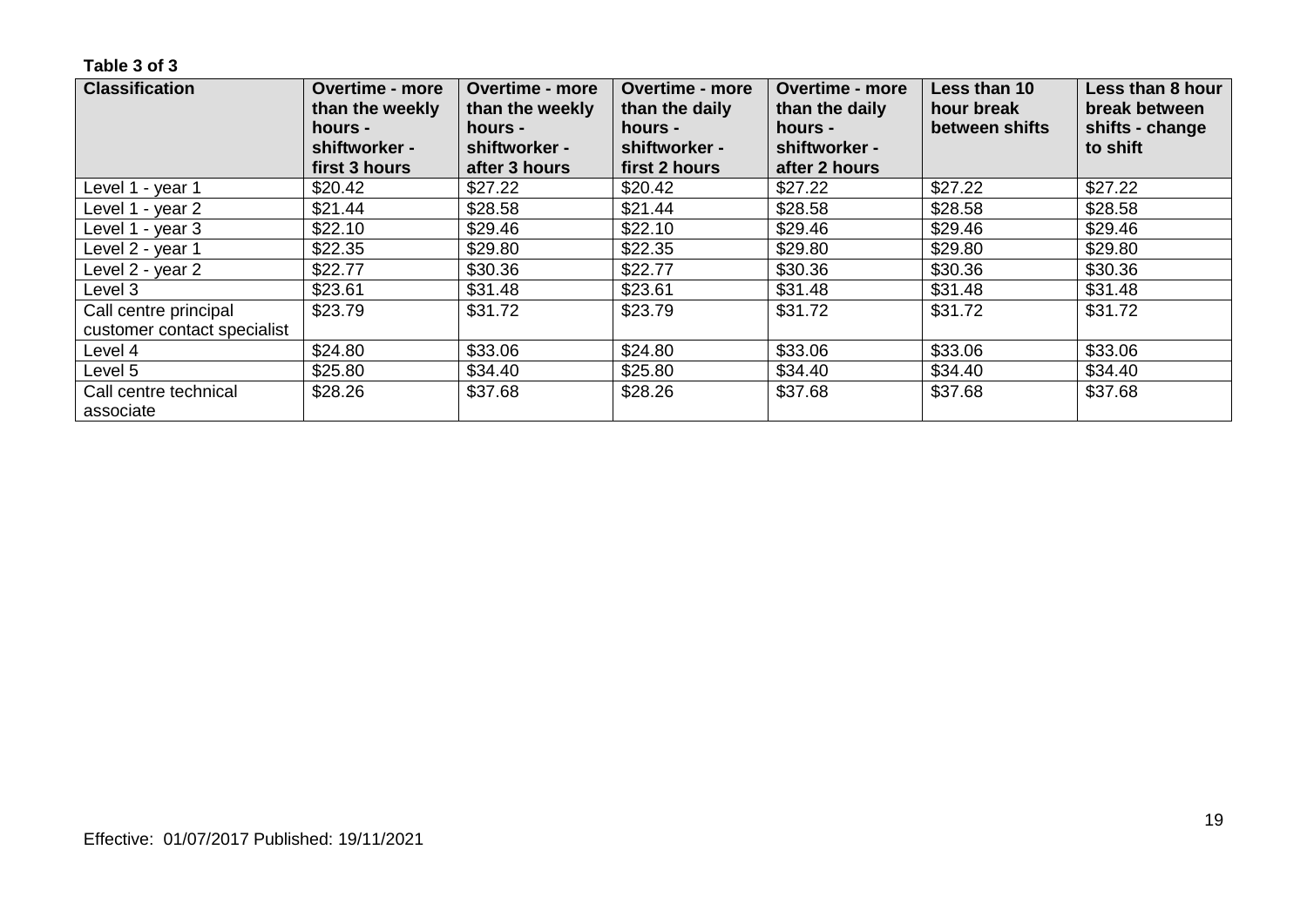# **Junior - Full-time & part-time - 19 years**

| <b>Classification</b>              | <b>Hourly pay</b><br>rate | Saturday -<br>between<br>7am and<br>$12.30pm -$<br>not<br>shiftworker | Sunday -<br>not<br>shiftworker | <b>Public</b><br>holiday -<br>not<br>shiftworker | Overtime -<br><b>Monday to</b><br>Saturday -<br>first 2 hours<br>- not<br>shiftworker | Overtime -<br><b>Monday to</b><br>Saturday -<br>after 2<br>hours - not<br>shiftworker | <b>Working</b><br>through a<br>meal break | <b>Afternoon</b><br>shift |
|------------------------------------|---------------------------|-----------------------------------------------------------------------|--------------------------------|--------------------------------------------------|---------------------------------------------------------------------------------------|---------------------------------------------------------------------------------------|-------------------------------------------|---------------------------|
| Level 1 - year 1                   | \$15.55                   | \$19.44                                                               | \$31.10                        | \$38.88                                          | \$23.33                                                                               | \$31.10                                                                               | \$31.10                                   | \$17.88                   |
| Level 1 - year 2                   | \$16.33                   | \$20.41                                                               | \$32.66                        | \$40.83                                          | \$24.50                                                                               | \$32.66                                                                               | \$32.66                                   | \$18.78                   |
| Level 1 - year 3                   | \$16.83                   | \$21.04                                                               | \$33.66                        | \$42.08                                          | \$25.25                                                                               | \$33.66                                                                               | \$33.66                                   | \$19.35                   |
| Level 2 - year 1                   | \$17.03                   | \$21.29                                                               | \$34.06                        | \$42.58                                          | \$25.55                                                                               | \$34.06                                                                               | \$34.06                                   | \$19.58                   |
| Level 2 - year 2                   | \$17.35                   | \$21.69                                                               | \$34.70                        | \$43.38                                          | \$26.03                                                                               | \$34.70                                                                               | \$34.70                                   | \$19.95                   |
| Level 3                            | \$17.99                   | \$22.49                                                               | \$35.98                        | \$44.98                                          | \$26.99                                                                               | \$35.98                                                                               | \$35.98                                   | \$20.69                   |
| Call centre principal              | \$18.12                   | \$22.65                                                               | \$36.24                        | \$45.30                                          | \$27.18                                                                               | \$36.24                                                                               | \$36.24                                   | \$20.84                   |
| customer contact specialist        |                           |                                                                       |                                |                                                  |                                                                                       |                                                                                       |                                           |                           |
| Level 4                            | \$18.90                   | \$23.63                                                               | \$37.80                        | \$47.25                                          | \$28.35                                                                               | \$37.80                                                                               | \$37.80                                   | \$21.74                   |
| Level 5                            | \$19.66                   | \$24.58                                                               | \$39.32                        | \$49.15                                          | \$29.49                                                                               | \$39.32                                                                               | \$39.32                                   | \$22.61                   |
| Call centre technical<br>associate | \$21.54                   | \$26.93                                                               | \$43.08                        | \$53.85                                          | \$32.31                                                                               | \$43.08                                                                               | \$43.08                                   | \$24.77                   |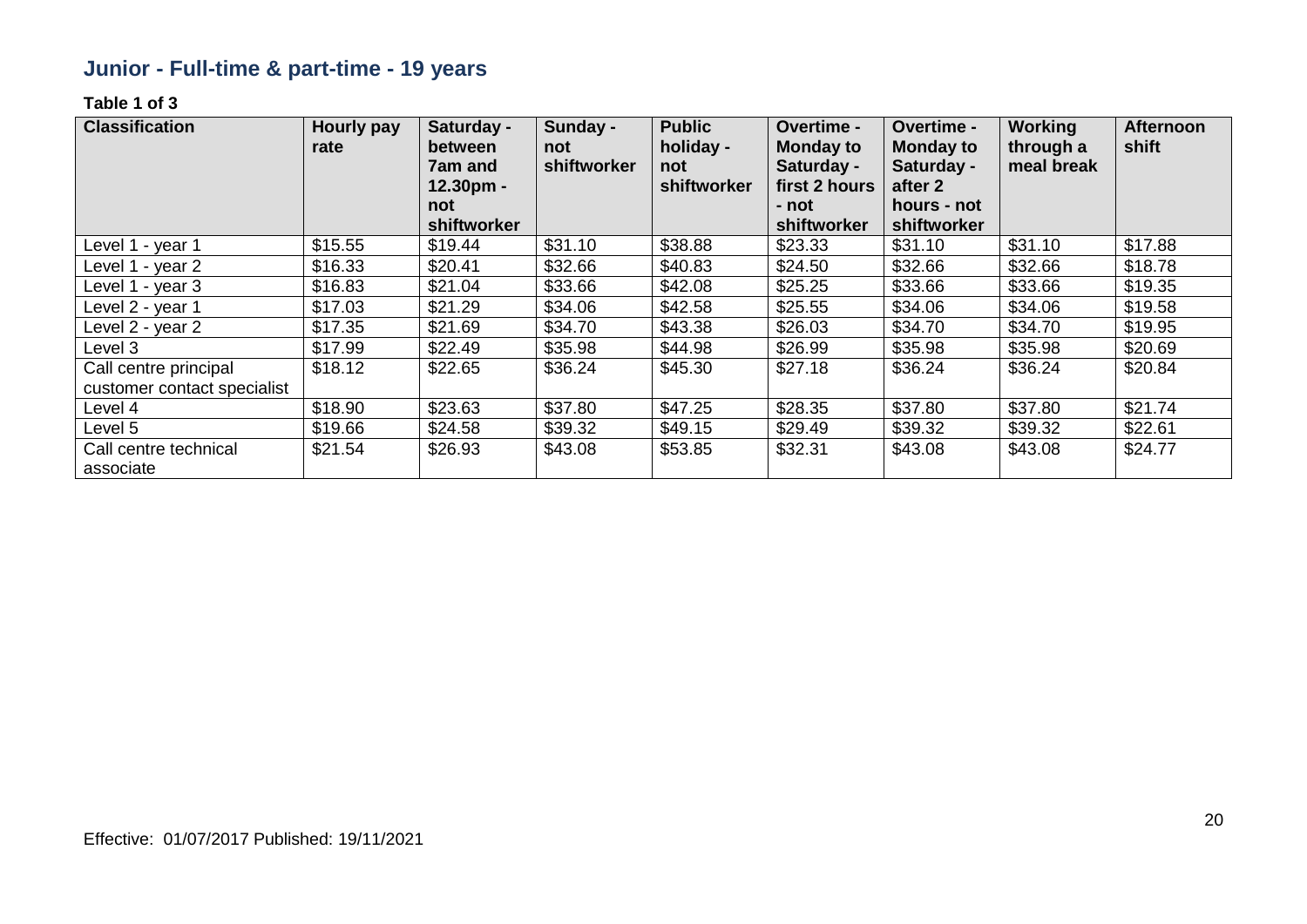| <b>Classification</b>                                | <b>Permanent</b><br>night shift | <b>Night shift</b> | Saturday -<br>shiftworker | Sunday -<br>shiftworker | <b>Public</b><br>holiday -<br>shiftworker | <b>Overtime -</b><br>Saturday -<br>outside<br>ordinary<br>working<br>period -<br>shiftworker | <b>Overtime -</b><br>Sunday -<br>outside<br>ordinary<br>working<br>period -<br>shiftworker | <b>Overtime -</b><br>public<br>holiday -<br>outside<br>ordinary<br>working<br>period -<br>shiftworker |
|------------------------------------------------------|---------------------------------|--------------------|---------------------------|-------------------------|-------------------------------------------|----------------------------------------------------------------------------------------------|--------------------------------------------------------------------------------------------|-------------------------------------------------------------------------------------------------------|
| Level 1 - year 1                                     | \$20.22                         | \$17.88            | \$23.33                   | \$23.33                 | \$23.33                                   | \$31.10                                                                                      | \$31.10                                                                                    | \$31.10                                                                                               |
| Level 1 - year 2                                     | \$21.23                         | \$18.78            | \$24.50                   | \$24.50                 | \$24.50                                   | \$32.66                                                                                      | \$32.66                                                                                    | \$32.66                                                                                               |
| Level 1 - year 3                                     | \$21.88                         | \$19.35            | \$25.25                   | \$25.25                 | \$25.25                                   | \$33.66                                                                                      | \$33.66                                                                                    | \$33.66                                                                                               |
| Level 2 - year 1                                     | \$22.14                         | \$19.58            | \$25.55                   | \$25.55                 | \$25.55                                   | \$34.06                                                                                      | \$34.06                                                                                    | \$34.06                                                                                               |
| Level 2 - year 2                                     | \$22.56                         | \$19.95            | \$26.03                   | \$26.03                 | \$26.03                                   | \$34.70                                                                                      | \$34.70                                                                                    | \$34.70                                                                                               |
| Level 3                                              | \$23.39                         | \$20.69            | \$26.99                   | \$26.99                 | \$26.99                                   | \$35.98                                                                                      | \$35.98                                                                                    | \$35.98                                                                                               |
| Call centre principal<br>customer contact specialist | \$23.56                         | \$20.84            | \$27.18                   | \$27.18                 | \$27.18                                   | \$36.24                                                                                      | \$36.24                                                                                    | \$36.24                                                                                               |
| Level 4                                              | \$24.57                         | \$21.74            | \$28.35                   | \$28.35                 | \$28.35                                   | \$37.80                                                                                      | \$37.80                                                                                    | \$37.80                                                                                               |
| Level 5                                              | \$25.56                         | \$22.61            | \$29.49                   | \$29.49                 | \$29.49                                   | \$39.32                                                                                      | \$39.32                                                                                    | \$39.32                                                                                               |
| Call centre technical<br>associate                   | \$28.00                         | \$24.77            | \$32.31                   | \$32.31                 | \$32.31                                   | \$43.08                                                                                      | \$43.08                                                                                    | \$43.08                                                                                               |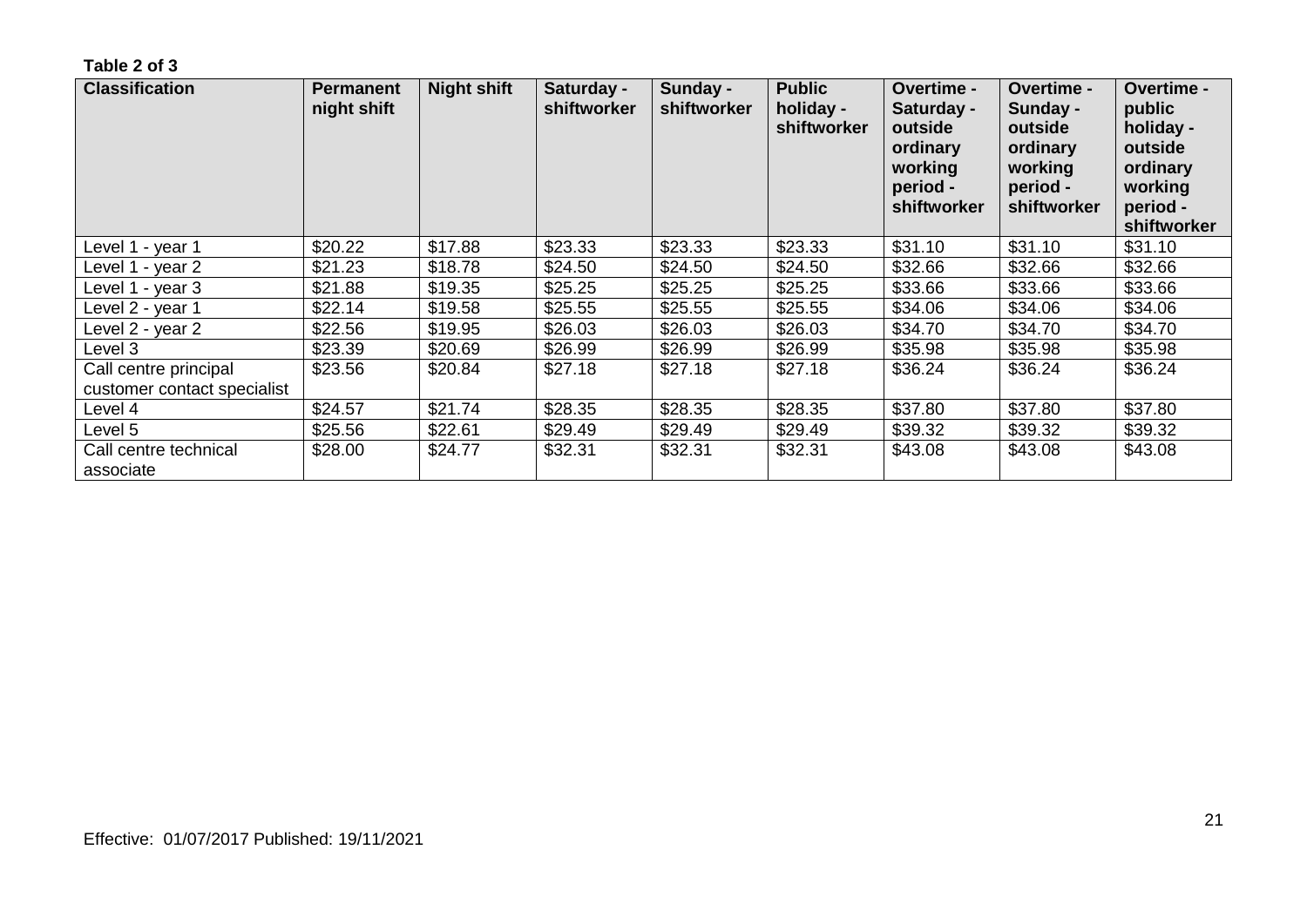| <b>Classification</b>              | <b>Overtime - more</b><br>than the weekly | <b>Overtime - more</b><br>than the weekly | <b>Overtime - more</b><br><b>Overtime - more</b><br>than the daily<br>than the daily<br>hours -<br>hours - |                          | Less than 10<br>hour break<br>between shifts | Less than 8 hour<br>break between<br>shifts - change |
|------------------------------------|-------------------------------------------|-------------------------------------------|------------------------------------------------------------------------------------------------------------|--------------------------|----------------------------------------------|------------------------------------------------------|
|                                    | hours -<br>shiftworker -                  | shiftworker -                             | shiftworker -                                                                                              | hours -<br>shiftworker - |                                              | to shift                                             |
|                                    | first 3 hours                             | after 3 hours                             | first 2 hours                                                                                              | after 2 hours            |                                              |                                                      |
| Level 1 - year 1                   | \$23.33                                   | \$31.10                                   | \$23.33                                                                                                    | \$31.10                  | \$31.10                                      | \$31.10                                              |
| Level 1 - year 2                   | \$24.50                                   | \$32.66                                   | \$24.50                                                                                                    | \$32.66                  | \$32.66                                      | \$32.66                                              |
| Level 1 - year 3                   | \$25.25                                   | \$33.66                                   | \$25.25                                                                                                    | \$33.66                  | \$33.66                                      | \$33.66                                              |
| Level 2 - year 1                   | \$25.55                                   | \$34.06                                   | \$25.55                                                                                                    | \$34.06                  | \$34.06                                      | \$34.06                                              |
| Level 2 - year 2                   | \$26.03                                   | \$34.70                                   | \$26.03                                                                                                    | \$34.70                  | \$34.70                                      | \$34.70                                              |
| Level 3                            | \$26.99                                   | \$35.98                                   | \$26.99                                                                                                    | \$35.98                  | \$35.98                                      | \$35.98                                              |
| Call centre principal              | \$27.18                                   | \$36.24                                   | \$27.18                                                                                                    | \$36.24                  | \$36.24                                      | \$36.24                                              |
| customer contact specialist        |                                           |                                           |                                                                                                            |                          |                                              |                                                      |
| Level 4                            | \$28.35                                   | \$37.80                                   | \$28.35                                                                                                    | \$37.80                  | \$37.80                                      | \$37.80                                              |
| Level 5                            | \$29.49                                   | \$39.32                                   | \$29.49                                                                                                    | \$39.32                  | \$39.32                                      | \$39.32                                              |
| Call centre technical<br>associate | \$32.31                                   | \$43.08                                   | \$32.31                                                                                                    | \$43.08                  | \$43.08                                      | \$43.08                                              |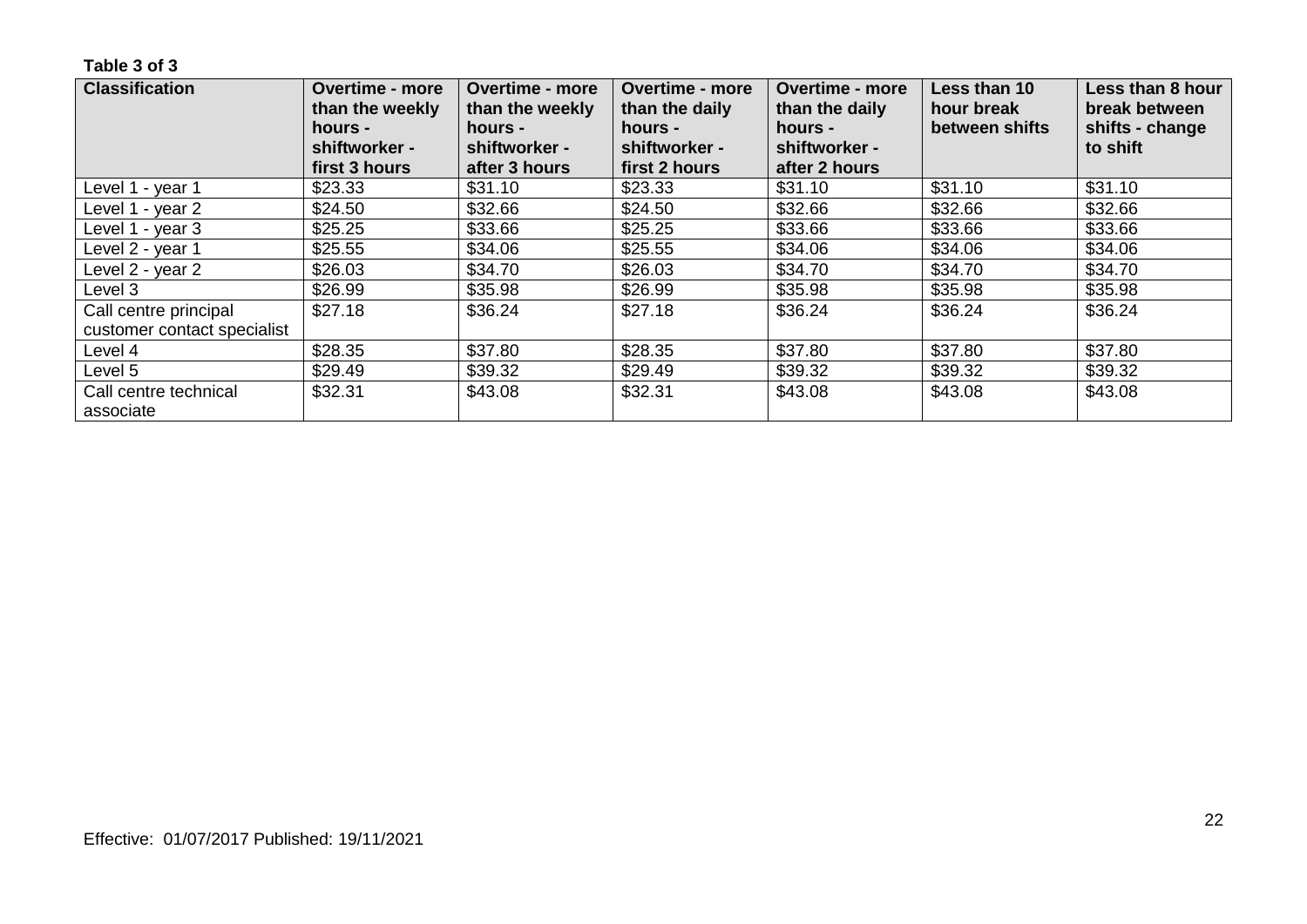# **Junior - Full-time & part-time - 20 years**

| <b>Classification</b>                                | <b>Hourly pay</b><br>rate | Saturday -<br>between<br>7am and | Sunday -<br>not<br>shiftworker | <b>Public</b><br>holiday -<br>not | Overtime -<br><b>Monday to</b><br>Saturday - | Overtime -<br><b>Monday to</b><br>Saturday - | <b>Working</b><br>through a<br>meal break | <b>Afternoon</b><br>shift |
|------------------------------------------------------|---------------------------|----------------------------------|--------------------------------|-----------------------------------|----------------------------------------------|----------------------------------------------|-------------------------------------------|---------------------------|
|                                                      |                           | $12.30pm -$<br>not               |                                | shiftworker                       | first 2 hours<br>- not                       | after 2<br>hours - not                       |                                           |                           |
|                                                      |                           | shiftworker                      |                                |                                   | shiftworker                                  | shiftworker                                  |                                           |                           |
| Level 1 - year 1                                     | \$17.50                   | \$21.88                          | \$35.00                        | \$43.75                           | \$26.25                                      | \$35.00                                      | \$35.00                                   | \$20.13                   |
| Level 1 - year 2                                     | \$18.37                   | \$22.96                          | \$36.74                        | \$45.93                           | \$27.56                                      | \$36.74                                      | \$36.74                                   | \$21.13                   |
| Level 1 - year 3                                     | \$18.94                   | \$23.68                          | \$37.88                        | \$47.35                           | \$28.41                                      | \$37.88                                      | \$37.88                                   | \$21.78                   |
| Level 2 - year 1                                     | \$19.16                   | \$23.95                          | \$38.32                        | \$47.90                           | \$28.74                                      | \$38.32                                      | \$38.32                                   | \$22.03                   |
| Level 2 - year 2                                     | \$19.52                   | \$24.40                          | \$39.04                        | \$48.80                           | \$29.28                                      | \$39.04                                      | \$39.04                                   | \$22.45                   |
| Level 3                                              | \$20.24                   | \$25.30                          | \$40.48                        | \$50.60                           | \$30.36                                      | \$40.48                                      | \$40.48                                   | \$23.28                   |
| Call centre principal<br>customer contact specialist | \$20.39                   | \$25.49                          | \$40.78                        | \$50.98                           | \$30.59                                      | \$40.78                                      | \$40.78                                   | \$23.45                   |
| Level 4                                              | \$21.26                   | \$26.58                          | \$42.52                        | \$53.15                           | \$31.89                                      | \$42.52                                      | \$42.52                                   | \$24.45                   |
| Level 5                                              | \$22.11                   | \$27.64                          | \$44.22                        | \$55.28                           | \$33.17                                      | \$44.22                                      | \$44.22                                   | \$25.43                   |
| Call centre technical<br>associate                   | \$24.23                   | \$30.29                          | \$48.46                        | \$60.58                           | \$36.35                                      | \$48.46                                      | \$48.46                                   | \$27.86                   |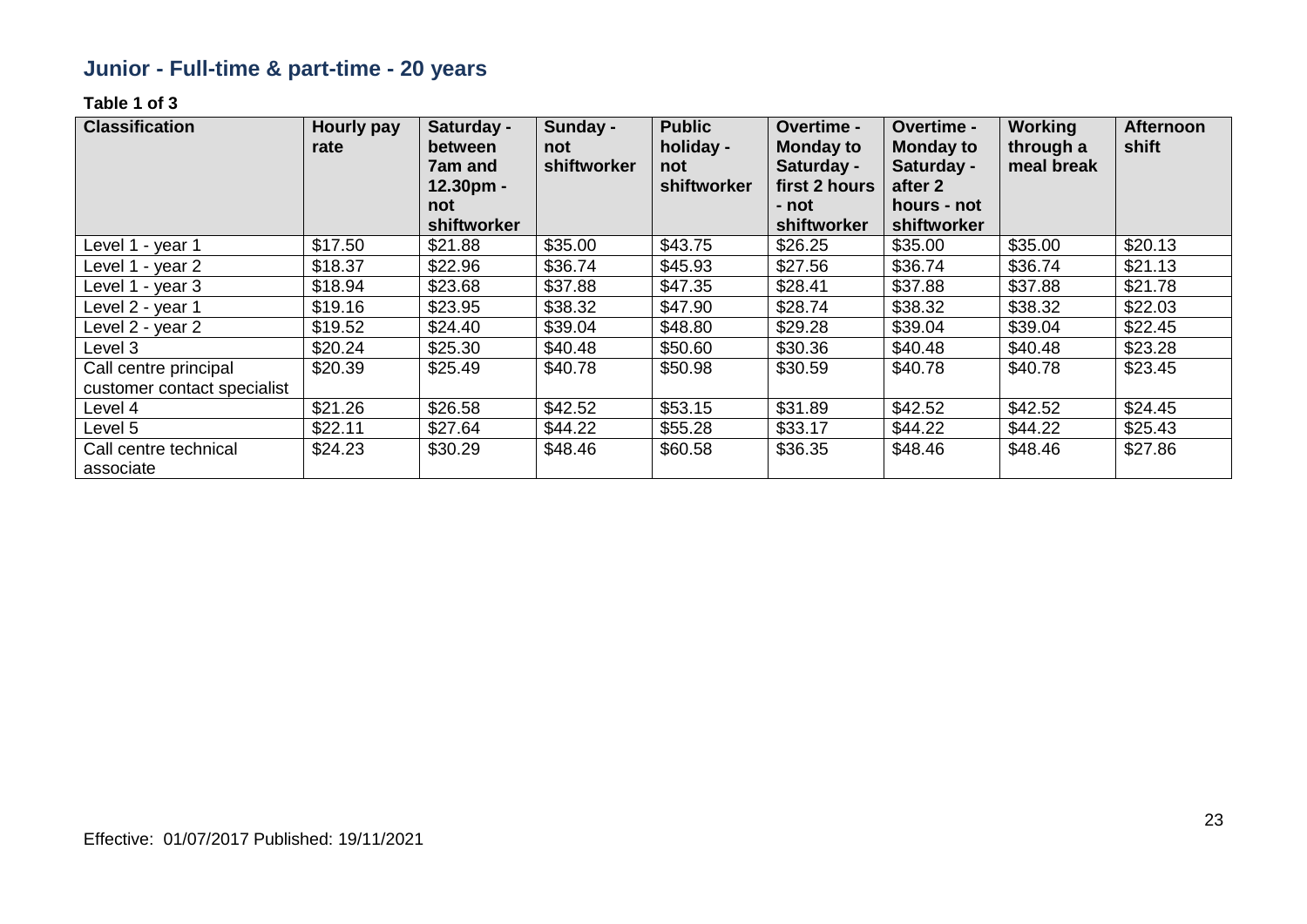| <b>Classification</b>                                | <b>Permanent</b><br>night shift | <b>Night shift</b> | Saturday -<br>shiftworker | Sunday -<br>shiftworker | <b>Public</b><br>holiday -<br>shiftworker | <b>Overtime -</b><br>Saturday -<br>outside<br>ordinary<br>working<br>period -<br>shiftworker | <b>Overtime -</b><br>Sunday -<br>outside<br>ordinary<br>working<br>period -<br>shiftworker | <b>Overtime -</b><br>public<br>holiday -<br>outside<br>ordinary<br>working<br>period -<br>shiftworker |
|------------------------------------------------------|---------------------------------|--------------------|---------------------------|-------------------------|-------------------------------------------|----------------------------------------------------------------------------------------------|--------------------------------------------------------------------------------------------|-------------------------------------------------------------------------------------------------------|
| Level 1 - year 1                                     | \$22.75                         | \$20.13            | \$26.25                   | \$26.25                 | \$26.25                                   | \$35.00                                                                                      | \$35.00                                                                                    | \$35.00                                                                                               |
| Level 1 - year 2                                     | \$23.88                         | \$21.13            | \$27.56                   | \$27.56                 | \$27.56                                   | \$36.74                                                                                      | \$36.74                                                                                    | \$36.74                                                                                               |
| Level 1 - year 3                                     | \$24.62                         | \$21.78            | \$28.41                   | \$28.41                 | \$28.41                                   | \$37.88                                                                                      | \$37.88                                                                                    | \$37.88                                                                                               |
| Level 2 - year 1                                     | \$24.91                         | \$22.03            | \$28.74                   | \$28.74                 | \$28.74                                   | \$38.32                                                                                      | \$38.32                                                                                    | \$38.32                                                                                               |
| Level 2 - year 2                                     | \$25.38                         | \$22.45            | \$29.28                   | \$29.28                 | \$29.28                                   | \$39.04                                                                                      | \$39.04                                                                                    | \$39.04                                                                                               |
| Level 3                                              | \$26.31                         | \$23.28            | \$30.36                   | \$30.36                 | \$30.36                                   | \$40.48                                                                                      | \$40.48                                                                                    | \$40.48                                                                                               |
| Call centre principal<br>customer contact specialist | \$26.51                         | \$23.45            | \$30.59                   | \$30.59                 | \$30.59                                   | \$40.78                                                                                      | \$40.78                                                                                    | \$40.78                                                                                               |
| Level 4                                              | \$27.64                         | \$24.45            | \$31.89                   | \$31.89                 | \$31.89                                   | \$42.52                                                                                      | \$42.52                                                                                    | \$42.52                                                                                               |
| Level 5                                              | \$28.74                         | \$25.43            | \$33.17                   | \$33.17                 | \$33.17                                   | \$44.22                                                                                      | \$44.22                                                                                    | \$44.22                                                                                               |
| Call centre technical<br>associate                   | \$31.50                         | \$27.86            | \$36.35                   | \$36.35                 | \$36.35                                   | \$48.46                                                                                      | \$48.46                                                                                    | \$48.46                                                                                               |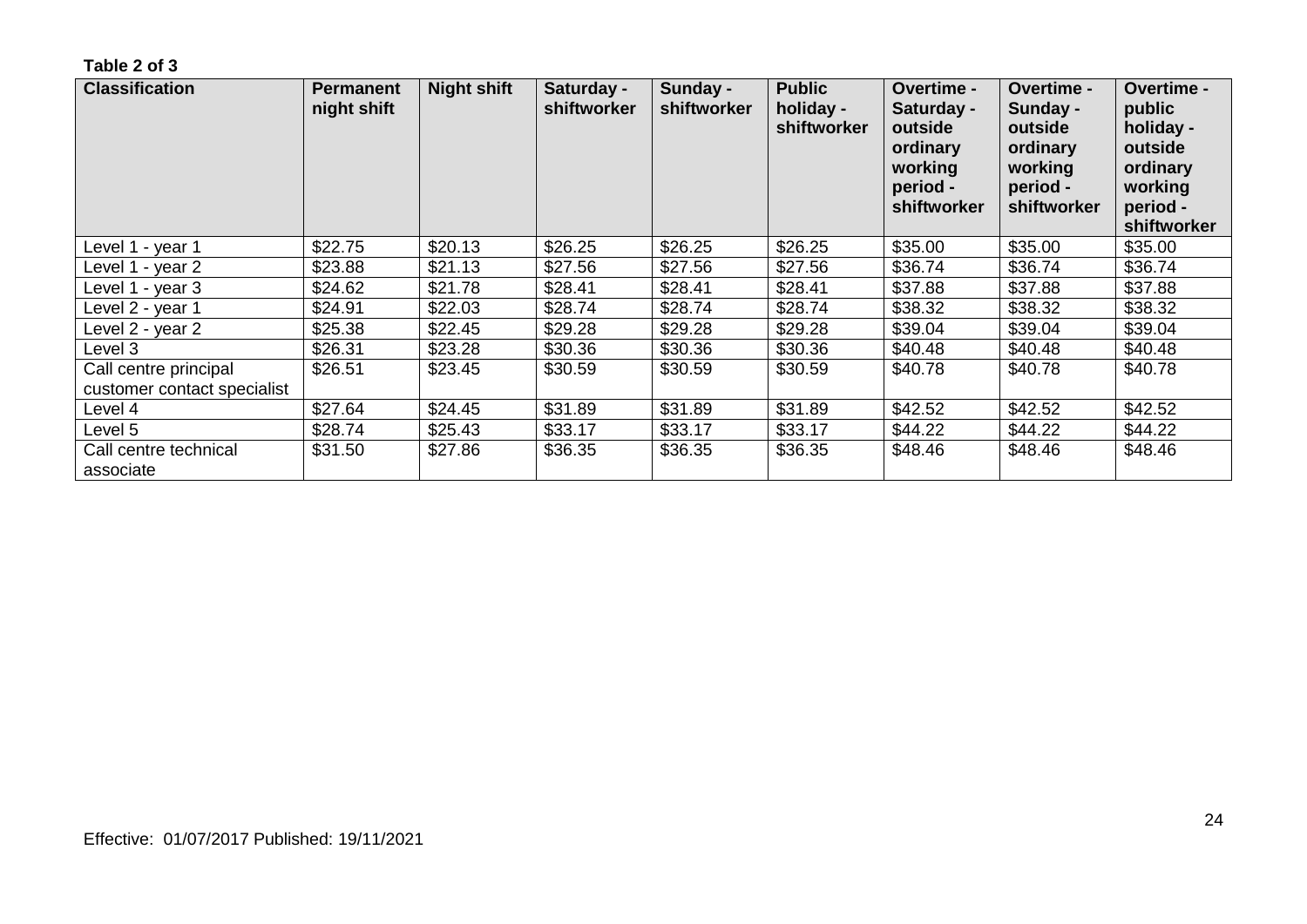| <b>Classification</b>              | <b>Overtime - more</b><br>than the weekly<br>hours -<br>shiftworker - | <b>Overtime - more</b><br>than the weekly<br>hours -<br>shiftworker - | <b>Overtime - more</b><br><b>Overtime - more</b><br>than the daily<br>than the daily<br>hours -<br>hours -<br>shiftworker -<br>shiftworker - |               | Less than 10<br>hour break<br>between shifts | Less than 8 hour<br>break between<br>shifts - change<br>to shift |
|------------------------------------|-----------------------------------------------------------------------|-----------------------------------------------------------------------|----------------------------------------------------------------------------------------------------------------------------------------------|---------------|----------------------------------------------|------------------------------------------------------------------|
|                                    | first 3 hours                                                         | after 3 hours                                                         | first 2 hours                                                                                                                                | after 2 hours |                                              |                                                                  |
| Level 1 - year 1                   | \$26.25                                                               | \$35.00                                                               | \$26.25                                                                                                                                      | \$35.00       | \$35.00                                      | \$35.00                                                          |
| Level 1 - year 2                   | \$27.56                                                               | \$36.74                                                               | \$27.56                                                                                                                                      | \$36.74       | \$36.74                                      | \$36.74                                                          |
| Level 1 - year 3                   | \$28.41                                                               | \$37.88                                                               | \$28.41                                                                                                                                      | \$37.88       | \$37.88                                      | \$37.88                                                          |
| Level 2 - year 1                   | \$28.74                                                               | \$38.32                                                               | \$28.74                                                                                                                                      | \$38.32       | \$38.32                                      | \$38.32                                                          |
| Level 2 - year 2                   | \$29.28                                                               | \$39.04                                                               | \$29.28                                                                                                                                      | \$39.04       | \$39.04                                      | \$39.04                                                          |
| Level 3                            | \$30.36                                                               | \$40.48                                                               | \$30.36                                                                                                                                      | \$40.48       | \$40.48                                      | \$40.48                                                          |
| Call centre principal              | \$30.59                                                               | \$40.78                                                               | \$30.59                                                                                                                                      | \$40.78       | \$40.78                                      | \$40.78                                                          |
| customer contact specialist        |                                                                       |                                                                       |                                                                                                                                              |               |                                              |                                                                  |
| Level 4                            | \$31.89                                                               | \$42.52                                                               | \$31.89                                                                                                                                      | \$42.52       | \$42.52                                      | \$42.52                                                          |
| Level 5                            | \$33.17                                                               | \$44.22                                                               | \$33.17                                                                                                                                      | \$44.22       | \$44.22                                      | \$44.22                                                          |
| Call centre technical<br>associate | \$36.35                                                               | \$48.46                                                               | \$36.35                                                                                                                                      | \$48.46       | \$48.46                                      | \$48.46                                                          |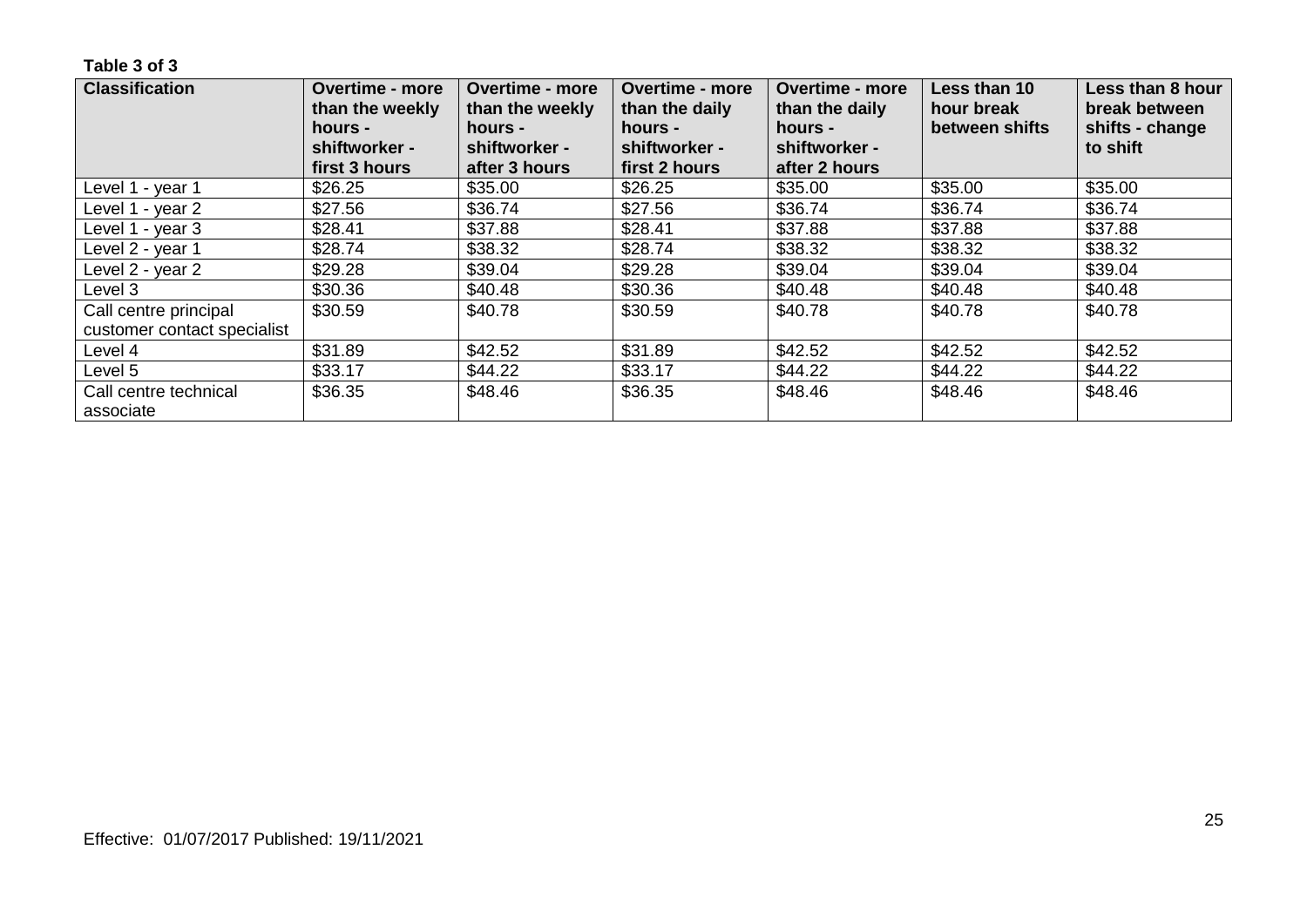# **Junior - Casual - Under 16 years**

| <b>Classification</b>              | <b>Hourly pay</b><br>rate | Saturday -<br>between<br>7am and<br>$12.30pm -$<br>not | Sunday -<br>not<br>shiftworker | <b>Public</b><br>holiday -<br>not<br>shiftworker | Overtime -<br><b>Monday to</b><br>Saturday -<br>first 2 hours<br>- not | Overtime -<br><b>Monday to</b><br>Saturday -<br>after 2<br>hours - not | Working<br>through a<br>meal break | <b>Afternoon</b><br>shift |
|------------------------------------|---------------------------|--------------------------------------------------------|--------------------------------|--------------------------------------------------|------------------------------------------------------------------------|------------------------------------------------------------------------|------------------------------------|---------------------------|
|                                    |                           | shiftworker                                            |                                |                                                  | shiftworker                                                            | shiftworker                                                            |                                    |                           |
| Level 1 - year 1                   | \$10.94                   | \$13.13                                                | \$19.69                        | \$24.06                                          | \$15.31                                                                | \$19.69                                                                | \$19.69                            | \$12.25                   |
| Level 1 - year 2                   | \$11.48                   | \$13.77                                                | \$20.66                        | \$25.25                                          | \$16.07                                                                | \$20.66                                                                | \$20.66                            | \$12.85                   |
| Level 1 - year 3                   | \$11.84                   | \$14.21                                                | \$21.31                        | \$26.04                                          | \$16.57                                                                | \$21.31                                                                | \$21.31                            | \$13.26                   |
| Level 2 - year 1                   | \$11.98                   | \$14.37                                                | \$21.56                        | \$26.35                                          | \$16.77                                                                | \$21.56                                                                | \$21.56                            | \$13.41                   |
| Level 2 - year 2                   | \$12.20                   | \$14.64                                                | \$21.96                        | \$26.84                                          | \$17.08                                                                | \$21.96                                                                | \$21.96                            | \$13.66                   |
| Level 3                            | \$12.65                   | \$15.18                                                | \$22.77                        | \$27.83                                          | \$17.71                                                                | \$22.77                                                                | \$22.77                            | \$14.17                   |
| Call centre principal              | \$12.74                   | \$15.29                                                | \$22.93                        | \$28.02                                          | \$17.83                                                                | \$22.93                                                                | \$22.93                            | \$14.27                   |
| customer contact specialist        |                           |                                                        |                                |                                                  |                                                                        |                                                                        |                                    |                           |
| Level 4                            | \$13.29                   | \$15.95                                                | \$23.92                        | \$29.23                                          | \$18.60                                                                | \$23.92                                                                | \$23.92                            | \$14.88                   |
| Level 5                            | \$13.83                   | \$16.59                                                | \$24.89                        | \$30.42                                          | \$19.36                                                                | \$24.89                                                                | \$24.89                            | \$15.48                   |
| Call centre technical<br>associate | \$15.14                   | \$18.17                                                | \$27.25                        | \$33.30                                          | \$21.19                                                                | \$27.25                                                                | \$27.25                            | \$16.95                   |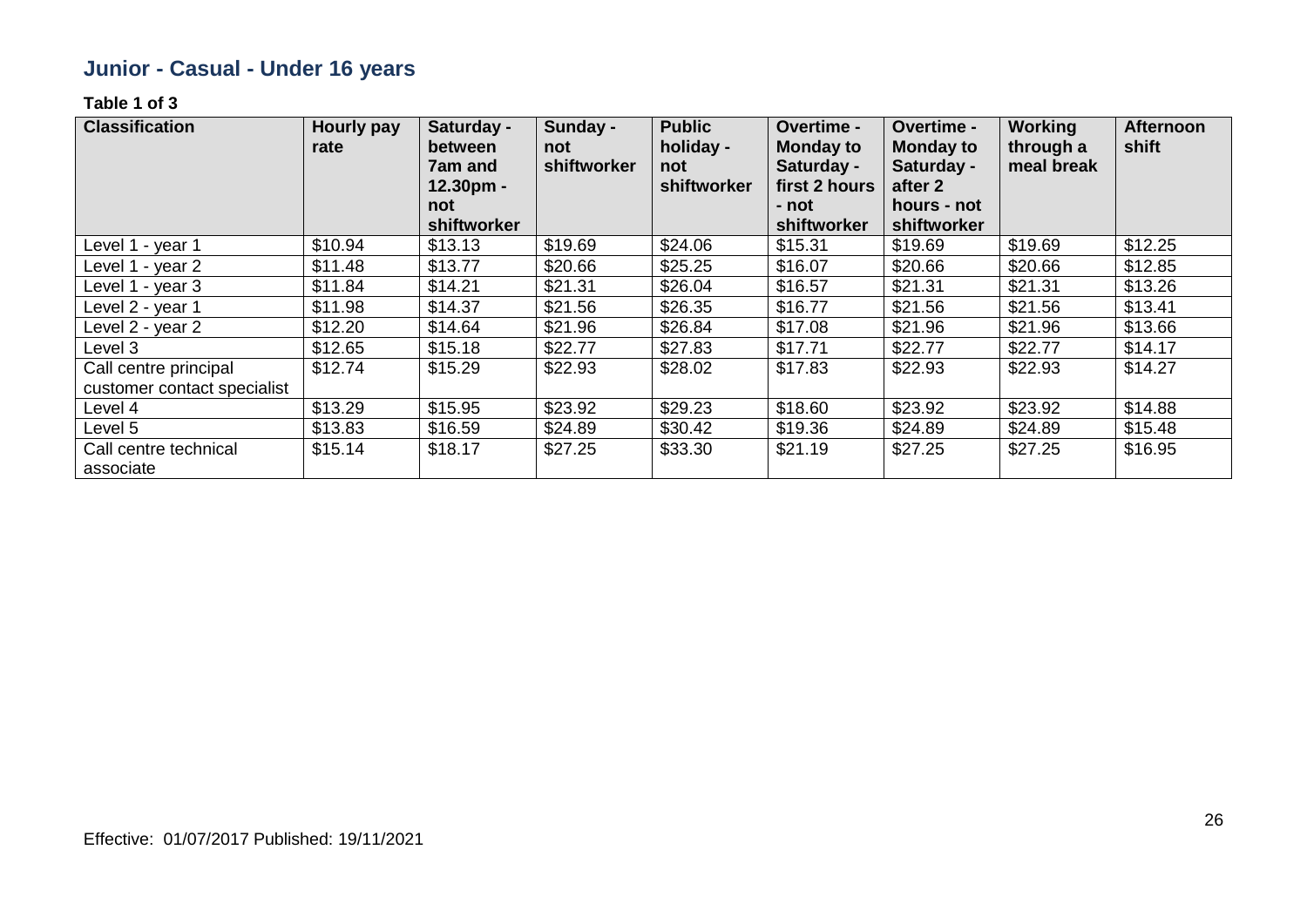| <b>Classification</b>                                | <b>Permanent</b><br>night shift | <b>Night shift</b> | Saturday -<br>shiftworker | Sunday -<br>shiftworker | <b>Public</b><br>holiday -<br>shiftworker | <b>Overtime -</b><br>Saturday -<br>outside<br>ordinary<br>working<br>period -<br>shiftworker | <b>Overtime -</b><br>Sunday -<br>outside<br>ordinary<br>working<br>period -<br>shiftworker | <b>Overtime -</b><br>public<br>holiday -<br>outside<br>ordinary<br>working<br>period -<br>shiftworker |
|------------------------------------------------------|---------------------------------|--------------------|---------------------------|-------------------------|-------------------------------------------|----------------------------------------------------------------------------------------------|--------------------------------------------------------------------------------------------|-------------------------------------------------------------------------------------------------------|
| Level 1 - year 1                                     | \$13.56                         | \$12.25            | \$15.31                   | \$15.31                 | \$15.31                                   | \$19.69                                                                                      | \$19.69                                                                                    | \$19.69                                                                                               |
| Level 1 - year 2                                     | \$14.23                         | \$12.85            | \$16.07                   | \$16.07                 | \$16.07                                   | \$20.66                                                                                      | \$20.66                                                                                    | \$20.66                                                                                               |
| Level 1 - year 3                                     | \$14.68                         | \$13.26            | \$16.57                   | \$16.57                 | \$16.57                                   | \$21.31                                                                                      | \$21.31                                                                                    | \$21.31                                                                                               |
| Level 2 - year 1                                     | \$14.85                         | \$13.41            | \$16.77                   | \$16.77                 | \$16.77                                   | \$21.56                                                                                      | \$21.56                                                                                    | \$21.56                                                                                               |
| Level 2 - year 2                                     | \$15.13                         | \$13.66            | \$17.08                   | \$17.08                 | \$17.08                                   | \$21.96                                                                                      | \$21.96                                                                                    | \$21.96                                                                                               |
| Level 3                                              | \$15.69                         | \$14.17            | \$17.71                   | \$17.71                 | \$17.71                                   | \$22.77                                                                                      | \$22.77                                                                                    | \$22.77                                                                                               |
| Call centre principal<br>customer contact specialist | \$15.79                         | \$14.27            | \$17.83                   | \$17.83                 | \$17.83                                   | \$22.93                                                                                      | \$22.93                                                                                    | \$22.93                                                                                               |
| Level 4                                              | \$16.48                         | \$14.88            | \$18.60                   | \$18.60                 | \$18.60                                   | \$23.92                                                                                      | \$23.92                                                                                    | \$23.92                                                                                               |
| Level 5                                              | \$17.14                         | \$15.48            | \$19.36                   | \$19.36                 | \$19.36                                   | \$24.89                                                                                      | \$24.89                                                                                    | \$24.89                                                                                               |
| Call centre technical<br>associate                   | \$18.77                         | \$16.95            | \$21.19                   | \$21.19                 | \$21.19                                   | \$27.25                                                                                      | \$27.25                                                                                    | \$27.25                                                                                               |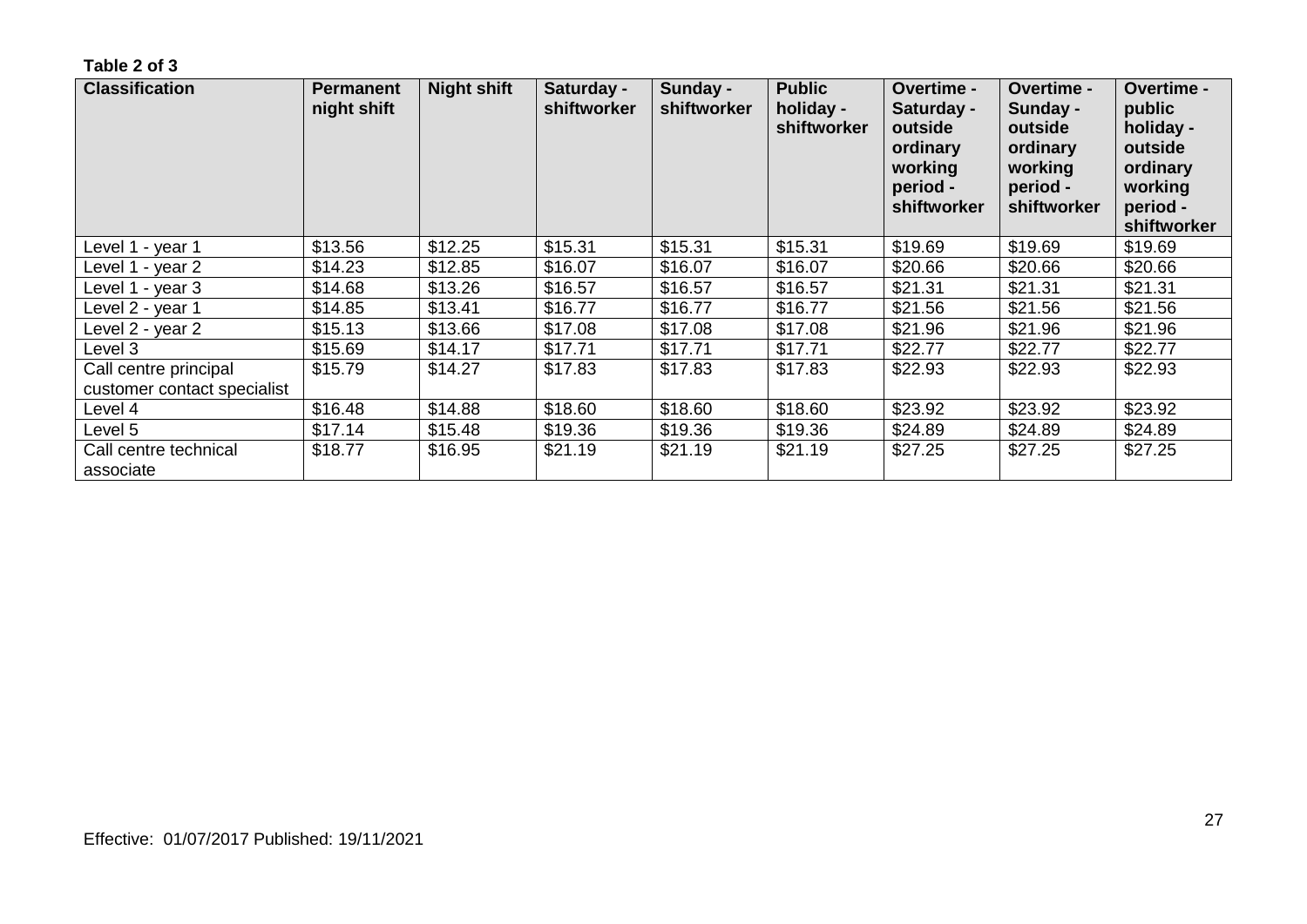| <b>Classification</b>       | Overtime - more than the                      | Overtime - more than the                      | Overtime - more than the    | Overtime - more than the    |
|-----------------------------|-----------------------------------------------|-----------------------------------------------|-----------------------------|-----------------------------|
|                             | weekly hours -<br>shiftworker - first 3 hours | weekly hours -<br>shiftworker - after 3 hours | daily hours - shiftworker - | daily hours - shiftworker - |
|                             |                                               |                                               | first 2 hours               | after 2 hours               |
| Level 1 - year 1            | \$15.31                                       | \$19.69                                       | \$15.31                     | \$19.69                     |
| Level 1 - year 2            | \$16.07                                       | \$20.66                                       | \$16.07                     | \$20.66                     |
| Level 1 - year 3            | \$16.57                                       | \$21.31                                       | \$16.57                     | \$21.31                     |
| Level 2 - year 1            | \$16.77                                       | \$21.56                                       | \$16.77                     | \$21.56                     |
| Level 2 - year 2            | \$17.08                                       | \$21.96                                       | \$17.08                     | \$21.96                     |
| Level 3                     | \$17.71                                       | \$22.77                                       | \$17.71                     | \$22.77                     |
| Call centre principal       | \$17.83                                       | \$22.93                                       | \$17.83                     | \$22.93                     |
| customer contact specialist |                                               |                                               |                             |                             |
| Level 4                     | \$18.60                                       | \$23.92                                       | \$18.60                     | \$23.92                     |
| Level 5                     | \$19.36                                       | \$24.89                                       | \$19.36                     | \$24.89                     |
| Call centre technical       | \$21.19                                       | \$27.25                                       | \$21.19                     | \$27.25                     |
| associate                   |                                               |                                               |                             |                             |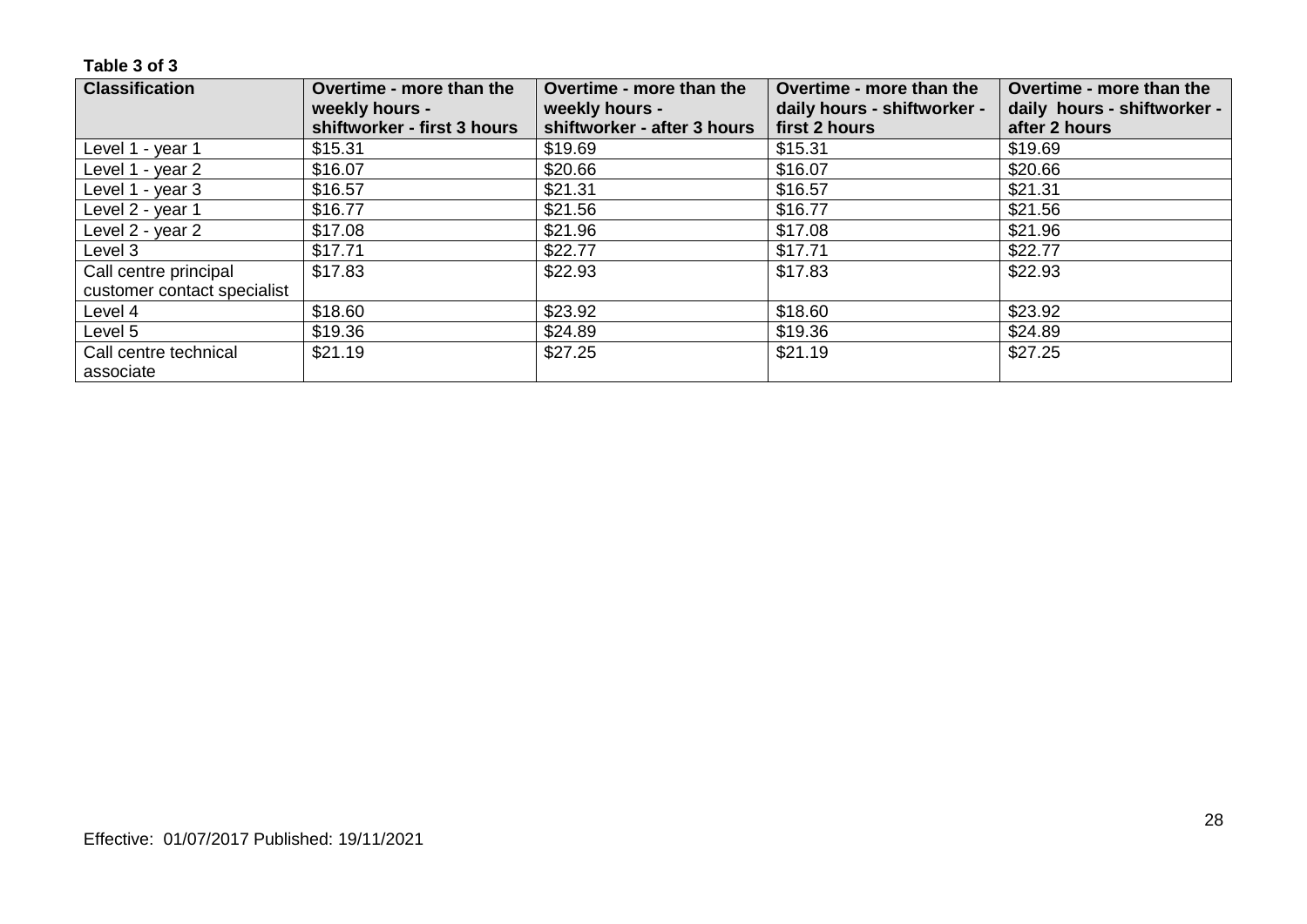# **Junior - Casual - 16 years**

| <b>Classification</b>                                | <b>Hourly pay</b><br>rate | Saturday -<br>between<br>7am and<br>12.30pm - | Sunday -<br>not<br>shiftworker | <b>Public</b><br>holiday -<br>not<br>shiftworker | Overtime -<br><b>Monday to</b><br>Saturday -<br>first 2 hours | Overtime -<br><b>Monday to</b><br>Saturday -<br>after 2 | <b>Working</b><br>through a<br>meal break | <b>Afternoon</b><br>shift |
|------------------------------------------------------|---------------------------|-----------------------------------------------|--------------------------------|--------------------------------------------------|---------------------------------------------------------------|---------------------------------------------------------|-------------------------------------------|---------------------------|
|                                                      |                           | not<br>shiftworker                            |                                |                                                  | - not<br>shiftworker                                          | hours - not<br>shiftworker                              |                                           |                           |
| Level 1 - year 1                                     | \$12.15                   | \$14.58                                       | \$21.87                        | \$26.73                                          | \$17.01                                                       | \$21.87                                                 | \$21.87                                   | \$13.61                   |
| Level 1 - year 2                                     | \$12.76                   | \$15.32                                       | \$22.97                        | \$28.08                                          | \$17.87                                                       | \$22.97                                                 | \$22.97                                   | \$14.29                   |
| Level 1 - year 3                                     | \$13.15                   | \$15.78                                       | \$23.67                        | \$28.93                                          | \$18.41                                                       | \$23.67                                                 | \$23.67                                   | \$14.73                   |
| Level 2 - year 1                                     | \$13.31                   | \$15.98                                       | \$23.96                        | \$29.29                                          | \$18.64                                                       | \$23.96                                                 | \$23.96                                   | \$14.91                   |
| Level 2 - year 2                                     | \$13.56                   | \$16.28                                       | \$24.41                        | \$29.84                                          | \$18.99                                                       | \$24.41                                                 | \$24.41                                   | \$15.19                   |
| Level 3                                              | \$14.06                   | \$16.88                                       | \$25.31                        | \$30.94                                          | \$19.69                                                       | \$25.31                                                 | \$25.31                                   | \$15.75                   |
| Call centre principal<br>customer contact specialist | \$14.16                   | \$17.00                                       | \$25.49                        | \$31.16                                          | \$19.83                                                       | \$25.49                                                 | \$25.49                                   | \$15.86                   |
| Level 4                                              | \$14.76                   | \$17.72                                       | \$26.57                        | \$32.48                                          | \$20.67                                                       | \$26.57                                                 | \$26.57                                   | \$16.53                   |
| Level 5                                              | \$15.36                   | \$18.44                                       | \$27.65                        | \$33.80                                          | \$21.51                                                       | \$27.65                                                 | \$27.65                                   | \$17.21                   |
| Call centre technical<br>associate                   | \$16.83                   | \$20.19                                       | \$30.29                        | \$37.02                                          | \$23.56                                                       | \$30.29                                                 | \$30.29                                   | \$18.84                   |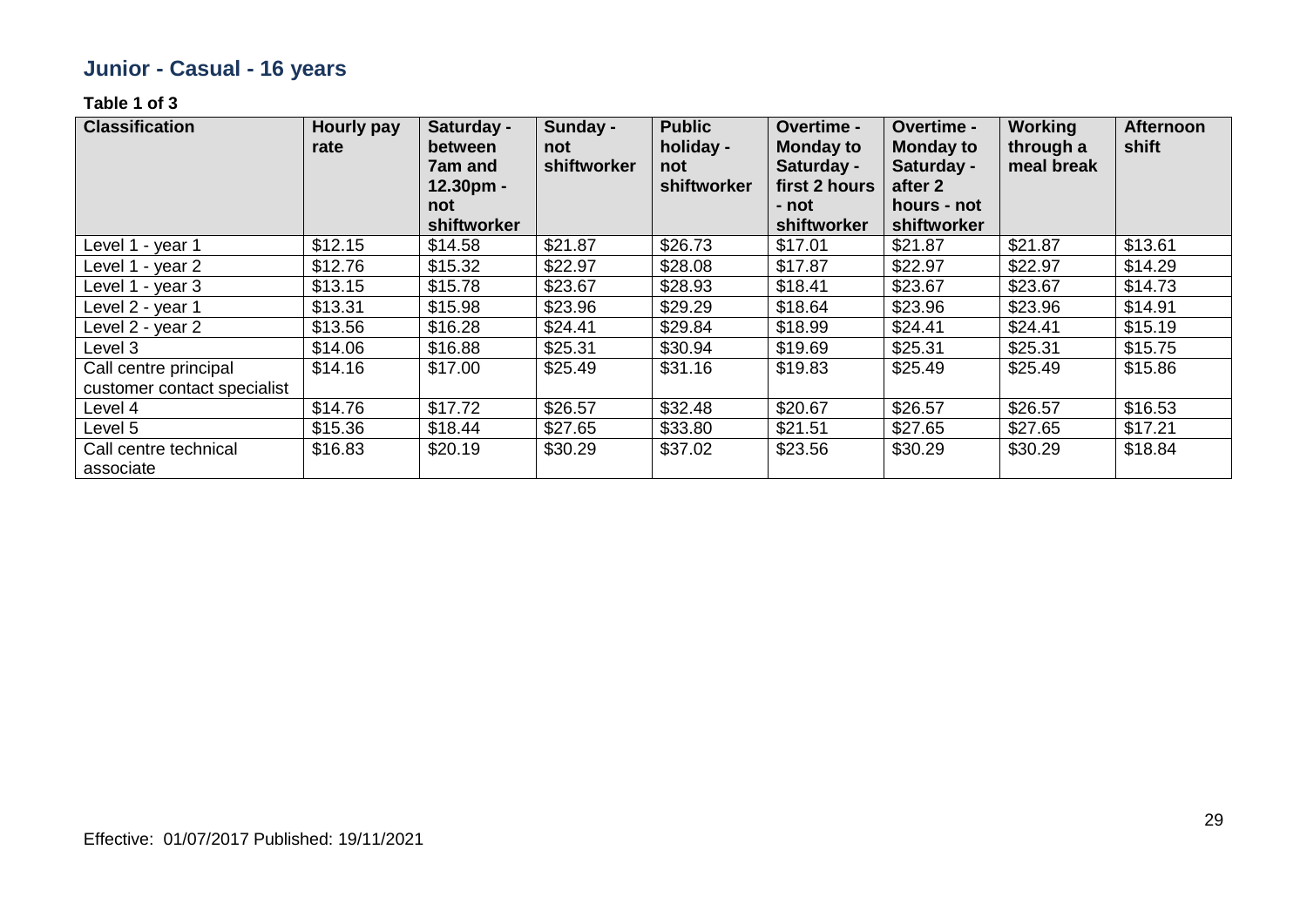| <b>Classification</b>                                | <b>Permanent</b><br>night shift | <b>Night shift</b> | Saturday -<br>shiftworker | Sunday -<br>shiftworker | <b>Public</b><br>holiday -<br>shiftworker | Overtime -<br>Saturday -<br>outside<br>ordinary<br>working<br>period -<br>shiftworker | Overtime -<br>Sunday -<br>outside<br>ordinary<br>working<br>period -<br>shiftworker | <b>Overtime -</b><br>public<br>holiday -<br>outside<br>ordinary<br>working<br>period -<br>shiftworker |
|------------------------------------------------------|---------------------------------|--------------------|---------------------------|-------------------------|-------------------------------------------|---------------------------------------------------------------------------------------|-------------------------------------------------------------------------------------|-------------------------------------------------------------------------------------------------------|
| Level 1 - year 1                                     | \$15.07                         | \$13.61            | \$17.01                   | \$17.01                 | \$17.01                                   | \$21.87                                                                               | \$21.87                                                                             | \$21.87                                                                                               |
| Level 1 - year 2                                     | \$15.83                         | \$14.29            | \$17.87                   | \$17.87                 | \$17.87                                   | \$22.97                                                                               | \$22.97                                                                             | \$22.97                                                                                               |
| Level 1 - year 3                                     | \$16.31                         | \$14.73            | \$18.41                   | \$18.41                 | \$18.41                                   | \$23.67                                                                               | \$23.67                                                                             | \$23.67                                                                                               |
| Level 2 - year 1                                     | \$16.51                         | \$14.91            | \$18.64                   | \$18.64                 | \$18.64                                   | \$23.96                                                                               | \$23.96                                                                             | \$23.96                                                                                               |
| Level 2 - year 2                                     | \$16.82                         | \$15.19            | \$18.99                   | \$18.99                 | \$18.99                                   | \$24.41                                                                               | \$24.41                                                                             | \$24.41                                                                                               |
| Level 3                                              | \$17.44                         | \$15.75            | \$19.69                   | \$19.69                 | \$19.69                                   | \$25.31                                                                               | \$25.31                                                                             | \$25.31                                                                                               |
| Call centre principal<br>customer contact specialist | \$17.56                         | \$15.86            | \$19.83                   | \$19.83                 | \$19.83                                   | \$25.49                                                                               | \$25.49                                                                             | \$25.49                                                                                               |
| Level 4                                              | \$18.31                         | \$16.53            | \$20.67                   | \$20.67                 | \$20.67                                   | \$26.57                                                                               | \$26.57                                                                             | \$26.57                                                                                               |
| Level 5                                              | \$19.05                         | \$17.21            | \$21.51                   | \$21.51                 | \$21.51                                   | \$27.65                                                                               | \$27.65                                                                             | \$27.65                                                                                               |
| Call centre technical<br>associate                   | \$20.86                         | \$18.84            | \$23.56                   | \$23.56                 | \$23.56                                   | \$30.29                                                                               | \$30.29                                                                             | \$30.29                                                                                               |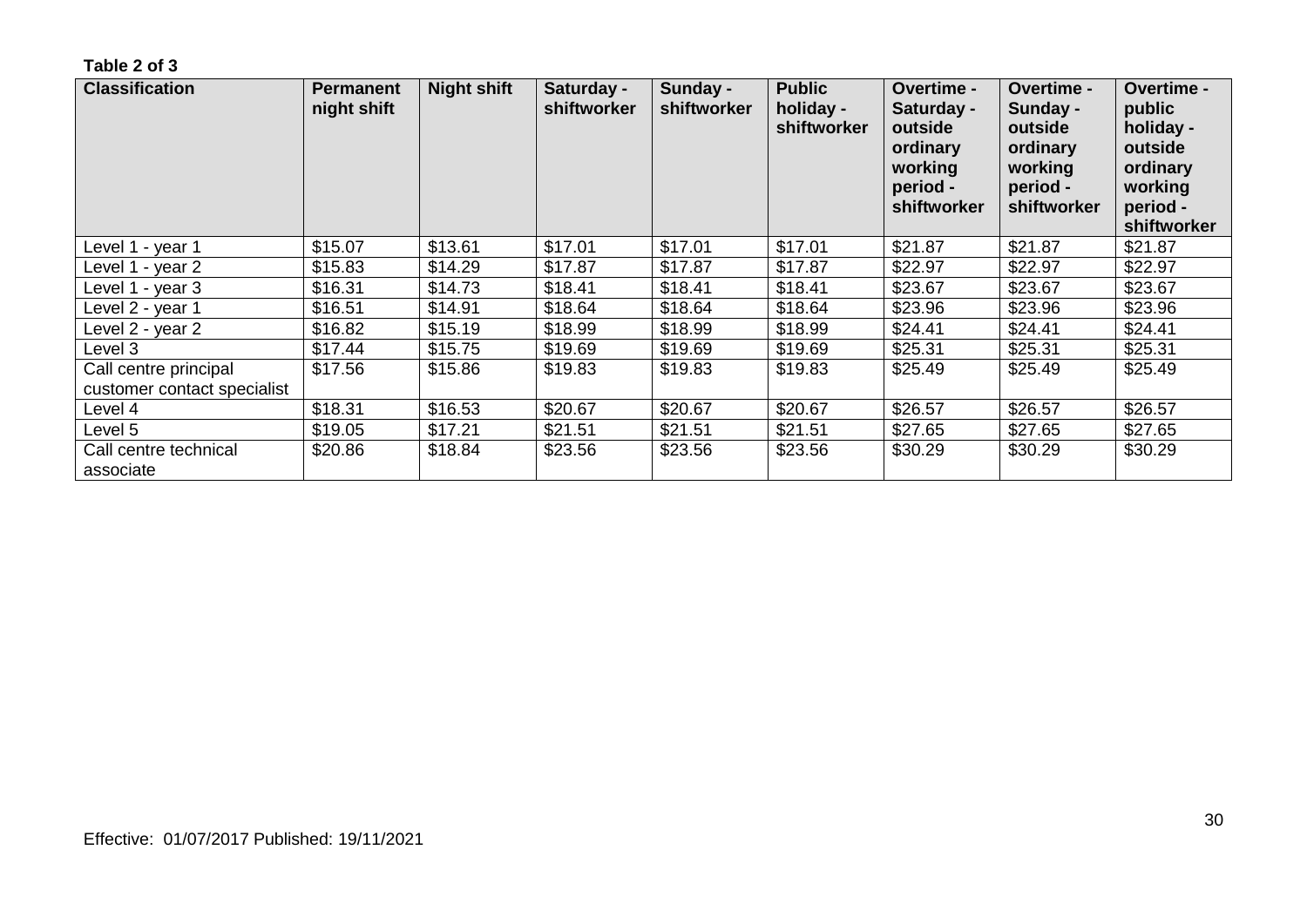| <b>Classification</b>       | Overtime - more than the    | Overtime - more than the    | Overtime - more than the    | Overtime - more than the    |
|-----------------------------|-----------------------------|-----------------------------|-----------------------------|-----------------------------|
|                             | weekly hours -              | weekly hours -              | daily hours - shiftworker - | daily hours - shiftworker - |
|                             | shiftworker - first 3 hours | shiftworker - after 3 hours | first 2 hours               | after 2 hours               |
| Level 1 - year 1            | \$17.01                     | \$21.87                     | \$17.01                     | \$21.87                     |
| Level 1 - year 2            | \$17.87                     | \$22.97                     | \$17.87                     | \$22.97                     |
| Level 1 - year 3            | \$18.41                     | \$23.67                     | \$18.41                     | \$23.67                     |
| Level 2 - year 1            | \$18.64                     | \$23.96                     | \$18.64                     | \$23.96                     |
| Level 2 - year 2            | \$18.99                     | \$24.41                     | \$18.99                     | \$24.41                     |
| Level 3                     | \$19.69                     | \$25.31                     | \$19.69                     | \$25.31                     |
| Call centre principal       | \$19.83                     | \$25.49                     | \$19.83                     | \$25.49                     |
| customer contact specialist |                             |                             |                             |                             |
| Level 4                     | \$20.67                     | \$26.57                     | \$20.67                     | \$26.57                     |
| Level 5                     | \$21.51                     | \$27.65                     | \$21.51                     | \$27.65                     |
| Call centre technical       | \$23.56                     | \$30.29                     | \$23.56                     | \$30.29                     |
| associate                   |                             |                             |                             |                             |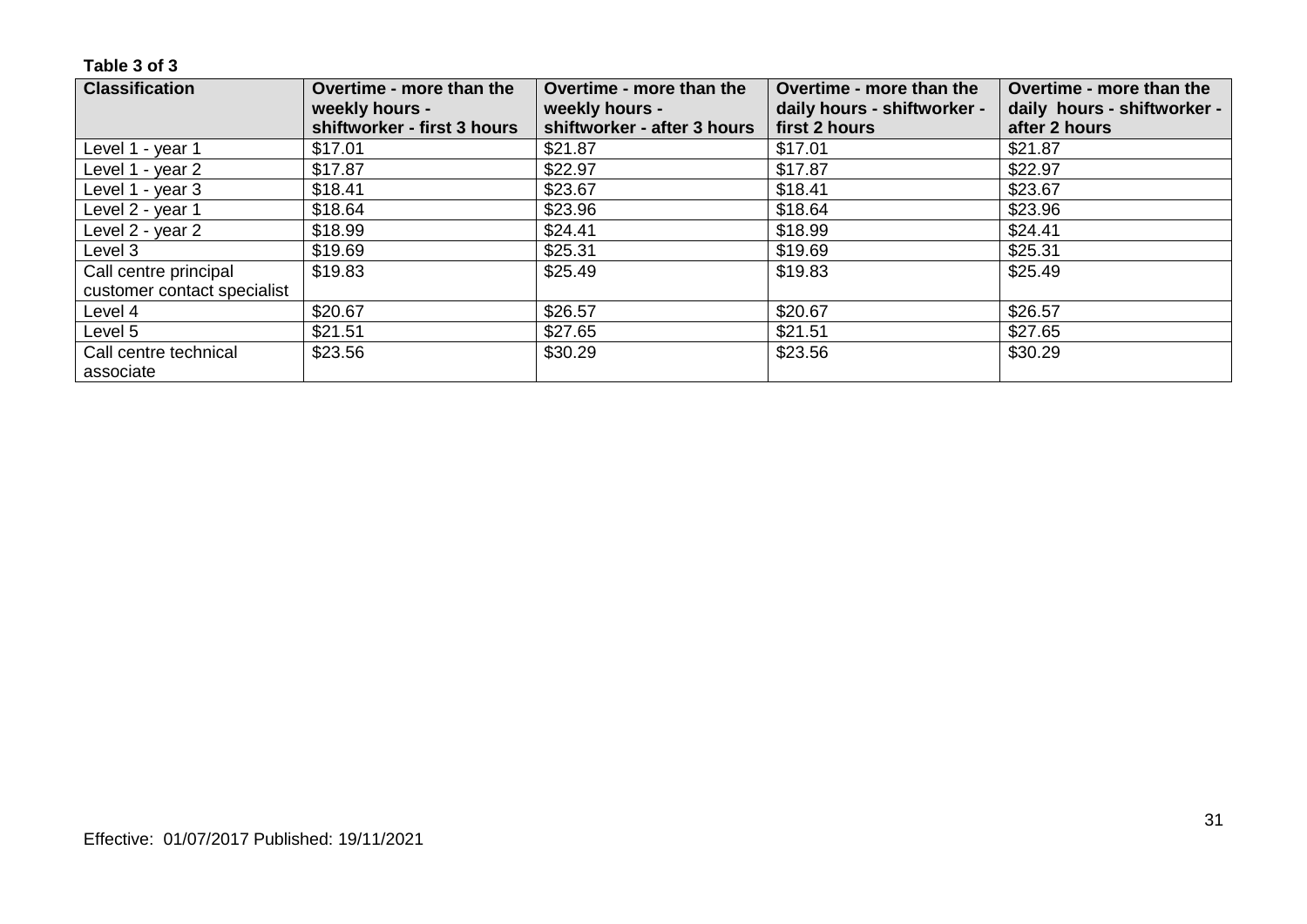# **Junior - Casual - 17 years**

| <b>Classification</b>       | <b>Hourly pay</b><br>rate | Saturday -<br>between<br><b>7am and</b><br>12.30pm -<br>not | Sunday -<br>not<br>shiftworker | <b>Public</b><br>holiday -<br>not<br>shiftworker | Overtime -<br><b>Monday to</b><br>Saturday -<br>first 2 hours<br>- not | Overtime -<br><b>Monday to</b><br>Saturday -<br>after 2<br>hours - not | <b>Working</b><br>through a<br>meal break | <b>Afternoon</b><br>shift |
|-----------------------------|---------------------------|-------------------------------------------------------------|--------------------------------|--------------------------------------------------|------------------------------------------------------------------------|------------------------------------------------------------------------|-------------------------------------------|---------------------------|
| Level 1 - year 1            | \$14.58                   | shiftworker<br>\$17.49                                      | \$26.24                        | \$32.07                                          | shiftworker<br>\$20.41                                                 | shiftworker<br>\$26.24                                                 | \$26.24                                   | \$16.32                   |
| Level 1 - year 2            | \$15.31                   | \$18.38                                                     | \$27.56                        | \$33.69                                          | \$21.44                                                                | \$27.56                                                                | \$27.56                                   | \$17.15                   |
|                             |                           |                                                             |                                |                                                  |                                                                        |                                                                        |                                           |                           |
| Level 1 - year 3            | \$15.78                   | \$18.93                                                     | \$28.40                        | \$34.71                                          | \$22.09                                                                | \$28.40                                                                | \$28.40                                   | \$17.67                   |
| Level 2 - year 1            | \$15.96                   | \$19.16                                                     | \$28.73                        | \$35.12                                          | \$22.35                                                                | \$28.73                                                                | \$28.73                                   | \$17.88                   |
| Level 2 - year 2            | \$16.26                   | \$19.52                                                     | \$29.27                        | \$35.78                                          | \$22.77                                                                | \$29.27                                                                | \$29.27                                   | \$18.21                   |
| Level 3                     | \$16.86                   | \$20.24                                                     | \$30.35                        | \$37.10                                          | \$23.61                                                                | \$30.35                                                                | \$30.35                                   | \$18.89                   |
| Call centre principal       | \$16.99                   | \$20.39                                                     | \$30.58                        | \$37.37                                          | \$23.78                                                                | \$30.58                                                                | \$30.58                                   | \$19.03                   |
| customer contact specialist |                           |                                                             |                                |                                                  |                                                                        |                                                                        |                                           |                           |
| Level 4                     | \$17.71                   | \$21.26                                                     | \$31.88                        | \$38.97                                          | \$24.80                                                                | \$31.88                                                                | \$31.88                                   | \$19.84                   |
| Level 5                     | \$18.43                   | \$22.11                                                     | \$33.17                        | \$40.54                                          | \$25.80                                                                | \$33.17                                                                | \$33.17                                   | \$20.64                   |
| Call centre technical       | \$20.19                   | \$24.23                                                     | \$36.34                        | \$44.41                                          | \$28.26                                                                | \$36.34                                                                | \$36.34                                   | \$22.61                   |
| associate                   |                           |                                                             |                                |                                                  |                                                                        |                                                                        |                                           |                           |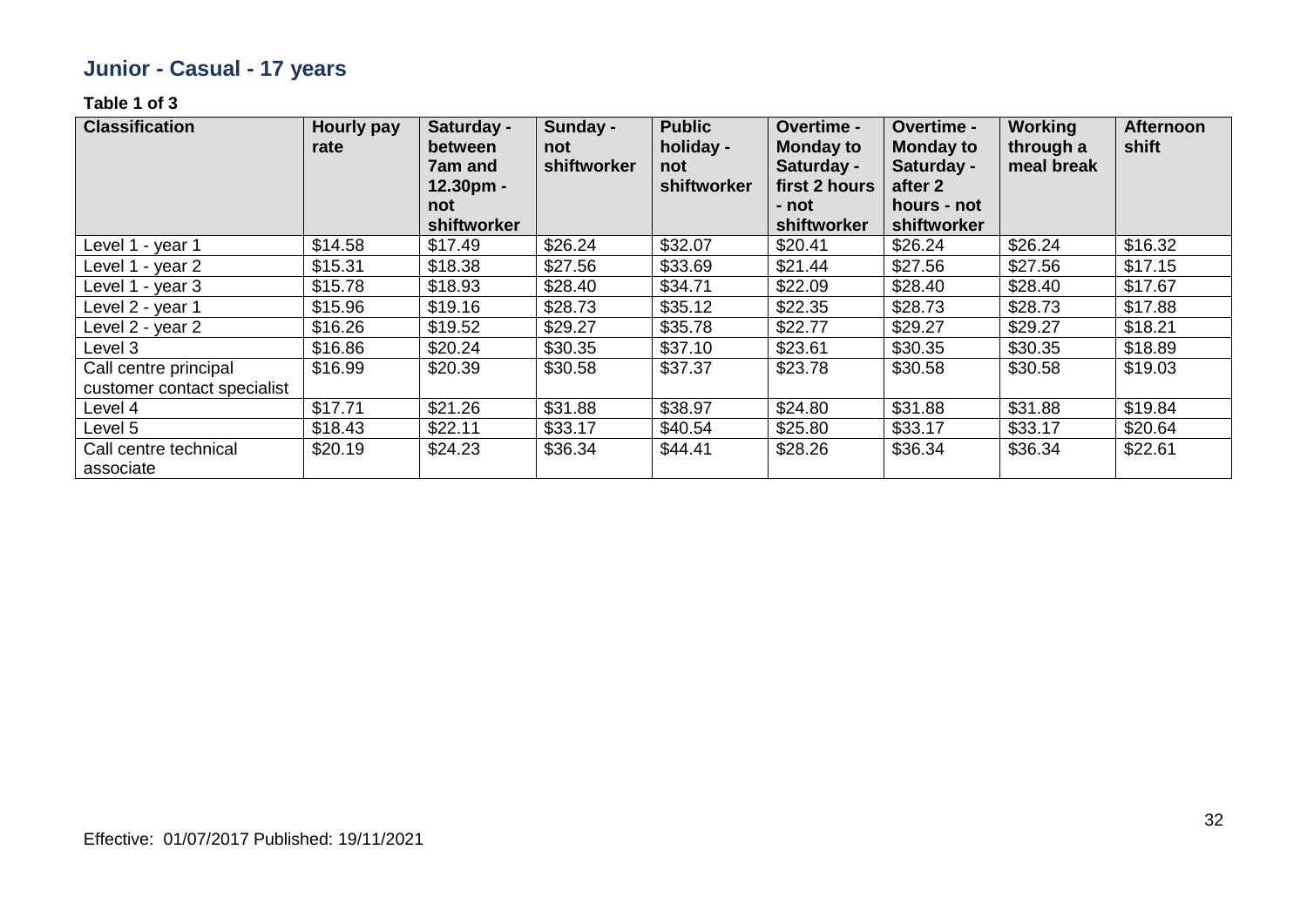| <b>Classification</b>                                | <b>Permanent</b><br>night shift | <b>Night shift</b> | Saturday -<br>shiftworker | Sunday -<br>shiftworker | <b>Public</b><br>holiday -<br>shiftworker | <b>Overtime -</b><br>Saturday -<br>outside<br>ordinary<br>working<br>period -<br>shiftworker | <b>Overtime -</b><br>Sunday -<br>outside<br>ordinary<br>working<br>period -<br>shiftworker | <b>Overtime -</b><br>public<br>holiday -<br>outside<br>ordinary<br>working<br>period -<br>shiftworker |
|------------------------------------------------------|---------------------------------|--------------------|---------------------------|-------------------------|-------------------------------------------|----------------------------------------------------------------------------------------------|--------------------------------------------------------------------------------------------|-------------------------------------------------------------------------------------------------------|
| Level 1 - year 1                                     | \$18.07                         | \$16.32            | \$20.41                   | \$20.41                 | \$20.41                                   | \$26.24                                                                                      | \$26.24                                                                                    | \$26.24                                                                                               |
| Level 1 - year 2                                     | \$18.99                         | \$17.15            | \$21.44                   | \$21.44                 | \$21.44                                   | \$27.56                                                                                      | \$27.56                                                                                    | \$27.56                                                                                               |
| Level 1 - year 3                                     | \$19.56                         | \$17.67            | \$22.09                   | \$22.09                 | \$22.09                                   | \$28.40                                                                                      | \$28.40                                                                                    | \$28.40                                                                                               |
| Level 2 - year 1                                     | \$19.79                         | \$17.88            | \$22.35                   | \$22.35                 | \$22.35                                   | \$28.73                                                                                      | \$28.73                                                                                    | \$28.73                                                                                               |
| Level 2 - year 2                                     | \$20.17                         | \$18.21            | \$22.77                   | \$22.77                 | \$22.77                                   | \$29.27                                                                                      | \$29.27                                                                                    | \$29.27                                                                                               |
| Level 3                                              | \$20.91                         | \$18.89            | \$23.61                   | \$23.61                 | \$23.61                                   | \$30.35                                                                                      | \$30.35                                                                                    | \$30.35                                                                                               |
| Call centre principal<br>customer contact specialist | \$21.06                         | \$19.03            | \$23.78                   | \$23.78                 | \$23.78                                   | \$30.58                                                                                      | \$30.58                                                                                    | \$30.58                                                                                               |
| Level 4                                              | \$21.96                         | \$19.84            | \$24.80                   | \$24.80                 | \$24.80                                   | \$31.88                                                                                      | \$31.88                                                                                    | \$31.88                                                                                               |
| Level 5                                              | \$22.85                         | \$20.64            | \$25.80                   | \$25.80                 | \$25.80                                   | \$33.17                                                                                      | \$33.17                                                                                    | \$33.17                                                                                               |
| Call centre technical<br>associate                   | \$25.03                         | \$22.61            | \$28.26                   | \$28.26                 | \$28.26                                   | \$36.34                                                                                      | \$36.34                                                                                    | \$36.34                                                                                               |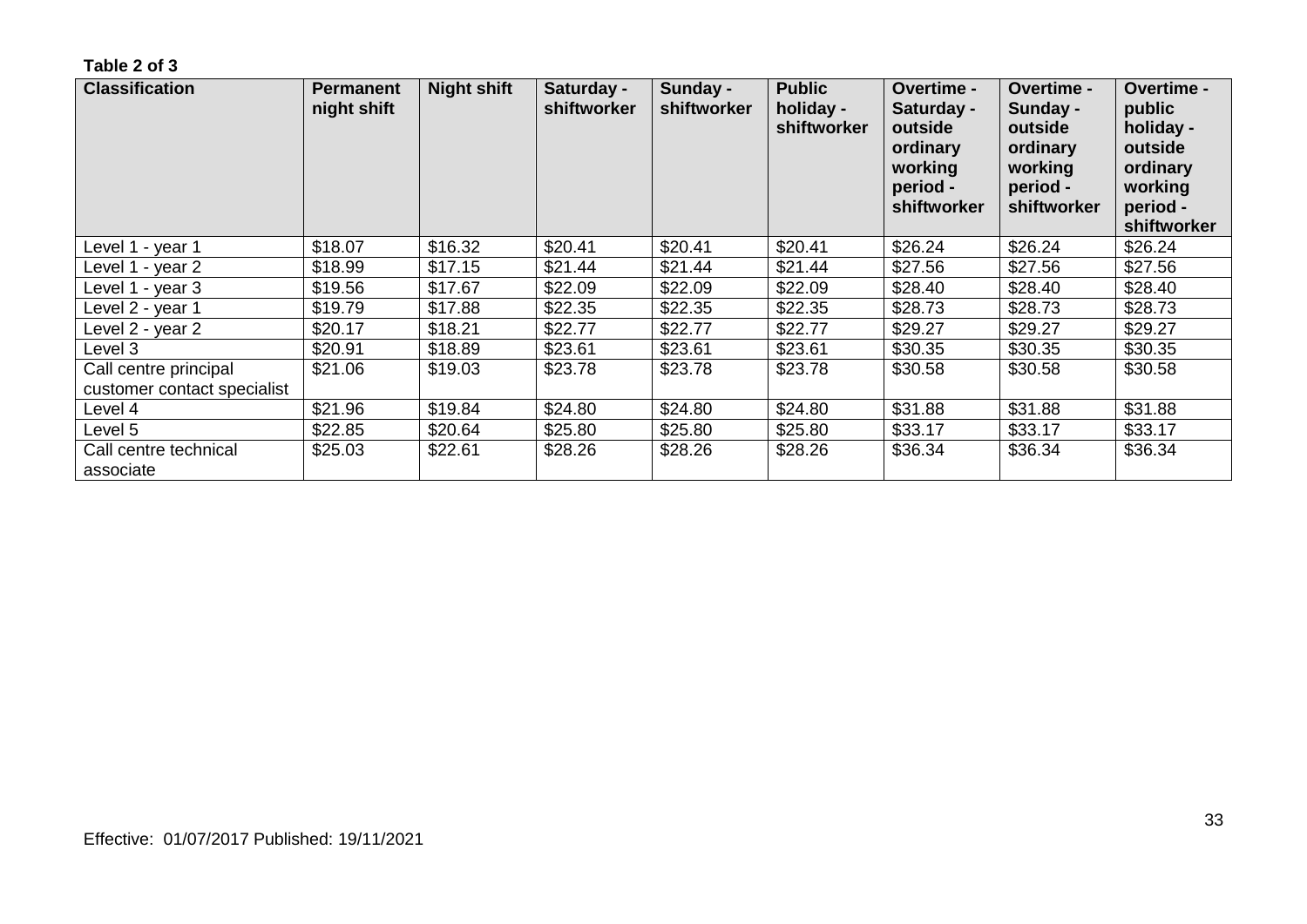| <b>Classification</b>       | Overtime - more than the    | Overtime - more than the    | Overtime - more than the    | Overtime - more than the    |
|-----------------------------|-----------------------------|-----------------------------|-----------------------------|-----------------------------|
|                             | weekly hours -              | weekly hours -              | daily hours - shiftworker - | daily hours - shiftworker - |
|                             | shiftworker - first 3 hours | shiftworker - after 3 hours | first 2 hours               | after 2 hours               |
| Level 1 - year 1            | \$20.41                     | \$26.24                     | \$20.41                     | \$26.24                     |
| Level 1 - year 2            | \$21.44                     | \$27.56                     | \$21.44                     | \$27.56                     |
| Level 1 - year 3            | \$22.09                     | \$28.40                     | \$22.09                     | \$28.40                     |
| Level 2 - year 1            | \$22.35                     | \$28.73                     | \$22.35                     | \$28.73                     |
| Level 2 - year 2            | \$22.77                     | \$29.27                     | \$22.77                     | \$29.27                     |
| Level 3                     | \$23.61                     | \$30.35                     | \$23.61                     | \$30.35                     |
| Call centre principal       | \$23.78                     | \$30.58                     | \$23.78                     | \$30.58                     |
| customer contact specialist |                             |                             |                             |                             |
| Level 4                     | \$24.80                     | \$31.88                     | \$24.80                     | \$31.88                     |
| Level 5                     | \$25.80                     | \$33.17                     | \$25.80                     | \$33.17                     |
| Call centre technical       | \$28.26                     | \$36.34                     | \$28.26                     | \$36.34                     |
| associate                   |                             |                             |                             |                             |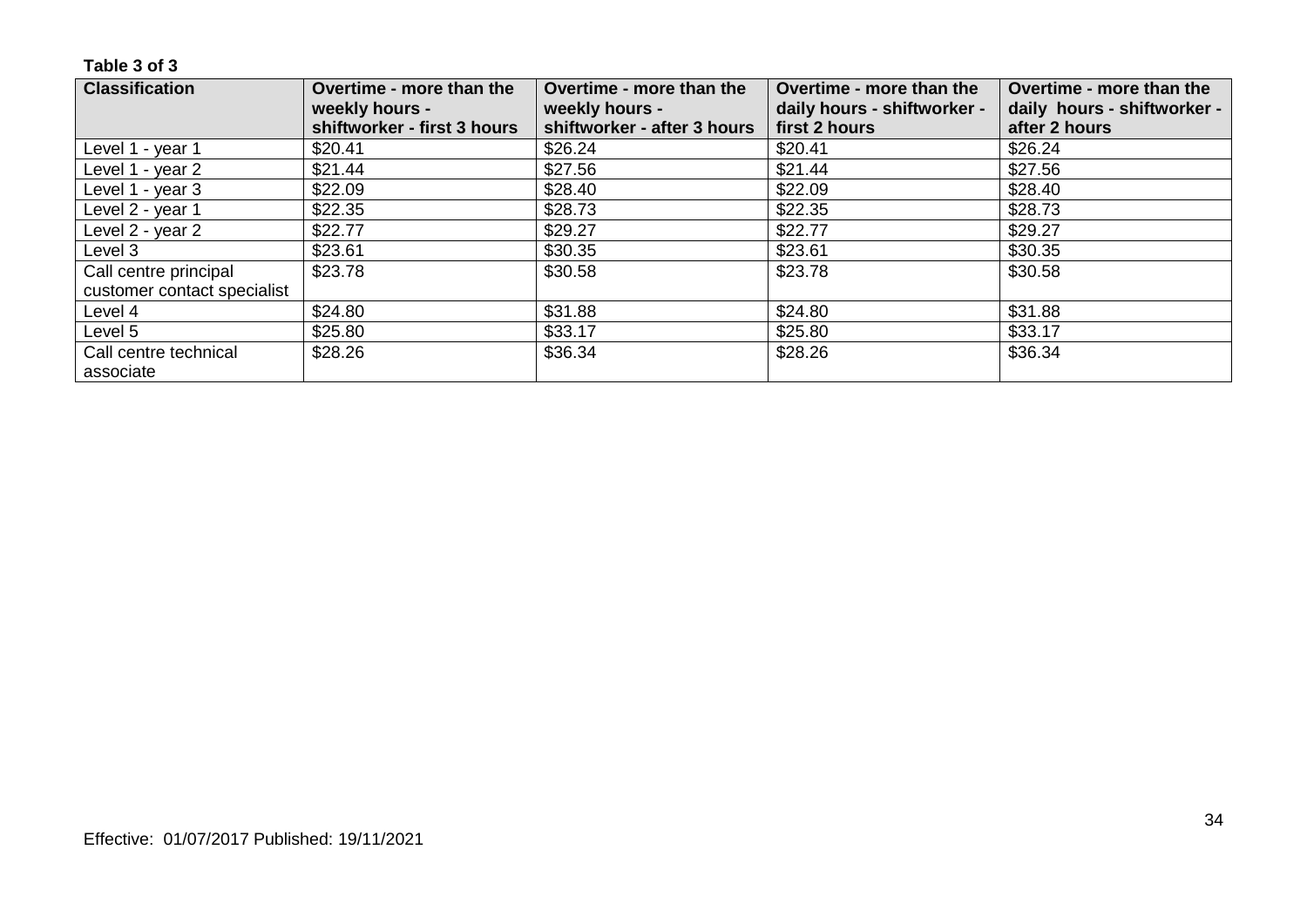# **Junior - Casual - 18 years**

| <b>Classification</b>                                | <b>Hourly pay</b><br>rate | Saturday -<br>between<br>7am and<br>$12.30pm -$<br>not | Sunday -<br>not<br>shiftworker | <b>Public</b><br>holiday -<br>not<br>shiftworker | Overtime -<br><b>Monday to</b><br>Saturday -<br>first 2 hours<br>- not | Overtime -<br><b>Monday to</b><br>Saturday -<br>after 2<br>hours - not | <b>Working</b><br>through a<br>meal break | <b>Afternoon</b><br>shift |
|------------------------------------------------------|---------------------------|--------------------------------------------------------|--------------------------------|--------------------------------------------------|------------------------------------------------------------------------|------------------------------------------------------------------------|-------------------------------------------|---------------------------|
|                                                      |                           | shiftworker                                            |                                |                                                  | shiftworker                                                            | shiftworker                                                            |                                           |                           |
| Level 1 - year 1                                     | \$17.01                   | \$20.42                                                | \$30.62                        | \$37.43                                          | \$23.82                                                                | \$30.62                                                                | \$30.62                                   | \$19.05                   |
| Level 1 - year 2                                     | \$17.86                   | \$21.44                                                | \$32.15                        | \$39.30                                          | \$25.01                                                                | \$32.15                                                                | \$32.15                                   | \$20.01                   |
| Level 1 - year 3                                     | \$18.41                   | \$22.10                                                | \$33.14                        | \$40.51                                          | \$25.78                                                                | \$33.14                                                                | \$33.14                                   | \$20.62                   |
| Level 2 - year 1                                     | \$18.63                   | \$22.35                                                | \$33.53                        | \$40.98                                          | \$26.08                                                                | \$33.53                                                                | \$33.53                                   | \$20.86                   |
| Level 2 - year 2                                     | \$18.98                   | \$22.77                                                | \$34.16                        | \$41.75                                          | \$26.57                                                                | \$34.16                                                                | \$34.16                                   | \$21.25                   |
| Level 3                                              | \$19.68                   | \$23.61                                                | \$35.42                        | \$43.29                                          | \$27.55                                                                | \$35.42                                                                | \$35.42                                   | \$22.04                   |
| Call centre principal<br>customer contact specialist | \$19.83                   | \$23.79                                                | \$35.69                        | \$43.62                                          | \$27.76                                                                | \$35.69                                                                | \$35.69                                   | \$22.20                   |
| Level 4                                              | \$20.66                   | \$24.80                                                | \$37.19                        | \$45.46                                          | \$28.93                                                                | \$37.19                                                                | \$37.19                                   | \$23.14                   |
| Level 5                                              | \$21.50                   | \$25.80                                                | \$38.70                        | \$47.30                                          | \$30.10                                                                | \$38.70                                                                | \$38.70                                   | \$24.08                   |
| Call centre technical<br>associate                   | \$23.55                   | \$28.26                                                | \$42.39                        | \$51.81                                          | \$32.97                                                                | \$42.39                                                                | \$42.39                                   | \$26.38                   |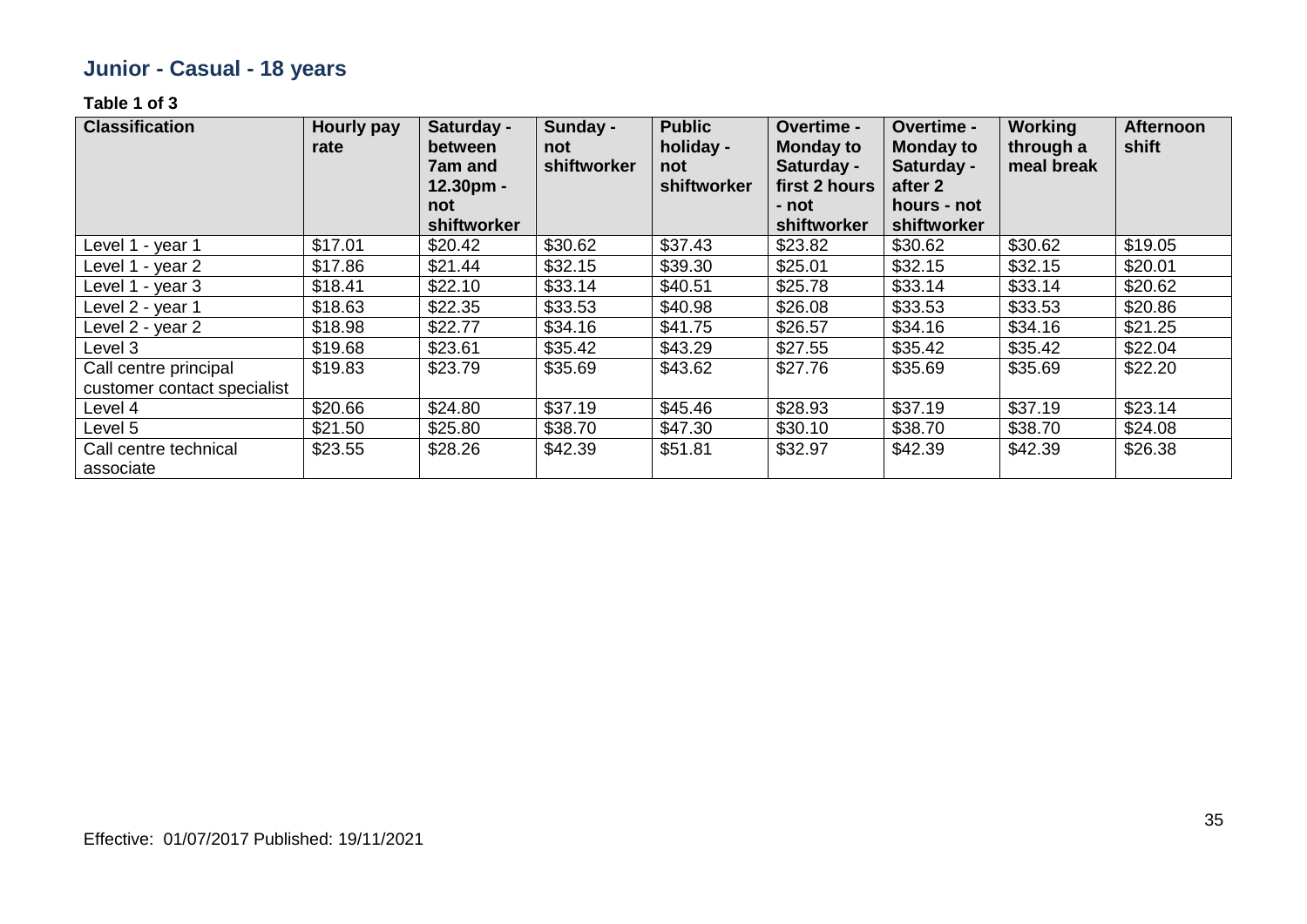| <b>Classification</b>                                | <b>Permanent</b><br>night shift | <b>Night shift</b> | Saturday -<br>shiftworker | Sunday -<br>shiftworker | <b>Public</b><br>holiday -<br>shiftworker | <b>Overtime -</b><br>Saturday -<br>outside<br>ordinary<br>working<br>period -<br>shiftworker | <b>Overtime -</b><br>Sunday -<br>outside<br>ordinary<br>working<br>period -<br>shiftworker | <b>Overtime -</b><br>public<br>holiday -<br>outside<br>ordinary<br>working<br>period -<br>shiftworker |
|------------------------------------------------------|---------------------------------|--------------------|---------------------------|-------------------------|-------------------------------------------|----------------------------------------------------------------------------------------------|--------------------------------------------------------------------------------------------|-------------------------------------------------------------------------------------------------------|
| Level 1 - year 1                                     | \$21.10                         | \$19.05            | \$23.82                   | \$23.82                 | \$23.82                                   | \$30.62                                                                                      | \$30.62                                                                                    | \$30.62                                                                                               |
| Level 1 - year 2                                     | \$22.15                         | \$20.01            | \$25.01                   | \$25.01                 | \$25.01                                   | \$32.15                                                                                      | \$32.15                                                                                    | \$32.15                                                                                               |
| Level 1 - year 3                                     | \$22.83                         | \$20.62            | \$25.78                   | \$25.78                 | \$25.78                                   | \$33.14                                                                                      | \$33.14                                                                                    | \$33.14                                                                                               |
| Level 2 - year 1                                     | \$23.10                         | \$20.86            | \$26.08                   | \$26.08                 | \$26.08                                   | \$33.53                                                                                      | \$33.53                                                                                    | \$33.53                                                                                               |
| Level 2 - year 2                                     | \$23.53                         | \$21.25            | \$26.57                   | \$26.57                 | \$26.57                                   | \$34.16                                                                                      | \$34.16                                                                                    | \$34.16                                                                                               |
| Level 3                                              | \$24.40                         | \$22.04            | \$27.55                   | \$27.55                 | \$27.55                                   | \$35.42                                                                                      | \$35.42                                                                                    | \$35.42                                                                                               |
| Call centre principal<br>customer contact specialist | \$24.58                         | \$22.20            | \$27.76                   | \$27.76                 | \$27.76                                   | \$35.69                                                                                      | \$35.69                                                                                    | \$35.69                                                                                               |
| Level 4                                              | \$25.62                         | \$23.14            | \$28.93                   | \$28.93                 | \$28.93                                   | \$37.19                                                                                      | \$37.19                                                                                    | \$37.19                                                                                               |
| Level 5                                              | \$26.66                         | \$24.08            | \$30.10                   | \$30.10                 | \$30.10                                   | \$38.70                                                                                      | \$38.70                                                                                    | \$38.70                                                                                               |
| Call centre technical<br>associate                   | \$29.20                         | \$26.38            | \$32.97                   | \$32.97                 | \$32.97                                   | \$42.39                                                                                      | \$42.39                                                                                    | \$42.39                                                                                               |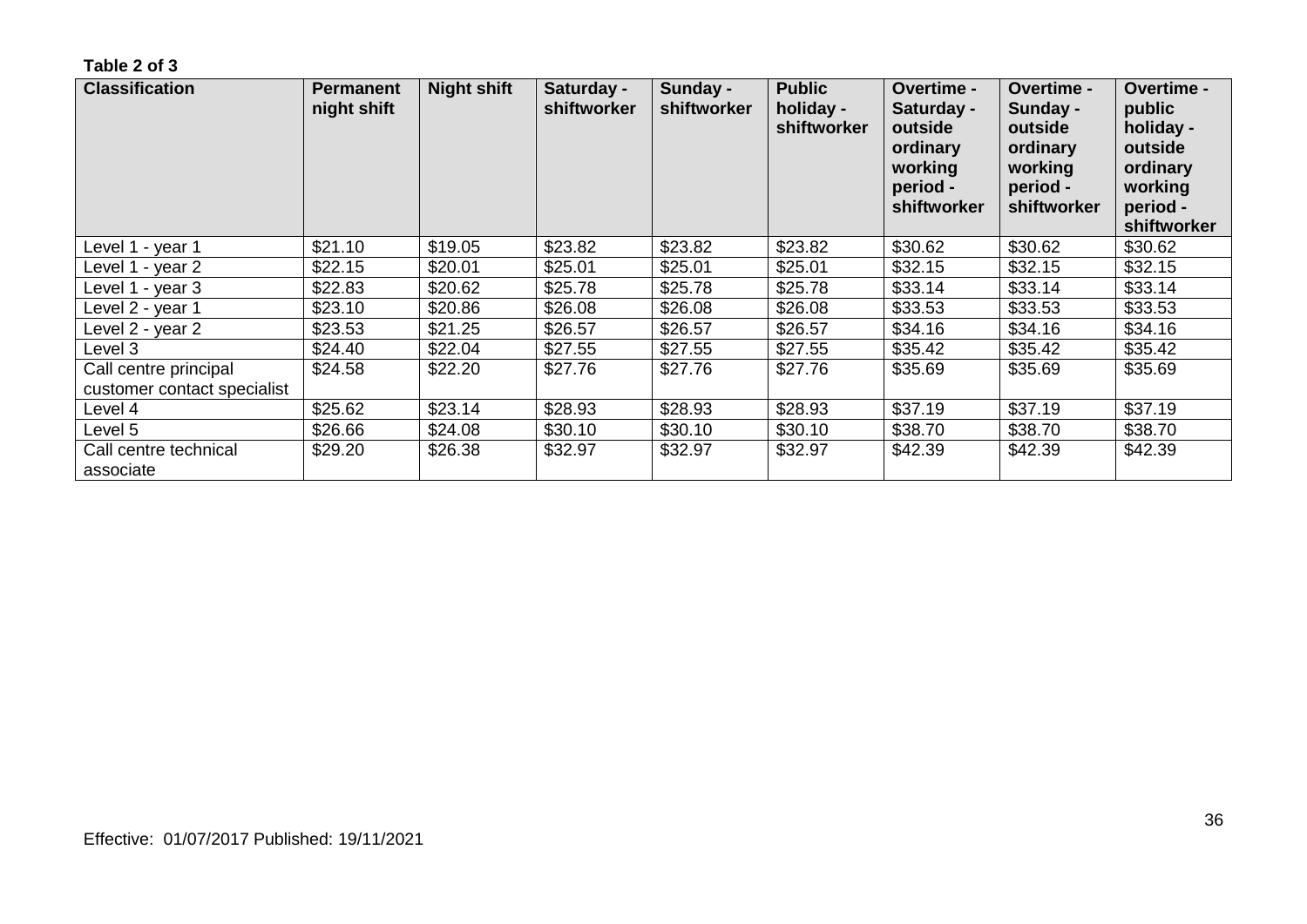| <b>Classification</b>       | Overtime - more than the    | Overtime - more than the    | Overtime - more than the    | Overtime - more than the    |
|-----------------------------|-----------------------------|-----------------------------|-----------------------------|-----------------------------|
|                             | weekly hours -              | weekly hours -              | daily hours - shiftworker - | daily hours - shiftworker - |
|                             | shiftworker - first 3 hours | shiftworker - after 3 hours | first 2 hours               | after 2 hours               |
| Level 1 - year 1            | \$23.82                     | \$30.62                     | \$23.82                     | \$30.62                     |
| Level 1 - year 2            | \$25.01                     | \$32.15                     | \$25.01                     | \$32.15                     |
| Level 1 - year 3            | \$25.78                     | \$33.14                     | \$25.78                     | \$33.14                     |
| Level 2 - year 1            | \$26.08                     | \$33.53                     | \$26.08                     | \$33.53                     |
| Level 2 - year 2            | \$26.57                     | \$34.16                     | \$26.57                     | \$34.16                     |
| Level 3                     | \$27.55                     | \$35.42                     | \$27.55                     | \$35.42                     |
| Call centre principal       | \$27.76                     | \$35.69                     | \$27.76                     | \$35.69                     |
| customer contact specialist |                             |                             |                             |                             |
| Level 4                     | \$28.93                     | \$37.19                     | \$28.93                     | \$37.19                     |
| Level 5                     | \$30.10                     | \$38.70                     | \$30.10                     | \$38.70                     |
| Call centre technical       | \$32.97                     | \$42.39                     | \$32.97                     | \$42.39                     |
| associate                   |                             |                             |                             |                             |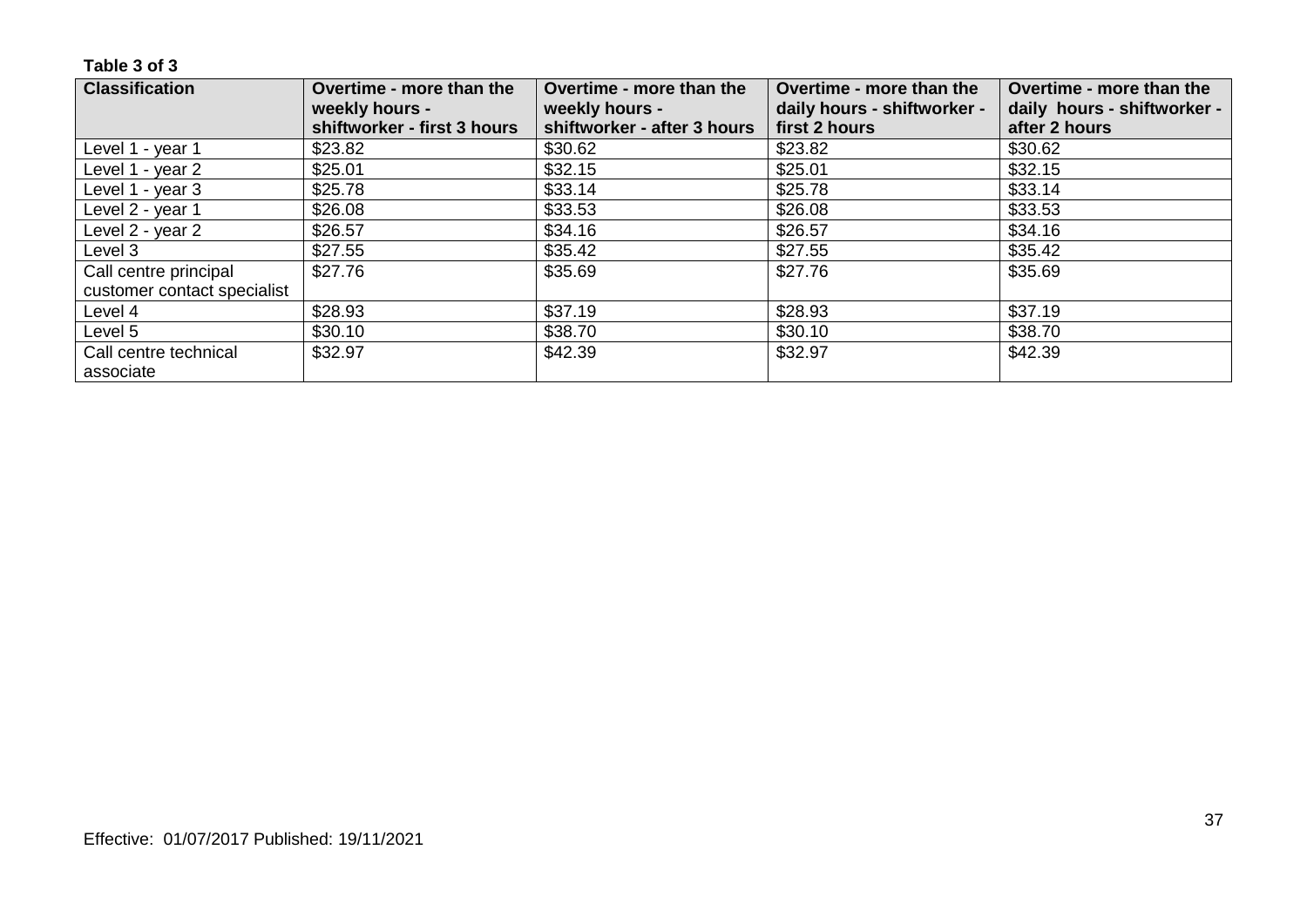# **Junior - Casual - 19 years**

| <b>Classification</b>                                | <b>Hourly pay</b><br>rate | Saturday -<br>between<br>7am and<br>$12.30pm -$ | Sunday -<br>not<br>shiftworker | <b>Public</b><br>holiday -<br>not<br>shiftworker | Overtime -<br><b>Monday to</b><br>Saturday -<br>first 2 hours | Overtime -<br><b>Monday to</b><br>Saturday -<br>after 2 | <b>Working</b><br>through a<br>meal break | <b>Afternoon</b><br>shift |
|------------------------------------------------------|---------------------------|-------------------------------------------------|--------------------------------|--------------------------------------------------|---------------------------------------------------------------|---------------------------------------------------------|-------------------------------------------|---------------------------|
|                                                      |                           | not<br>shiftworker                              |                                |                                                  | - not<br>shiftworker                                          | hours - not<br>shiftworker                              |                                           |                           |
| Level 1 - year 1                                     | \$19.44                   | \$23.33                                         | \$34.99                        | \$42.76                                          | \$27.21                                                       | \$34.99                                                 | \$34.99                                   | \$21.77                   |
| Level 1 - year 2                                     | \$20.41                   | \$24.50                                         | \$36.74                        | \$44.91                                          | \$28.58                                                       | \$36.74                                                 | \$36.74                                   | \$22.86                   |
| Level 1 - year 3                                     | \$21.04                   | \$25.25                                         | \$37.87                        | \$46.28                                          | \$29.45                                                       | \$37.87                                                 | \$37.87                                   | \$23.56                   |
| Level 2 - year 1                                     | \$21.29                   | \$25.55                                         | \$38.32                        | \$46.83                                          | \$29.80                                                       | \$38.32                                                 | \$38.32                                   | \$23.84                   |
| Level 2 - year 2                                     | \$21.69                   | \$26.03                                         | \$39.04                        | \$47.71                                          | \$30.36                                                       | \$39.04                                                 | \$39.04                                   | \$24.29                   |
| Level 3                                              | \$22.49                   | \$26.99                                         | \$40.48                        | \$49.47                                          | \$31.48                                                       | \$40.48                                                 | \$40.48                                   | \$25.19                   |
| Call centre principal<br>customer contact specialist | \$22.65                   | \$27.18                                         | \$40.77                        | \$49.83                                          | \$31.71                                                       | \$40.77                                                 | \$40.77                                   | \$25.37                   |
| Level 4                                              | \$23.63                   | \$28.35                                         | \$42.53                        | \$51.98                                          | \$33.08                                                       | \$42.53                                                 | \$42.53                                   | \$26.46                   |
| Level 5                                              | \$24.58                   | \$29.49                                         | \$44.24                        | \$54.07                                          | \$34.41                                                       | \$44.24                                                 | \$44.24                                   | \$27.52                   |
| Call centre technical<br>associate                   | \$26.93                   | \$32.31                                         | \$48.47                        | \$59.24                                          | \$37.70                                                       | \$48.47                                                 | \$48.47                                   | \$30.16                   |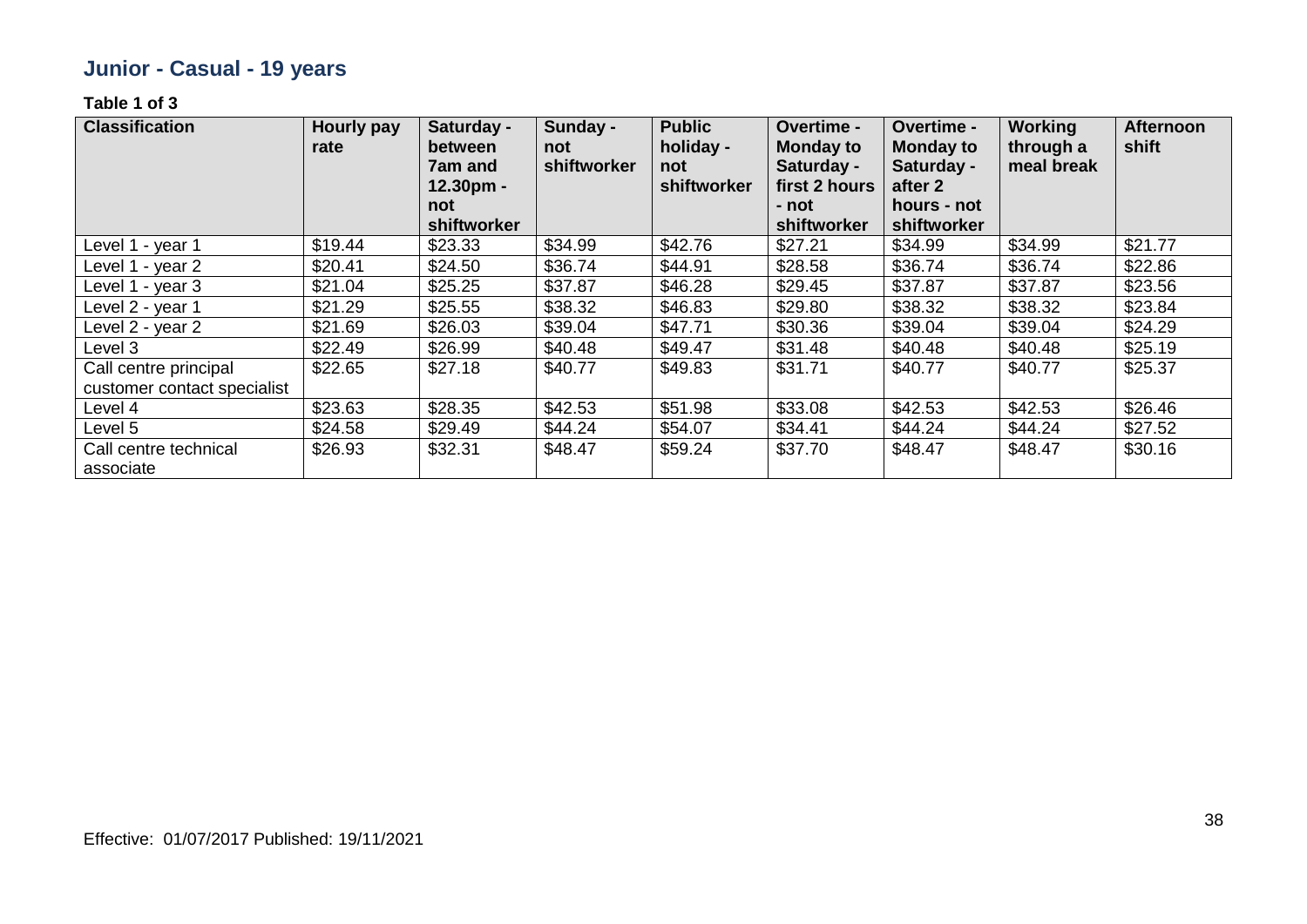| <b>Classification</b>                                | <b>Permanent</b><br>night shift | <b>Night shift</b> | Saturday -<br>shiftworker | Sunday -<br>shiftworker | <b>Public</b><br>holiday -<br>shiftworker | Overtime -<br>Saturday -<br>outside<br>ordinary<br>working<br>period -<br>shiftworker | Overtime -<br>Sunday -<br>outside<br>ordinary<br>working<br>period -<br>shiftworker | <b>Overtime -</b><br>public<br>holiday -<br>outside<br>ordinary<br>working<br>period -<br>shiftworker |
|------------------------------------------------------|---------------------------------|--------------------|---------------------------|-------------------------|-------------------------------------------|---------------------------------------------------------------------------------------|-------------------------------------------------------------------------------------|-------------------------------------------------------------------------------------------------------|
| Level 1 - year 1                                     | \$24.10                         | \$21.77            | \$27.21                   | \$27.21                 | \$27.21                                   | \$34.99                                                                               | \$34.99                                                                             | \$34.99                                                                                               |
| Level 1 - year 2                                     | \$25.31                         | \$22.86            | \$28.58                   | \$28.58                 | \$28.58                                   | \$36.74                                                                               | \$36.74                                                                             | \$36.74                                                                                               |
| Level 1 - year 3                                     | \$26.09                         | \$23.56            | \$29.45                   | \$29.45                 | \$29.45                                   | \$37.87                                                                               | \$37.87                                                                             | \$37.87                                                                                               |
| Level 2 - year 1                                     | \$26.40                         | \$23.84            | \$29.80                   | \$29.80                 | \$29.80                                   | \$38.32                                                                               | \$38.32                                                                             | \$38.32                                                                                               |
| Level 2 - year 2                                     | \$26.89                         | \$24.29            | \$30.36                   | \$30.36                 | \$30.36                                   | \$39.04                                                                               | \$39.04                                                                             | \$39.04                                                                                               |
| Level 3                                              | \$27.88                         | \$25.19            | \$31.48                   | \$31.48                 | \$31.48                                   | \$40.48                                                                               | \$40.48                                                                             | \$40.48                                                                                               |
| Call centre principal<br>customer contact specialist | \$28.09                         | \$25.37            | \$31.71                   | \$31.71                 | \$31.71                                   | \$40.77                                                                               | \$40.77                                                                             | \$40.77                                                                                               |
| Level 4                                              | \$29.30                         | \$26.46            | \$33.08                   | \$33.08                 | \$33.08                                   | \$42.53                                                                               | \$42.53                                                                             | \$42.53                                                                                               |
| Level 5                                              | \$30.47                         | \$27.52            | \$34.41                   | \$34.41                 | \$34.41                                   | \$44.24                                                                               | \$44.24                                                                             | \$44.24                                                                                               |
| Call centre technical<br>associate                   | \$33.39                         | \$30.16            | \$37.70                   | \$37.70                 | \$37.70                                   | \$48.47                                                                               | \$48.47                                                                             | \$48.47                                                                                               |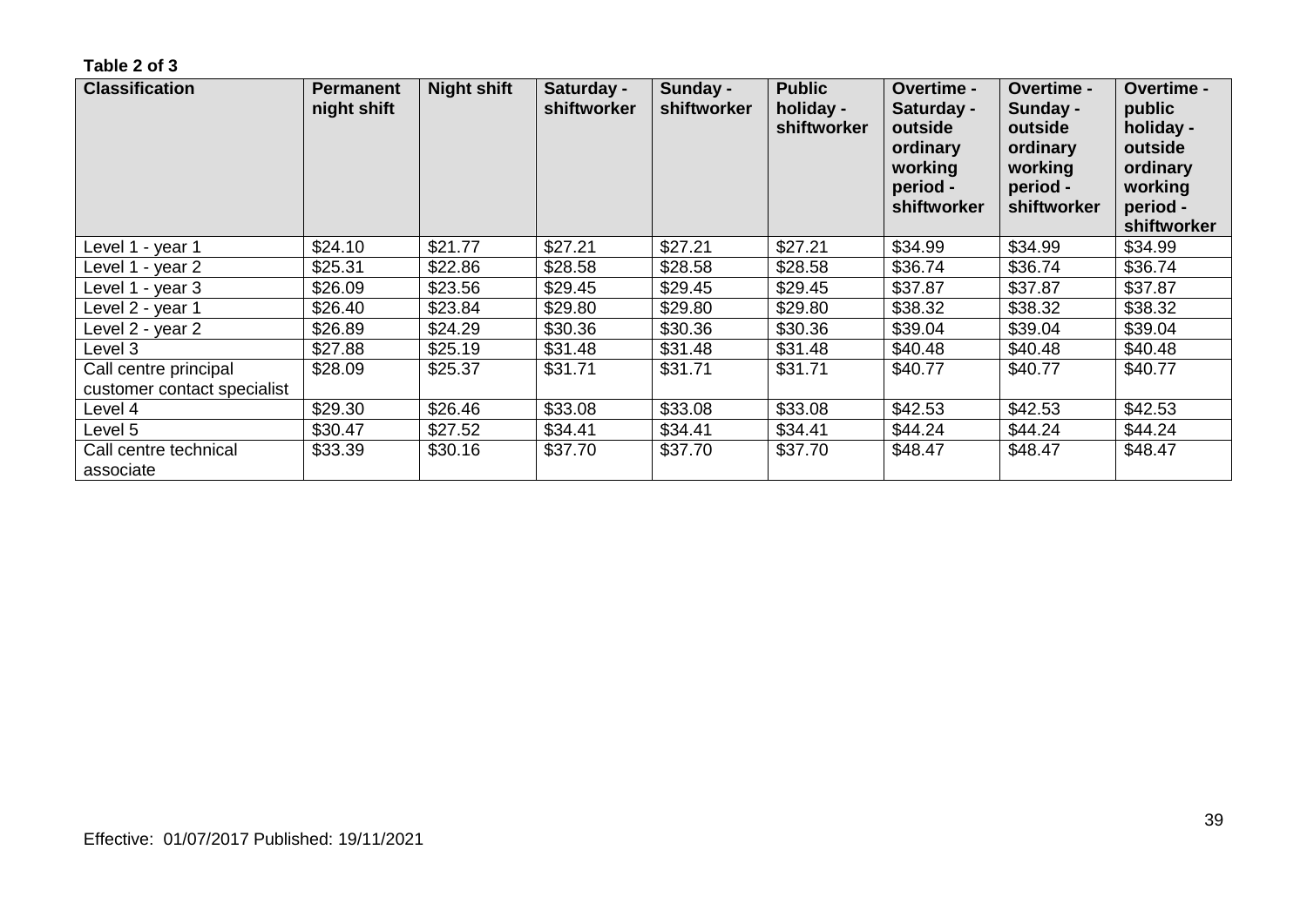| <b>Classification</b>       | Overtime - more than the<br>weekly hours - shiftworker - | Overtime - more than the<br>weekly hours - shiftworker - | Overtime - more than the<br>daily hours - shiftworker - | Overtime - more than the<br>daily hours - shiftworker - |
|-----------------------------|----------------------------------------------------------|----------------------------------------------------------|---------------------------------------------------------|---------------------------------------------------------|
|                             | first 3 hours                                            | after 3 hours                                            | first 2 hours                                           | after 2 hours                                           |
| Level 1 - year 1            | \$27.21                                                  | \$34.99                                                  | \$27.21                                                 | \$34.99                                                 |
| Level 1 - year 2            | \$28.58                                                  | \$36.74                                                  | \$28.58                                                 | \$36.74                                                 |
| Level 1 - year 3            | \$29.45                                                  | \$37.87                                                  | \$29.45                                                 | \$37.87                                                 |
| Level 2 - year 1            | \$29.80                                                  | \$38.32                                                  | \$29.80                                                 | \$38.32                                                 |
| Level 2 - year 2            | \$30.36                                                  | \$39.04                                                  | \$30.36                                                 | \$39.04                                                 |
| Level 3                     | \$31.48                                                  | \$40.48                                                  | \$31.48                                                 | \$40.48                                                 |
| Call centre principal       | \$31.71                                                  | \$40.77                                                  | \$31.71                                                 | \$40.77                                                 |
| customer contact specialist |                                                          |                                                          |                                                         |                                                         |
| Level 4                     | \$33.08                                                  | \$42.53                                                  | \$33.08                                                 | \$42.53                                                 |
| Level 5                     | \$34.41                                                  | \$44.24                                                  | \$34.41                                                 | \$44.24                                                 |
| Call centre technical       | \$37.70                                                  | \$48.47                                                  | \$37.70                                                 | \$48.47                                                 |
| associate                   |                                                          |                                                          |                                                         |                                                         |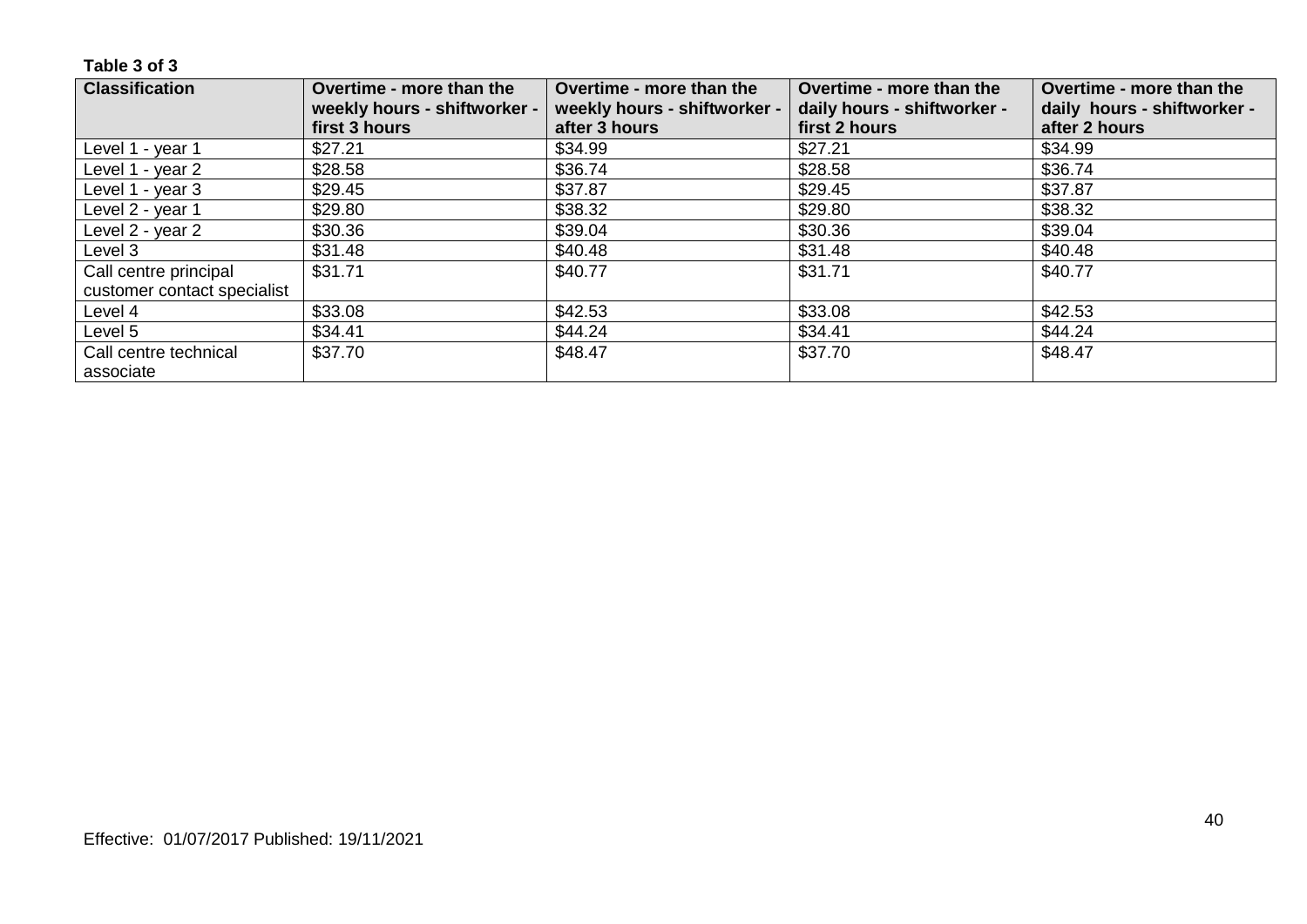# **Junior - Casual - 20 years**

| <b>Classification</b>              | <b>Hourly pay</b><br>rate | Saturday -<br><b>between</b><br><b>7am and</b><br>$12.30pm -$<br>not | Sunday -<br>not<br>shiftworker | <b>Public</b><br>holiday -<br>not<br>shiftworker | Overtime -<br><b>Monday to</b><br>Saturday -<br>first 2 hours<br>- not | Overtime -<br><b>Monday to</b><br>Saturday -<br>after 2<br>hours - not | <b>Working</b><br>through a<br>meal break | <b>Afternoon</b><br>shift |
|------------------------------------|---------------------------|----------------------------------------------------------------------|--------------------------------|--------------------------------------------------|------------------------------------------------------------------------|------------------------------------------------------------------------|-------------------------------------------|---------------------------|
| Level 1 - year 1                   | \$21.88                   | shiftworker<br>\$26.25                                               | \$39.38                        | \$48.13                                          | <b>shiftworker</b><br>\$30.63                                          | shiftworker<br>\$39.38                                                 | \$39.38                                   | \$24.50                   |
| Level 1 - year 2                   | \$22.96                   | \$27.56                                                              | \$41.33                        | \$50.52                                          | \$32.15                                                                | \$41.33                                                                | \$41.33                                   | \$25.72                   |
| Level 1 - year 3                   | \$23.68                   | \$28.41                                                              | \$42.62                        | \$52.09                                          | \$33.15                                                                | \$42.62                                                                | \$42.62                                   | \$26.52                   |
| Level 2 - year 1                   | \$23.95                   | \$28.74                                                              | \$43.11                        | \$52.69                                          | \$33.53                                                                | \$43.11                                                                | \$43.11                                   | \$26.82                   |
| Level 2 - year 2                   | \$24.40                   | \$29.28                                                              | \$43.92                        | \$53.68                                          | \$34.16                                                                | \$43.92                                                                | \$43.92                                   | \$27.33                   |
| Level 3                            | \$25.30                   | \$30.36                                                              | \$45.54                        | \$55.66                                          | \$35.42                                                                | \$45.54                                                                | \$45.54                                   | \$28.34                   |
| Call centre principal              | \$25.49                   | \$30.59                                                              | \$45.88                        | \$56.07                                          | \$35.68                                                                | \$45.88                                                                | \$45.88                                   | \$28.55                   |
| customer contact specialist        |                           |                                                                      |                                |                                                  |                                                                        |                                                                        |                                           |                           |
| Level 4                            | \$26.58                   | \$31.89                                                              | \$47.84                        | \$58.47                                          | \$37.21                                                                | \$47.84                                                                | \$47.84                                   | \$29.76                   |
| Level 5                            | \$27.64                   | \$33.17                                                              | \$49.75                        | \$60.80                                          | \$38.69                                                                | \$49.75                                                                | \$49.75                                   | \$30.95                   |
| Call centre technical<br>associate | \$30.29                   | \$36.35                                                              | \$54.52                        | \$66.63                                          | \$42.40                                                                | \$54.52                                                                | \$54.52                                   | \$33.92                   |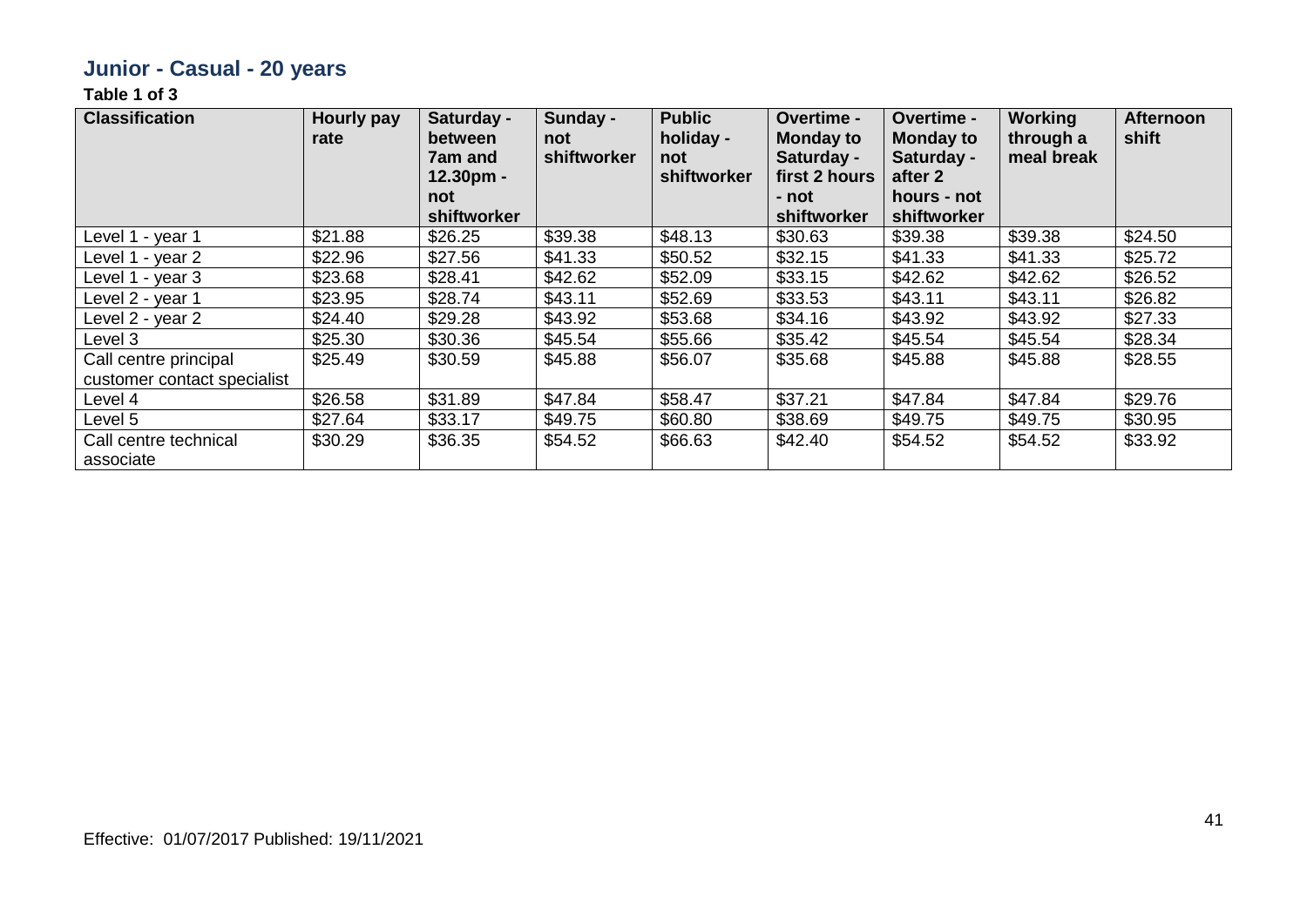| <b>Classification</b>                                | <b>Permanent</b><br>night shift | <b>Night shift</b> | Saturday -<br>shiftworker | Sunday -<br>shiftworker | <b>Public</b><br>holiday -<br>shiftworker | <b>Overtime -</b><br>Saturday -<br>outside<br>ordinary<br>working<br>period -<br>shiftworker | <b>Overtime -</b><br>Sunday -<br>outside<br>ordinary<br>working<br>period -<br>shiftworker | <b>Overtime -</b><br>public<br>holiday -<br>outside<br>ordinary<br>working<br>period -<br>shiftworker |
|------------------------------------------------------|---------------------------------|--------------------|---------------------------|-------------------------|-------------------------------------------|----------------------------------------------------------------------------------------------|--------------------------------------------------------------------------------------------|-------------------------------------------------------------------------------------------------------|
| Level 1 - year 1                                     | \$27.13                         | \$24.50            | \$30.63                   | \$30.63                 | \$30.63                                   | \$39.38                                                                                      | \$39.38                                                                                    | \$39.38                                                                                               |
| Level 1 - year 2                                     | \$28.47                         | \$25.72            | \$32.15                   | \$32.15                 | \$32.15                                   | \$41.33                                                                                      | \$41.33                                                                                    | \$41.33                                                                                               |
| Level 1 - year 3                                     | \$29.36                         | \$26.52            | \$33.15                   | \$33.15                 | \$33.15                                   | \$42.62                                                                                      | \$42.62                                                                                    | \$42.62                                                                                               |
| Level 2 - year 1                                     | \$29.70                         | \$26.82            | \$33.53                   | \$33.53                 | \$33.53                                   | \$43.11                                                                                      | \$43.11                                                                                    | \$43.11                                                                                               |
| Level 2 - year 2                                     | \$30.26                         | \$27.33            | \$34.16                   | \$34.16                 | \$34.16                                   | \$43.92                                                                                      | \$43.92                                                                                    | \$43.92                                                                                               |
| Level 3                                              | \$31.37                         | \$28.34            | \$35.42                   | \$35.42                 | \$35.42                                   | \$45.54                                                                                      | \$45.54                                                                                    | \$45.54                                                                                               |
| Call centre principal<br>customer contact specialist | \$31.60                         | \$28.55            | \$35.68                   | \$35.68                 | \$35.68                                   | \$45.88                                                                                      | \$45.88                                                                                    | \$45.88                                                                                               |
| Level 4                                              | \$32.95                         | \$29.76            | \$37.21                   | \$37.21                 | \$37.21                                   | \$47.84                                                                                      | \$47.84                                                                                    | \$47.84                                                                                               |
| Level 5                                              | \$34.27                         | \$30.95            | \$38.69                   | \$38.69                 | \$38.69                                   | \$49.75                                                                                      | \$49.75                                                                                    | \$49.75                                                                                               |
| Call centre technical<br>associate                   | \$37.56                         | \$33.92            | \$42.40                   | \$42.40                 | \$42.40                                   | \$54.52                                                                                      | \$54.52                                                                                    | \$54.52                                                                                               |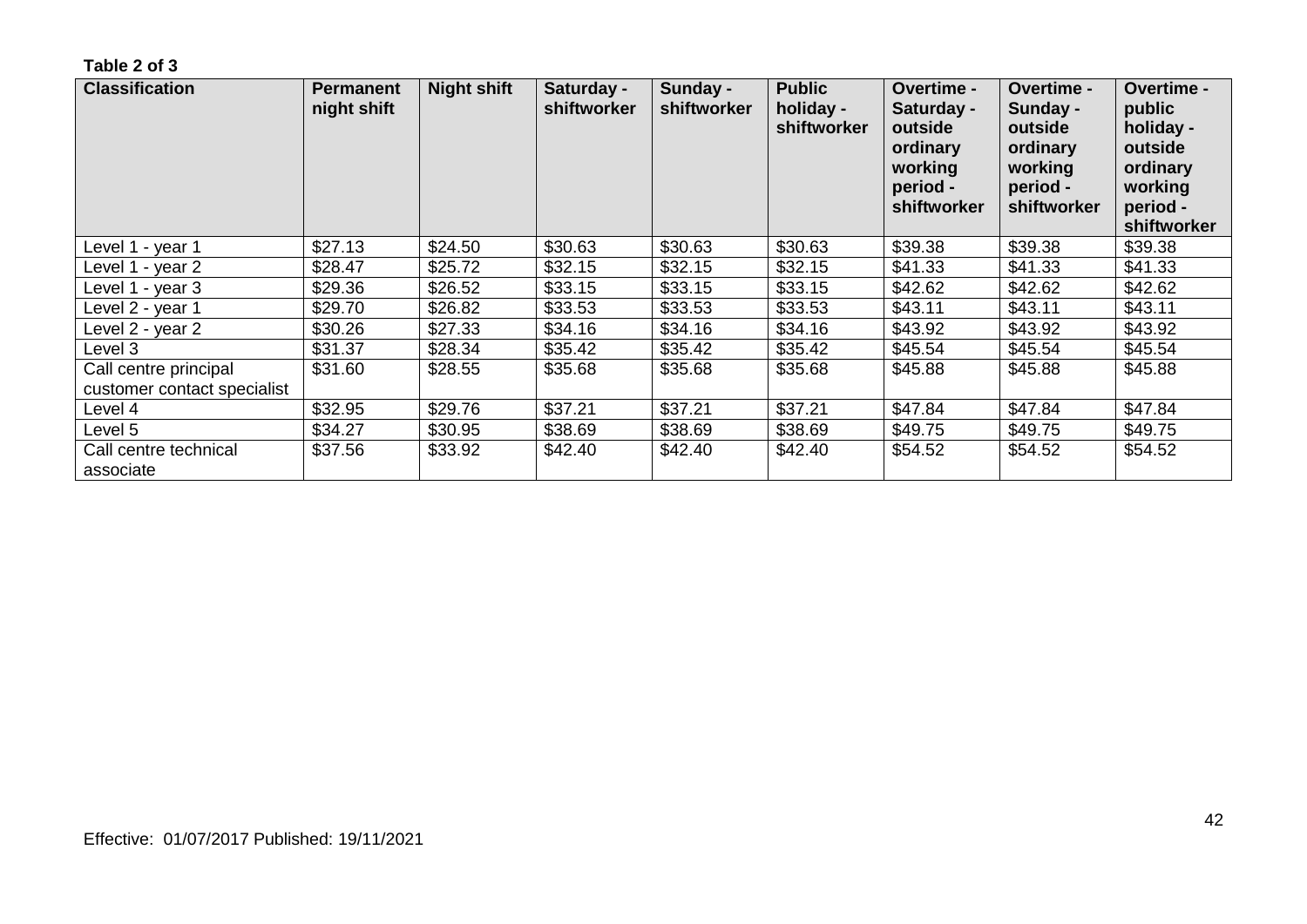| <b>Classification</b>       | Overtime - more than the    | Overtime - more than the    | Overtime - more than the    | Overtime - more than the    |
|-----------------------------|-----------------------------|-----------------------------|-----------------------------|-----------------------------|
|                             | weekly hours -              | weekly hours -              | daily hours - shiftworker - | daily hours - shiftworker - |
|                             | shiftworker - first 3 hours | shiftworker - after 3 hours | first 2 hours               | after 2 hours               |
| Level 1 - year 1            | \$30.63                     | \$39.38                     | \$30.63                     | \$39.38                     |
| Level 1 - year 2            | \$32.15                     | \$41.33                     | \$32.15                     | \$41.33                     |
| Level 1 - year 3            | \$33.15                     | \$42.62                     | \$33.15                     | \$42.62                     |
| Level 2 - year 1            | \$33.53                     | \$43.11                     | \$33.53                     | \$43.11                     |
| Level 2 - year 2            | \$34.16                     | \$43.92                     | \$34.16                     | \$43.92                     |
| Level 3                     | \$35.42                     | \$45.54                     | \$35.42                     | \$45.54                     |
| Call centre principal       | \$35.68                     | \$45.88                     | \$35.68                     | \$45.88                     |
| customer contact specialist |                             |                             |                             |                             |
| Level 4                     | \$37.21                     | \$47.84                     | \$37.21                     | \$47.84                     |
| Level 5                     | \$38.69                     | \$49.75                     | \$38.69                     | \$49.75                     |
| Call centre technical       | \$42.40                     | \$54.52                     | \$42.40                     | \$54.52                     |
| associate                   |                             |                             |                             |                             |